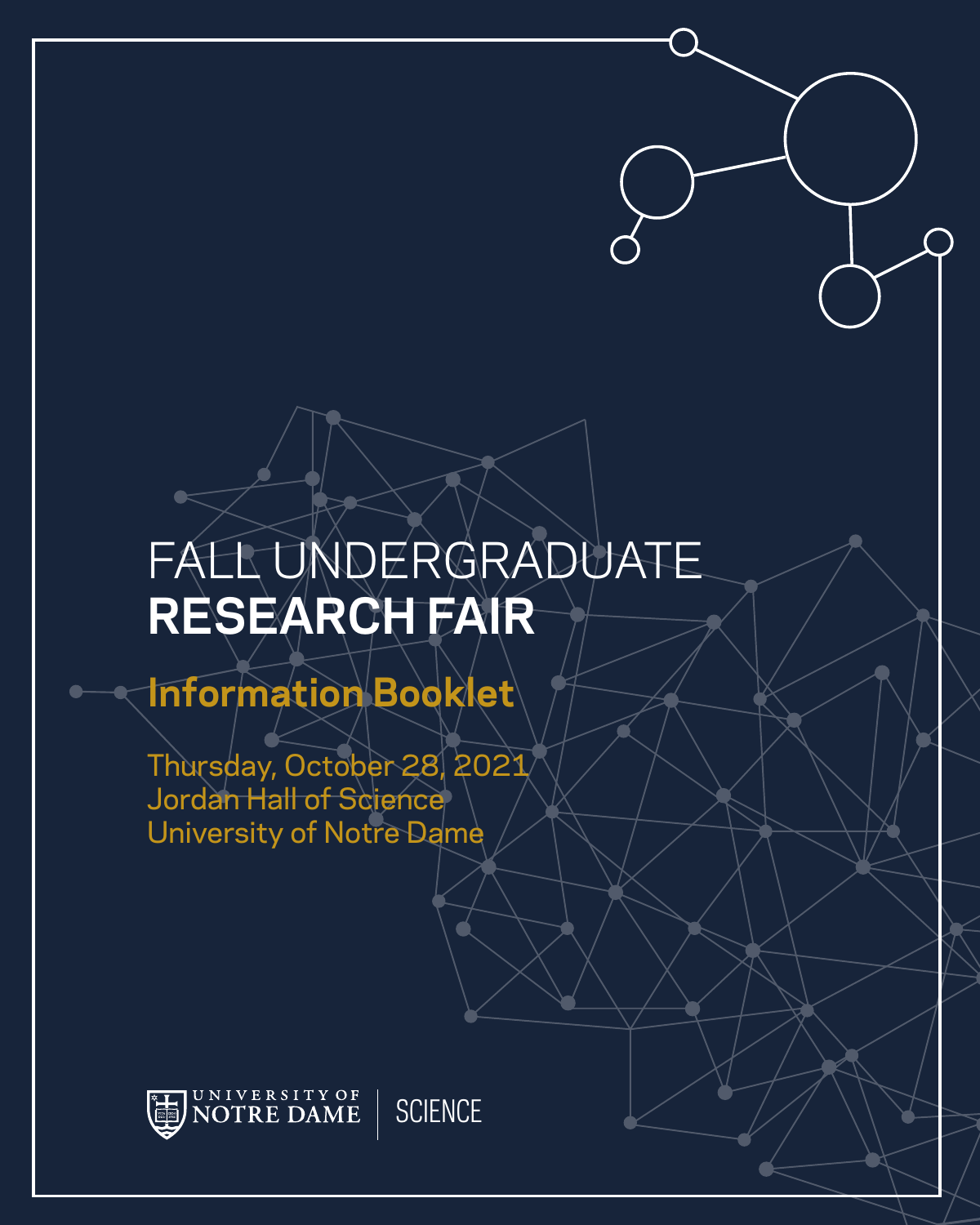### **College of Science – Fall Undergraduate Research Fair 2021**

### Welcome!

The purpose of this event is to provide science students with an opportunity to get many of their questions answered about undergraduate research. Not only about how to get more involved in research, but also how to get more out of the research experience itself.

Throughout and beyond the College of Science, there are many different ways in which students can get involved in research. Often it's just a question of looking in the right places and being persistent in the hunt for the right opportunity. However, getting the right opportunity is also about getting as much information as possible from a diversity of sources. This could be as simple as a fellow student but there are many organizations, institutes, and centers on campus that are also more than willing to help a student find and support their research endeavors. Furthermore, there are many ways for students to get even more out of their research experience, through publishing and presenting their research to their peers.

Through a combination of listening to speakers, poster presenters, and representatives from various institutions, students should be able to get some ideas about how best to get started looking for research opportunities. Also, students should be able to see how they can add value to their research experience by participating in other related activities. The sooner a student begins the search, the sooner they will be able to start participating in undergraduate research and getting the most from that experience!

### **Thursday Oct 28th, 2021 | Jordan Hall of Science**

### **Schedule | Table of Contents**

6 - 7 pm | Undergraduate Research Opportunities in Chemistry (UROC) – Jordan 101

7 - 8 pm | Information Tables - Jordan Galleria

### *Research Poster Presentations - Jordan Galleria*

### *Refreshments Provided*

8 - 9 pm | Undergraduate Research Internship Information Night (UGRIIN) – Jordan 101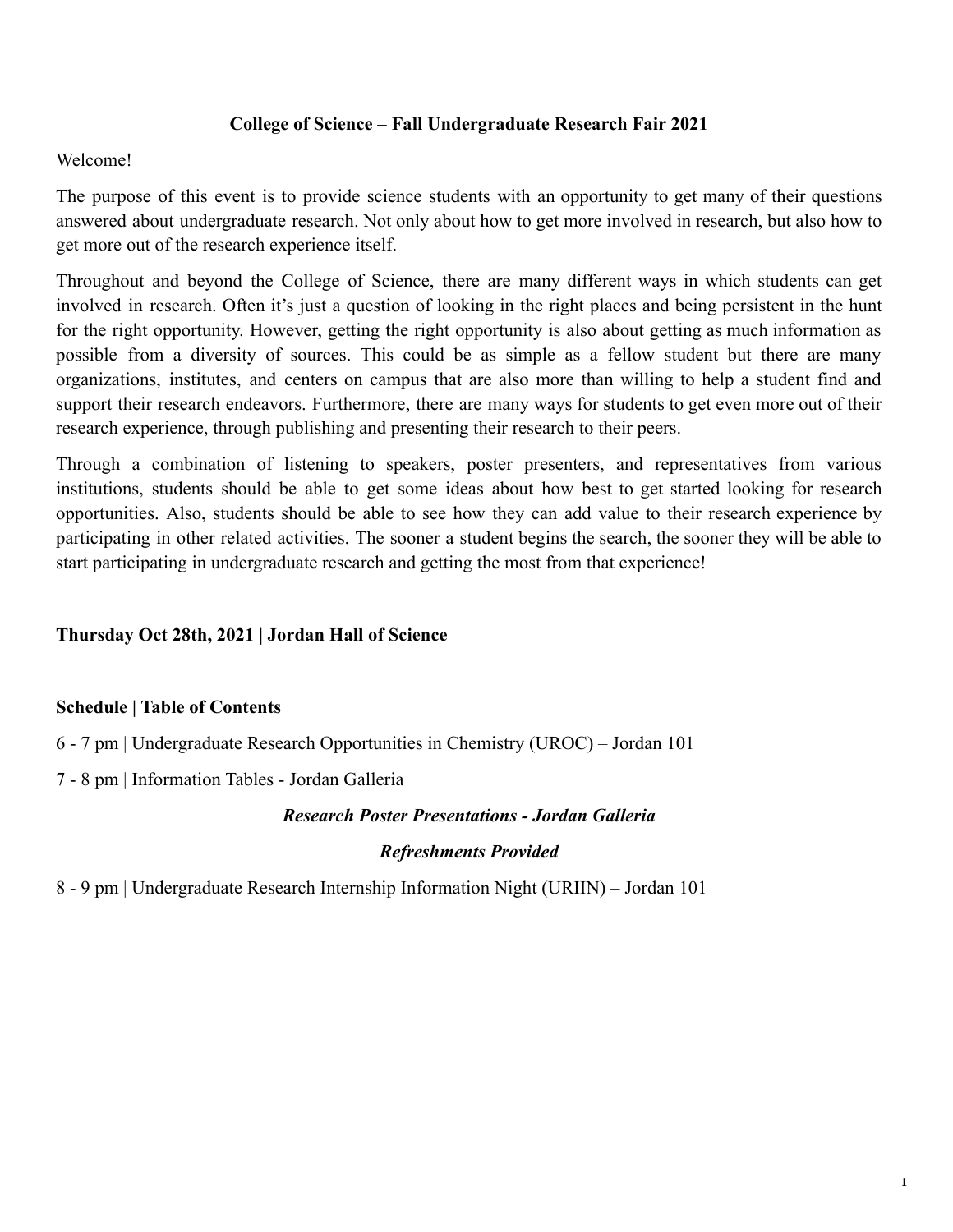**Information Tables – Jordan Galleria**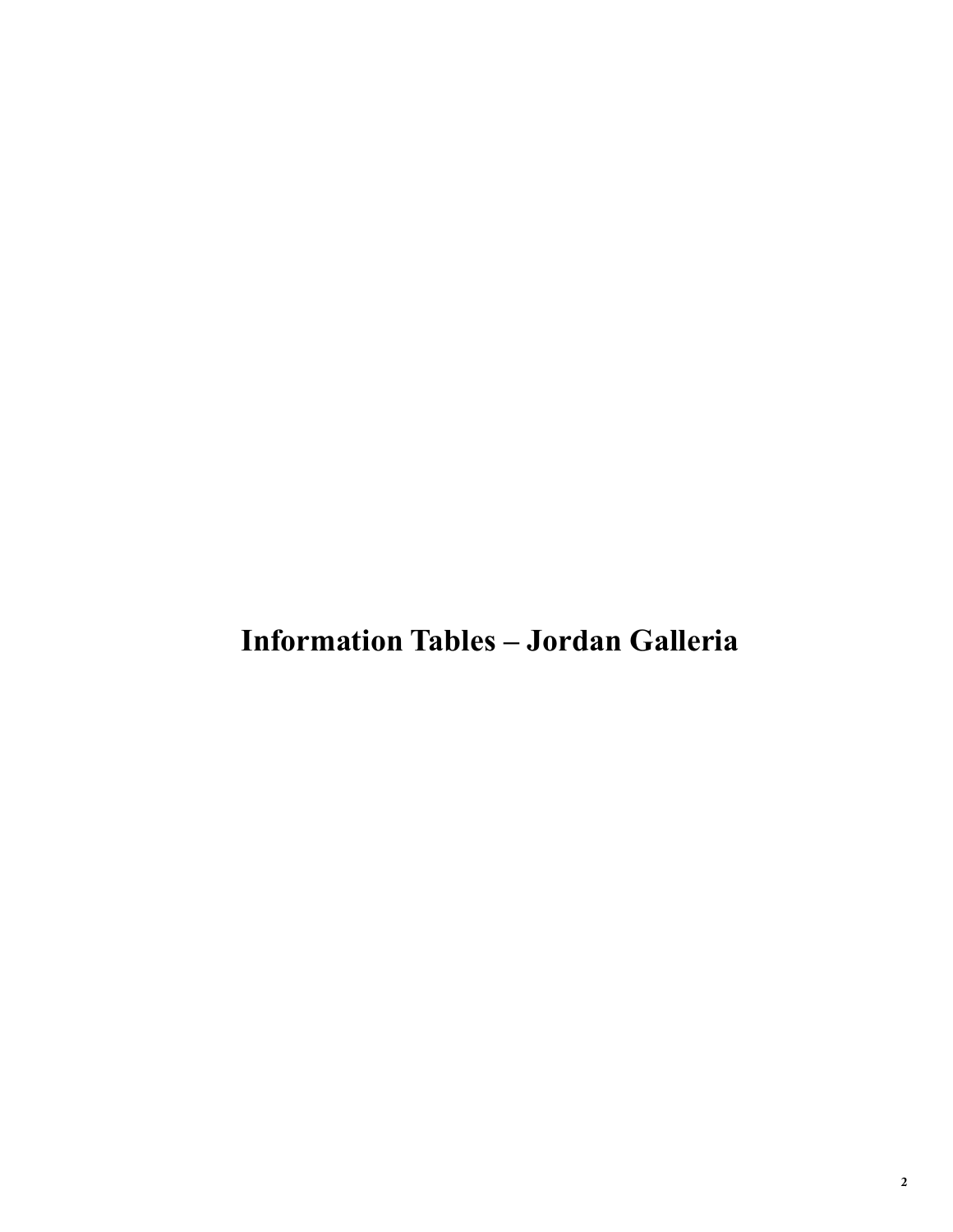### **Notre Dame Nanoscience and Technology (nano.nd.edu)**

Notre Dame Nanoscience and Technology (NDnano) promotes collaborative research in science and engineering. The Center's 80+ affiliated faculty members work to address unsolved scientific and technical questions with an aim to promote the greater good.

Each year, NDnano awards several paid fellowships to undergraduate students who will spend 10 weeks of their summer engaged in an on-campus research project mentored by one of the Center's faculty. To date, nearly 300 students from Notre Dame and several other universities in the U.S. and abroad have participated in the program, gaining valuable research skills and experience. The application process for summer 2022 fellowships will open the first day of classes in January at nano.nd.edu.

Contact: Heidi Deethardt (deethardt.1@nd.edu), NDnano Center Coordinator

### **Eck Institute for Global Health (globalhealth.nd.edu)**

The Eck Institute for Global Health (EIGH) is a university-wide enterprise that recognizes health as a fundamental human right and endeavors to promote research, training, and service to advance health standards for all people, especially people in low and middle-income countries, who are disproportionately impacted by preventable diseases. The EIGH is a cross-disciplinary group of faculty whose research and teaching are dedicated toward finding and implementing solutions to global health challenges. Over 85 faculty serve the Institute's global mission to promote research, training and service. Education and training opportunities within the EIGH include the Global Health Case Competition, the Master of Science in Global Health program, and the Global Health Research Associate program. The EIGH also offers funding for research and travel for faculty and students including graduate student fellowships, Travel Grants for Research, and the Undergraduate Research Support Program.

Contact: Kelly Thomson (kthomson@nd.edu), Institute Coordinator

### **Flatley Center for Undergraduate Scholarly Engagement (CUSE, cuse.nd.edu)**

The Flatley Center for Undergraduate Scholarly Engagement, or CUSE, guides Notre Dame undergraduates in the process of scholarly discernment and advises them on how best to identify or create opportunities for experiential learning, especially research; secure University and external funding to support such opportunities; and prepare competitive applications for national fellowships, all with the aim of transforming themselves and their communities in the pursuit of human flourishing and the common good.

Contacts: Kathleen Schuler (cuse@nd.edu), Assistant Director for Student Engagement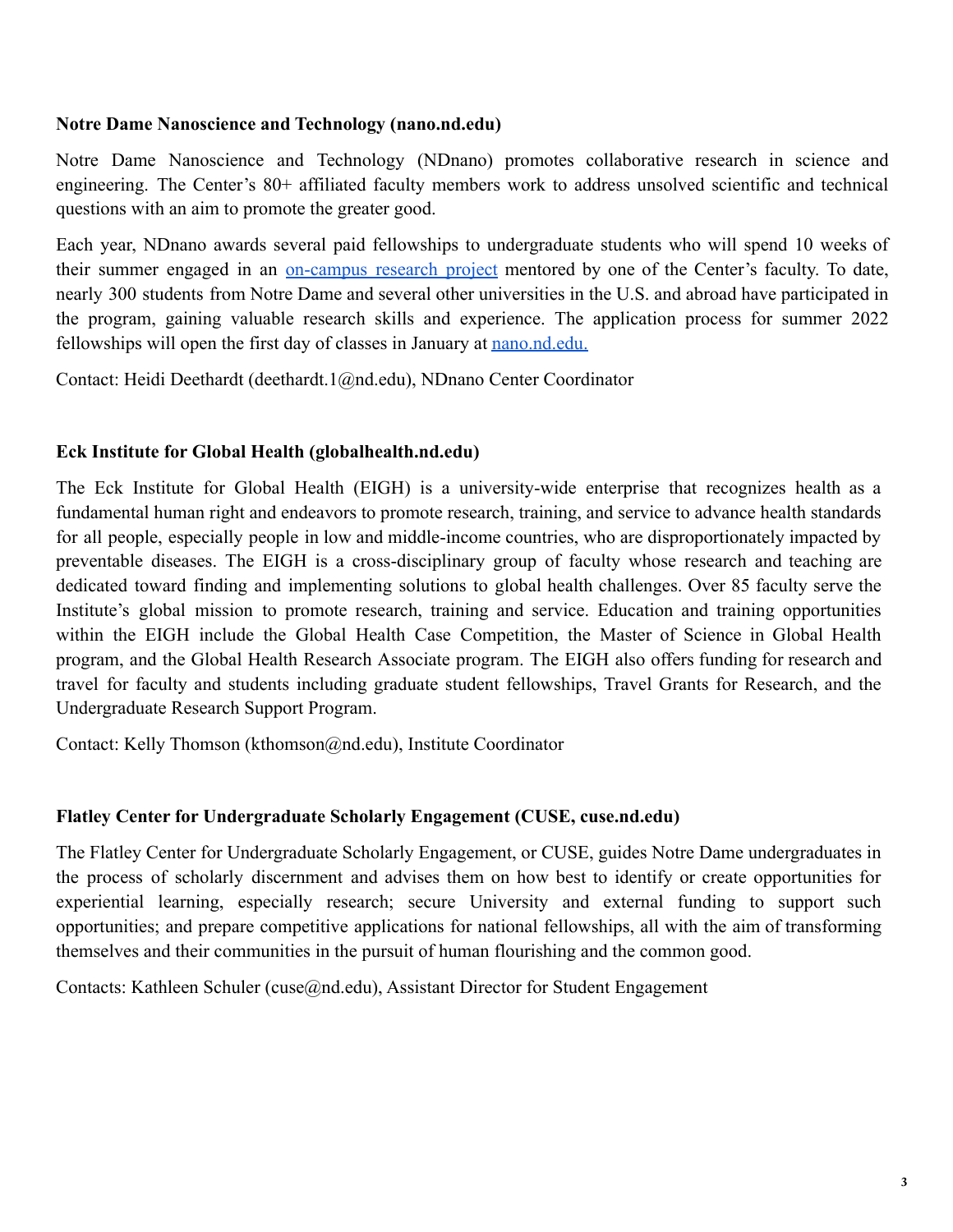### **Harper Cancer Research Institute (HarperCancer.nd.edu)**

Investigators in the Harper Cancer Research Institute (HCRI) are dedicated to conducting innovative and integrative basic cancer research that confronts the complex challenges of cancer. HCRI utilizes an interdisciplinary approach to cancer research. Students in our labs work across scientific fields on project collaborations. Over sixty HCRI faculty members bridge the College of Science, College of Engineering, College of Arts and Letters, and the Indiana University School of Medicine-South Bend. Some of the research projects currently taking place on campus involve using nanotechnology to better target chemotherapeutics, searching for new cancer markers and targets, reducing side effects of chemotherapy, and developing less expensive and more accurate diagnostics. Research cures cancer.

Contact: Angela Cavalieri (cavalieri.2@nd.ed), External Relations and Special Events Program Coordinator.

### **Indiana University School of Medicine – South Bend (medicine.iu.edu/southbend)**

Indiana University School of Medicine – South Bend (IUSM-SB) is a regional campus of the Indiana University School of Medicine. This four-year regional campus is located on the corner of Angela Blvd. and Notre Dame Avenue across from the main entrance to the University of Notre Dame (UND) campus. Our campus offers research opportunities for undergraduates in the basic sciences, Biology, Chemistry, and Biochemistry with an emphasis on medically related research projects in cancer, infectious disease, and neurosciences. The research programs are led by IUSM-SB faculty members who have adjunct ND faculty positions and consist of ND undergraduates, ND graduate students, and IUSM-SB post-doctoral fellows and technical staff. Information on research opportunities and the various laboratories can be found at medicine.iu.edu/southbend/research/research-faculty

Contact: Jenifer Prosperi (jprosper@nd.edu or jrprospe@iupui.edu), Associate Professor. Dr. Charles Tessier Assistant Research Professor | crtessie@iu.edu | 574-631-2519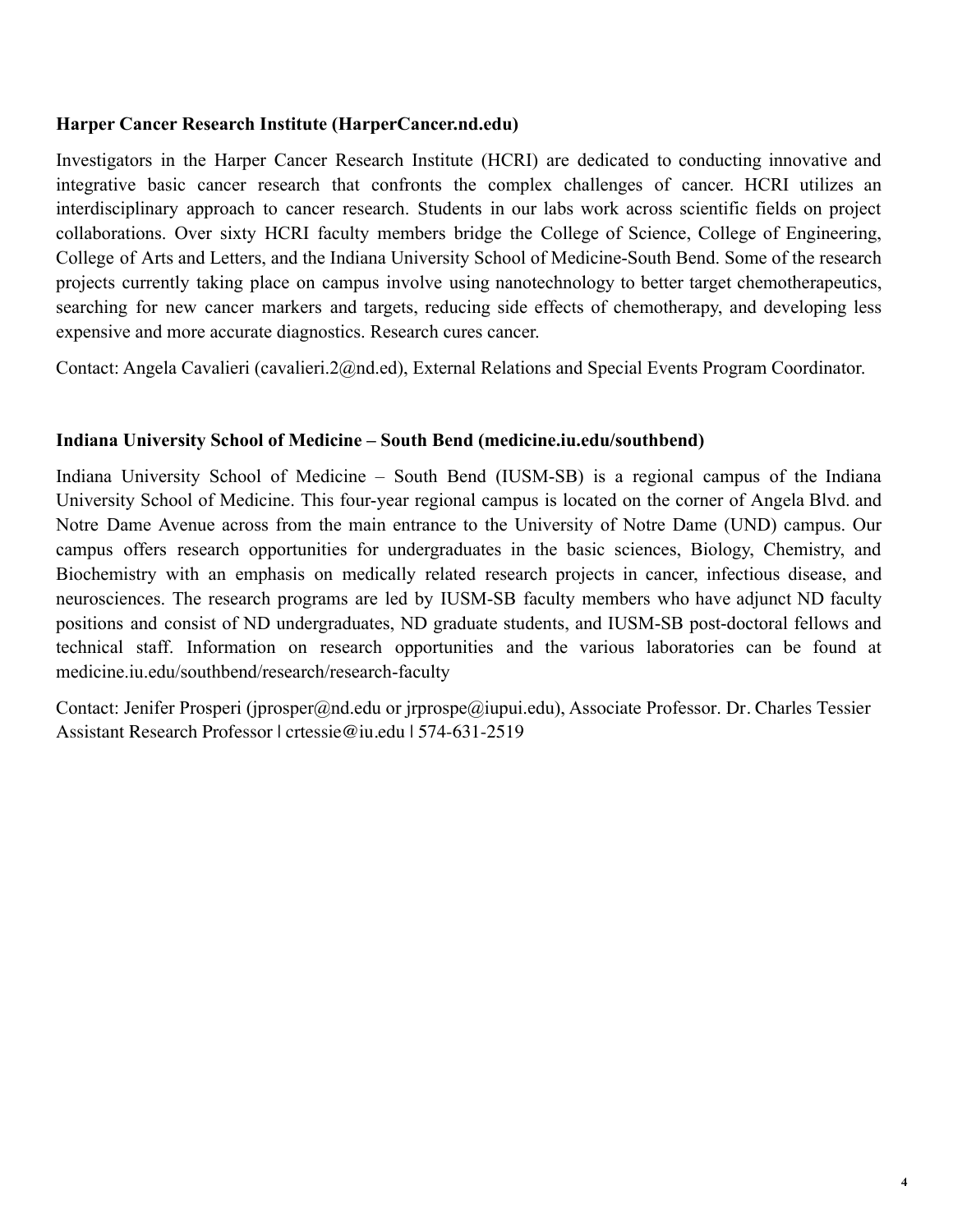### **Institute for Precision Health (https://precisionhealth.nd.edu/)**

Institute for Precision Health is a community of affiliated researchers who tackle a wide range of biomedical and environmental health through innovation, invention, and real-world applications.

IPH awards two undergraduate Feinstein Institute for Medical Research (FIMR) – Precision Medicine Research Fellowships These fellowships are competitive awards given to highly qualify undergraduate and graduate students from Notre Dame that enable them to spend eight weeks in summer residence conducting laboratory and clinical research at the Feinstein Institute in Manhasset, New York. The fellowships are concurrent with FIMR's existing visiting scholars program, which takes place from approximately June 1 to July 31 each year. Each student receives a stipend to cover daily living expenses. The cost of transportation to and from FIMR and their home or campus is covered (within reason and subject to approval). The Feinstein Institute provides apartment housing on the institute's campus, which is a 30-minute train ride from New York City, at no cost to the fellows. These fellowships afford Notre Dame Students an opportunity to experience hands-on research in a world-class setting.

Contact: Corrine Hornbeck (chornbec@nd.edu), Administrative Assistant

### **Kellogg Institute for International Studies**

The Kellogg Institute for International Studies engages an interdisciplinary community of scholars in research and education on the critical challenges of democracy and human development around the globe. Kellogg Institute student programs allow exceptional undergraduates to focus and develop their international interests and scholarly abilities. Research grants, fellowships and internships complement the Kellogg International Scholars Program, which matches students with faculty in a unique research perspective. Internships and fellowships provide undergraduates with hands-on experiences in the developing world that can be transformative. Such encounters prepare students for the International Development Studies minor and for independent field research. Students can present their research at the annual Human Development Conference in the spring. More information about the Institute can be found at kellogg.nd.edu

Contact: Holly Rivers (hrivers@nd.edu), Associate Director, or Rachel Thiel (rthiel@nd.edu), Program Coordinator.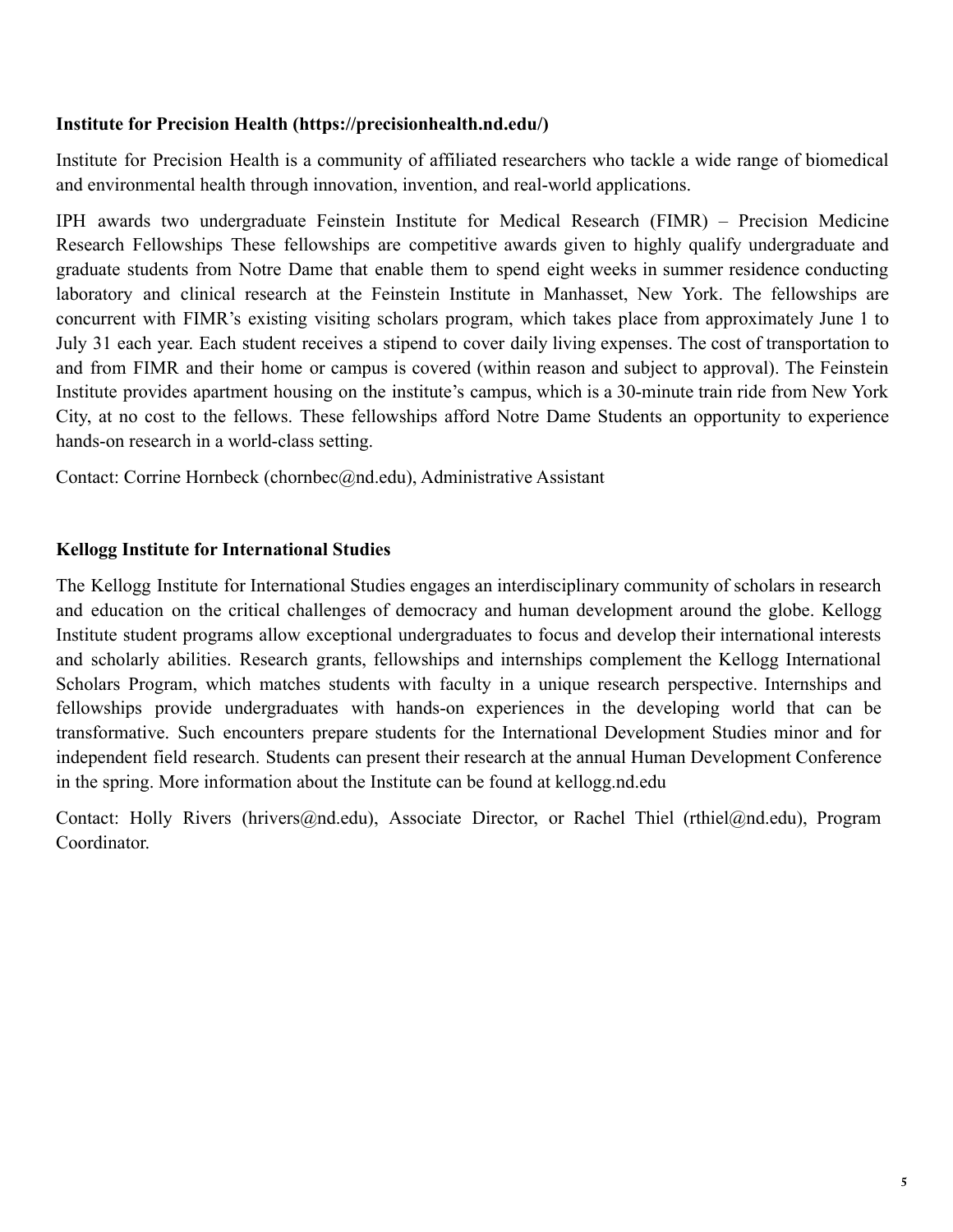### **Meruelo Family Center for Career Development (undergradcareers.nd.edu)**

The Meruelo Family Center for Career Development provides undergraduate students with career counseling and career development services, self-assessments, workshops, career fairs, and mock interviews, in addition to other services. We encourage students to take ownership of their career direction, and be willing to devote the time and energy necessary to conduct a successful search for jobs, internships, fellowships, and/or the identification of graduate school programs. Students have the opportunity to utilize our online databases, including Handshake, to pursue postgraduate opportunities, sign up for interviews, and conduct career-related research.

Contact: Karen Manier (kmanier@nd.edu), Career Counselor | Assistant Director

### **Museum of Biodiversity (biodiversity.nd.edu)**

The Museum of Biodiversity, located near the northern end of Jordan Hall, showcases the Department of Biological Sciences' extensive collection of fossils, amphibians, fishes, birds, mammals, and insects that have been collected over the last 150 years. As part of the museum, the herbarium preserves the scientifically important collection of dried and pressed plants of the Greene-Nieuwland Herbarium. There are many opportunities for undergraduate research projects including identification and organization of specimens contained in museum collections, development of databases of plants and animals and their distributions, identification of rare, endangered, or invasive species, and development of thematic displays. Projects can be supported by the Robert E. Gordon Museum of Biodiversity Undergraduate Research Support Fund.

Contacts: Barbara Hellenthal (bhellent@nd.edu), Curator and Ron Hellenthal (Ronald.A.Hellenthal.1@nd.edu), Director and Emeritus Professor.

### **Nanovic Institute for European Studies (nanovic.nd.edu)**

The Nanovic Institute for European Studies is committed to enriching the intellectual culture of Notre Dame by creating an integrated, interdisciplinary home for students and faculty to explore the evolving ideas, cultures, beliefs, and institutions that shape Europe today. We help students from the College of Science plan and conduct focused, original scientific research in Europe. We support high-quality European internships in laboratories and other scientific settings and make it possible for you to immerse yourself in local languages, to live among Europeans, and to see the world from a different perspective. Our students return to Notre Dame transformed with a new sense of confidence, awareness, and maturity that helps them to succeed. Note that science internships should have some European policy, culture, or other aspects to be most competitive for Nanovic funding. Students are welcome to visit for advice on applications and opportunities. For more information on the Nanovic Institute and our undergraduate grant programs, please go to nanovic.nd.edu.

Contact: Anna Dolezal (adolezal@nd.edu) Student Programs Assistant Manager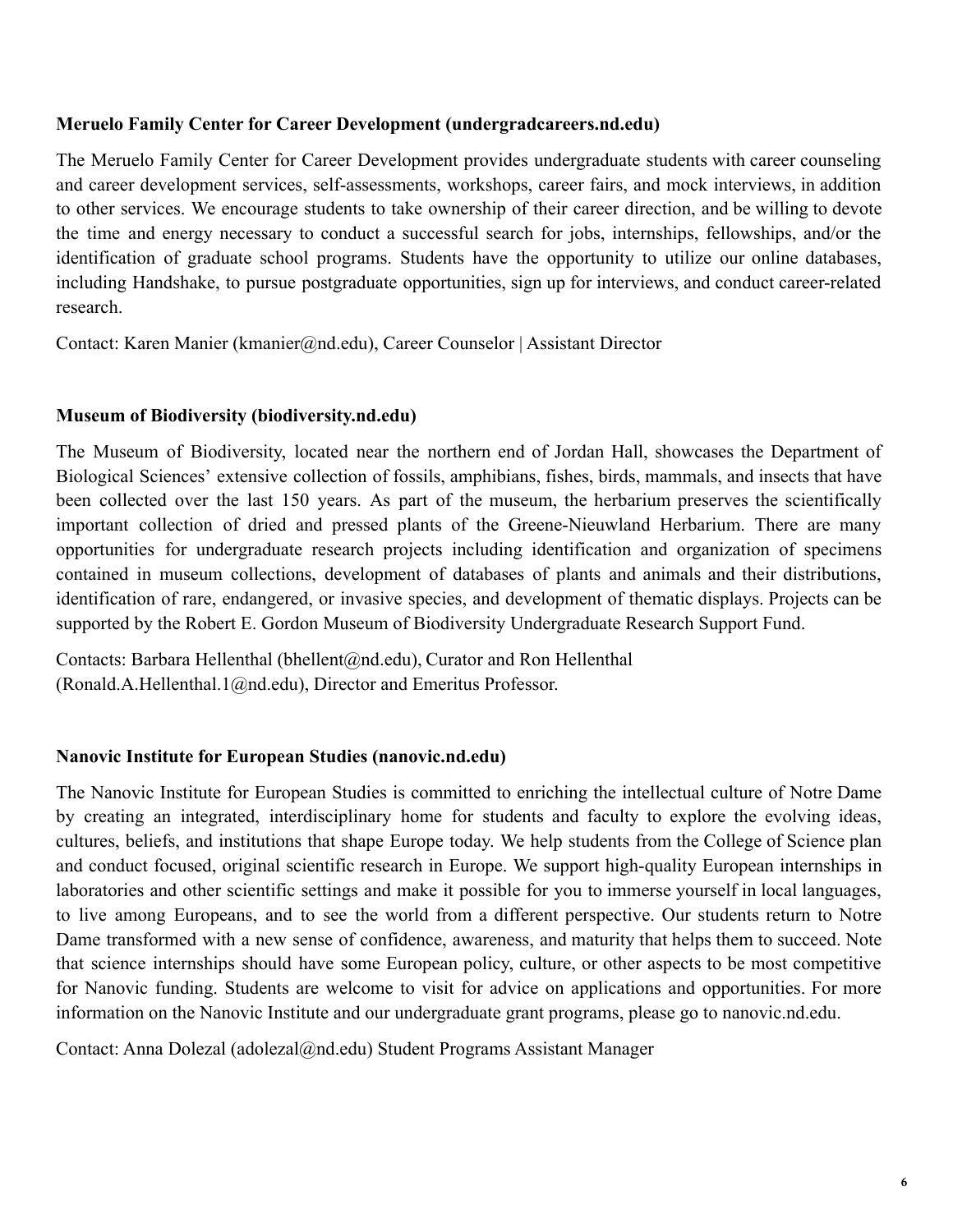### **ND Energy (Center for Sustainable Energy at Notre Dame, energy.nd.edu)**

ND Energy's mission is to build a better world by creating new energy technologies and systems and educating individuals to help solve the most critical energy challenges facing our world today. ND Energy engages undergraduate students in energy-related research and education programs, including the Vincent P. Slatt Fellowship for Undergraduate Research in Energy Systems and Processes, the Energy Studies Minor, and the Student Energy Board. These programs prepare students to become successful leaders who understand the complexities of society's energy challenges and the global energy economy. Learn more at energy.nd.edu.

Contact: Anne Berges Pillai (apillai@nd.edu), Education and Outreach Associate Program Director, or Barbara Villarosa (bvillaro@nd.edu), Business and Communications Program Director.

### **Notre Dame Integrated Imaging Facility (NDIIF)**

The Notre Dame Integrated Imaging Facility (NDIIF) is a state-of-the-art research core facility within Notre Dame Research that consolidates the University's imaging capacity and augments it with powerful new imaging modalities. The NDIIF creates an interactive network of research groups who are connected by their interest in imaging technology and allows them to cross-fertilize ideas and form interdisciplinary collaborations. The Imaging Facility makes available to the Notre Dame science and engineering community an integrated suite of sophisticated microscopes and imaging stations that enable expert users to attack the most complex modern research problems and, equally important, resident professional staff (technicians and research specialists) to guide the non-expert users and allow them to conduct experiments that were previously beyond their limits. The NDIIF brings together two conceptually different groups of science and engineering researchers, the inventors who design new materials and techniques and seek research problems that will test their inventions, and the discoverers who are always looking for improved technologies that can better test their hypotheses of how things work. Learn more at imaging.nd.edu/

Contacts: Sarah Chapman VanHouten (Sarah.Chapman@nd.edu)

### **Scientia (scientia.nd.edu)**

Scientia, ND's own student-run Undergraduate Journal of Scientific Research, is looking for student reviewers and news writers for this year's publication. Reviewers should have some research experience and be interested in reading, critiquing, and commenting on student research writing. News writers can be from any discipline and must simply want to write about some of the important and interesting things happening in the College of Science.

Contacts: Abigail Abikoye  $\langle \text{aabikoye}(a) \text{nd.edu}\rangle$ , Andrew Langford  $\langle \text{alangfor}(a) \text{nd.edu}\rangle$ .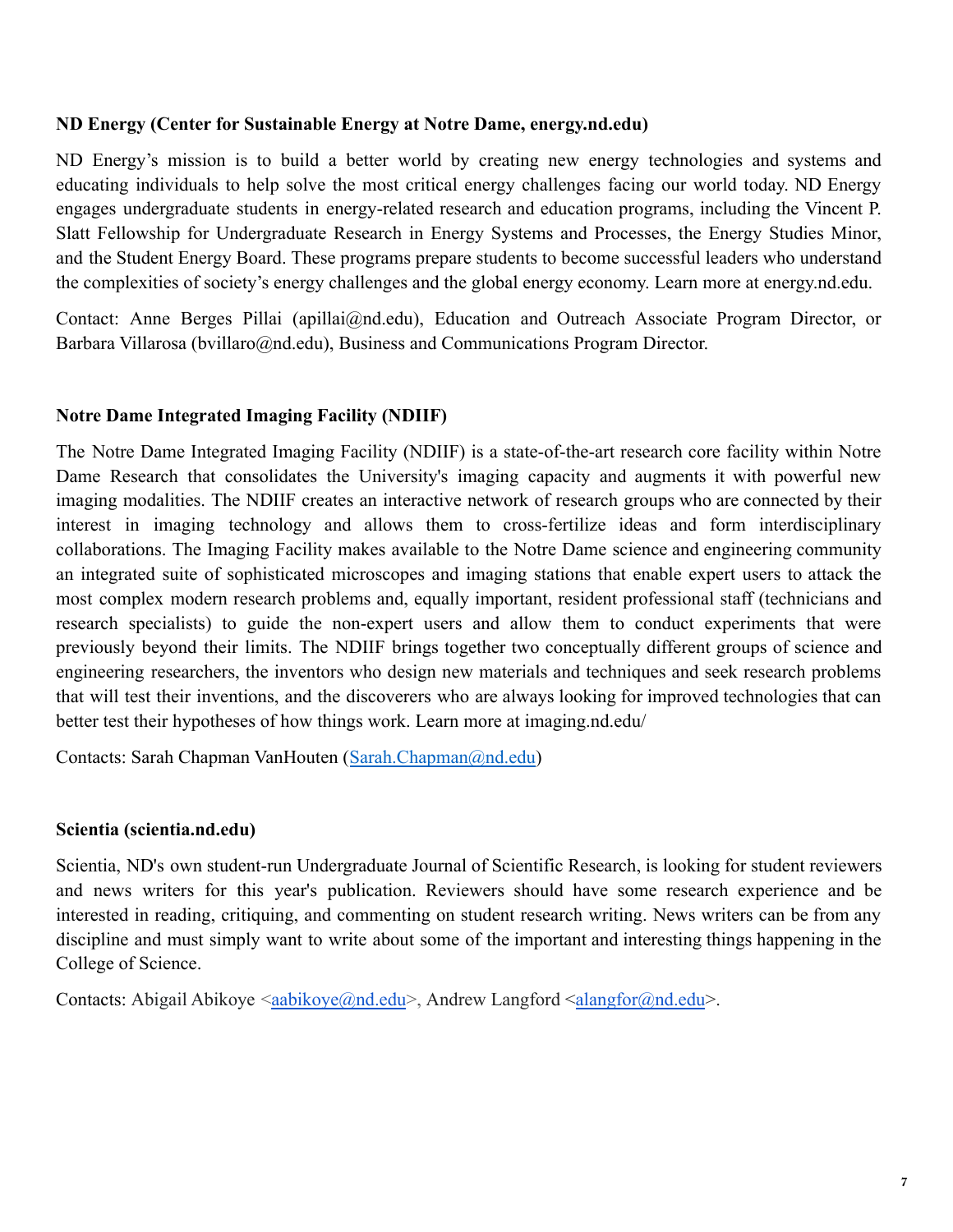### **Undergraduate Research Opportunity Program (urop.nd.edu)**

The Undergraduate Research Opportunity Program (UROP) provides grants to students who wish to pursue independent research or creative projects. Together with the College of Science and College of Engineering, UROP also offers the DaVinci Multidisciplinary Summer Grants for those students who wish to engage in research or creative projects that cross the traditional boundaries between the sciences and the liberal arts.

Contact: Karla Cruise (kcruise@nd.edu), Director of Student Programs.

### **University of Notre Dame Environmental Research Center (UNDERC, underc.nd.edu)**

Celebrating over forty years of environmental education and research, UNDERC provides students with a unique opportunity to not only take part in hands-on field courses in environmental biology, but also the chance to gain invaluable experience in field research. UNDERC provides two opportunities to promote understanding of field biology and how field research is conducted through 10 weeks in the wilds. Our Track 1 opportunity is designed for students wanting to gain initial experience in field biology where they can gain an introduction to the concepts and methodology while conducting a collaborative research project with other students in the program. Our Track 2 opportunity is designed for undergraduates with prior research experience at UNDERC (including Track 1) or elsewhere that would like to conduct an independent research project under the mentorship of UNDERC scientists. Each Track would include housing, travel between the Notre Dame campus and UNDERC, and a stipend (\$5000). Apply by November 10 on the UNDERC webpage and decisions are announced in early December to enroll in the preparatory course (1 credit, spring semester).

Contacts: Michael Cramer (mcramer@nd.edu), Assistant Director-East, David Flagel (dflagel@nd.edu), Assistant Director-West.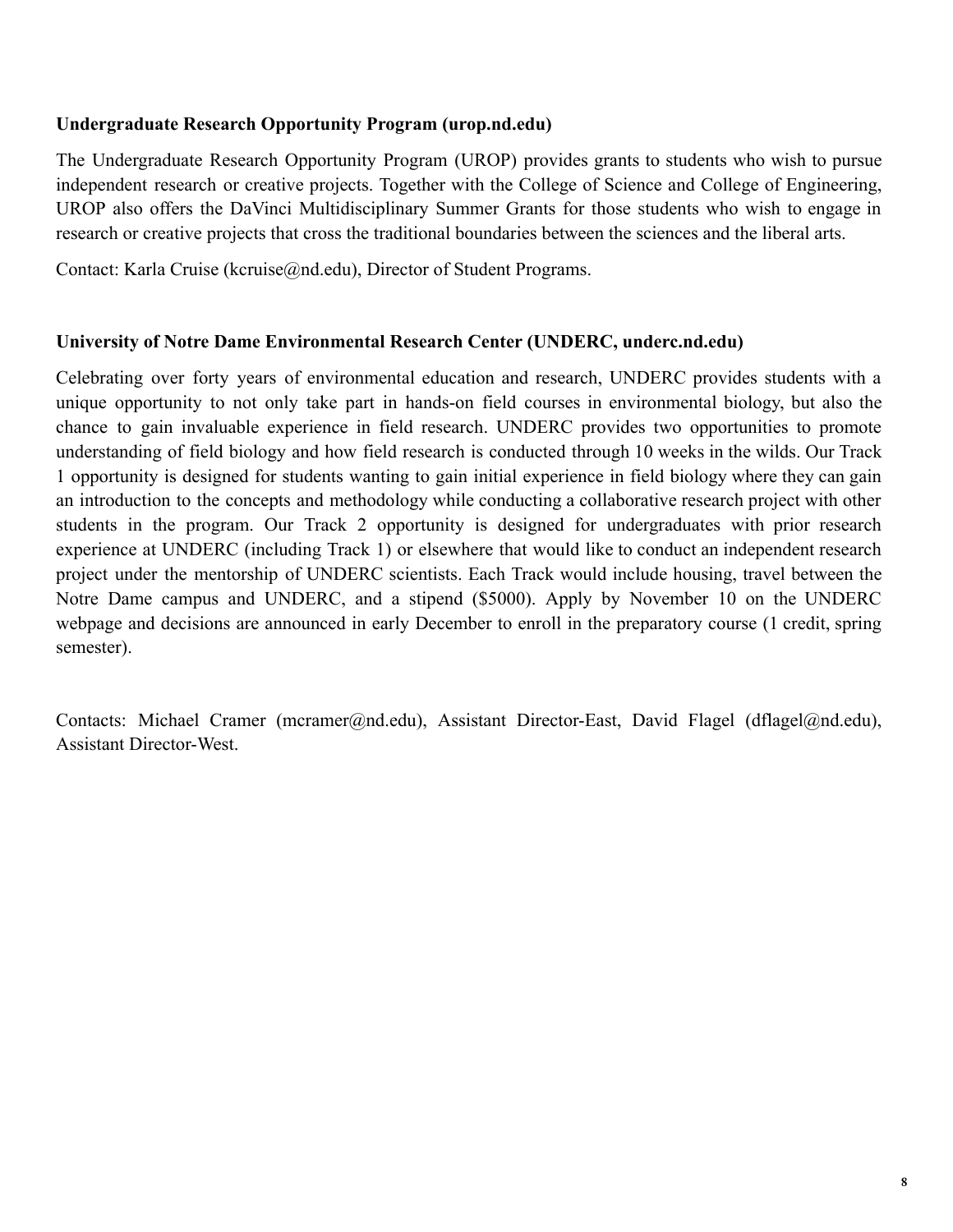## **Plenary Talks**

6:00pm-7:00pm Undergraduate Research Opportunities in Chemistry (UROC) – Jordan 101 Steven Wietstock, Teaching Professor, Department of Chemistry & Biochemistry

8:00pm- 9:00pm Undergraduate Research Internship Information Night (URIIN) – Jordan 101 T. Mark Olsen, Associate Teaching Professor, Department of Biological Sciences Students: Joseph Gentine, Brian Villa, Isabella Rodriguez

#### **Brian Villa, bvilla@nd.edu, plenary speaker**

Brian, a Senior Biology Major and medical school intent will talk about types of research opportunities, internship strategy (searching, applying, etc.) as well as his diverse range of internship experiences (IU School of Medicine and Scripps Florida) that have culminated in co-authorships in several peer-reviewed scientific journals.

#### **Isabella Rodriguez, irodrig4@nd.edu**

Isabella, a Senior Biology Major and medical school intent will discuss her molecular and computational research with Dr. Neil Lobo that focused on the malaria epidemic in Bangladesh, molecular species identification and preventative measures in malaria mitigation. While working in the Lobo lab, Isabella contributed to the writing of a soon-to-be published peer-reviewed journal article.

#### **Joseph Gentine, jgentin2@nd.edu**

Joe, a Senior Environmental Sciences and Economics Major and graduate school intent, has worked in the Stream and Wetland Ecology Laboratory with Dr. Gary Lamberti on an independent research project exploring algal growth in Great Lakes coastal wetlands. His work is now in final stages with a manuscript in preparation for publication. Joe's diverse array of experiences include Great Lakes coastal wetland monitoring with an EPA funded program and participation in Notre Dame's 2021 summer UNDERC-East Program (Land O'Lakes, Wisconsin), where students take ecology classes and work on independent research projects.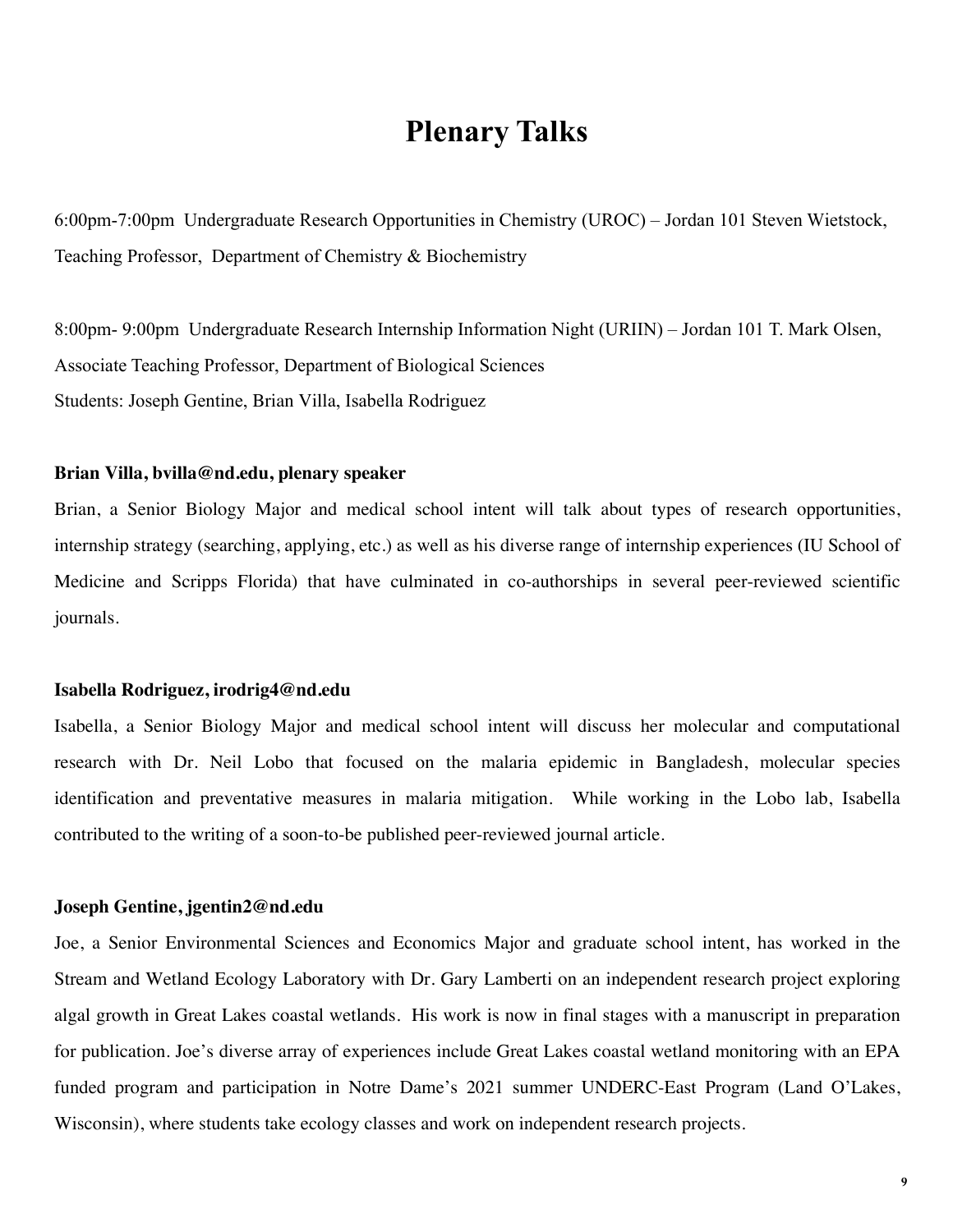# **Poster Abstracts**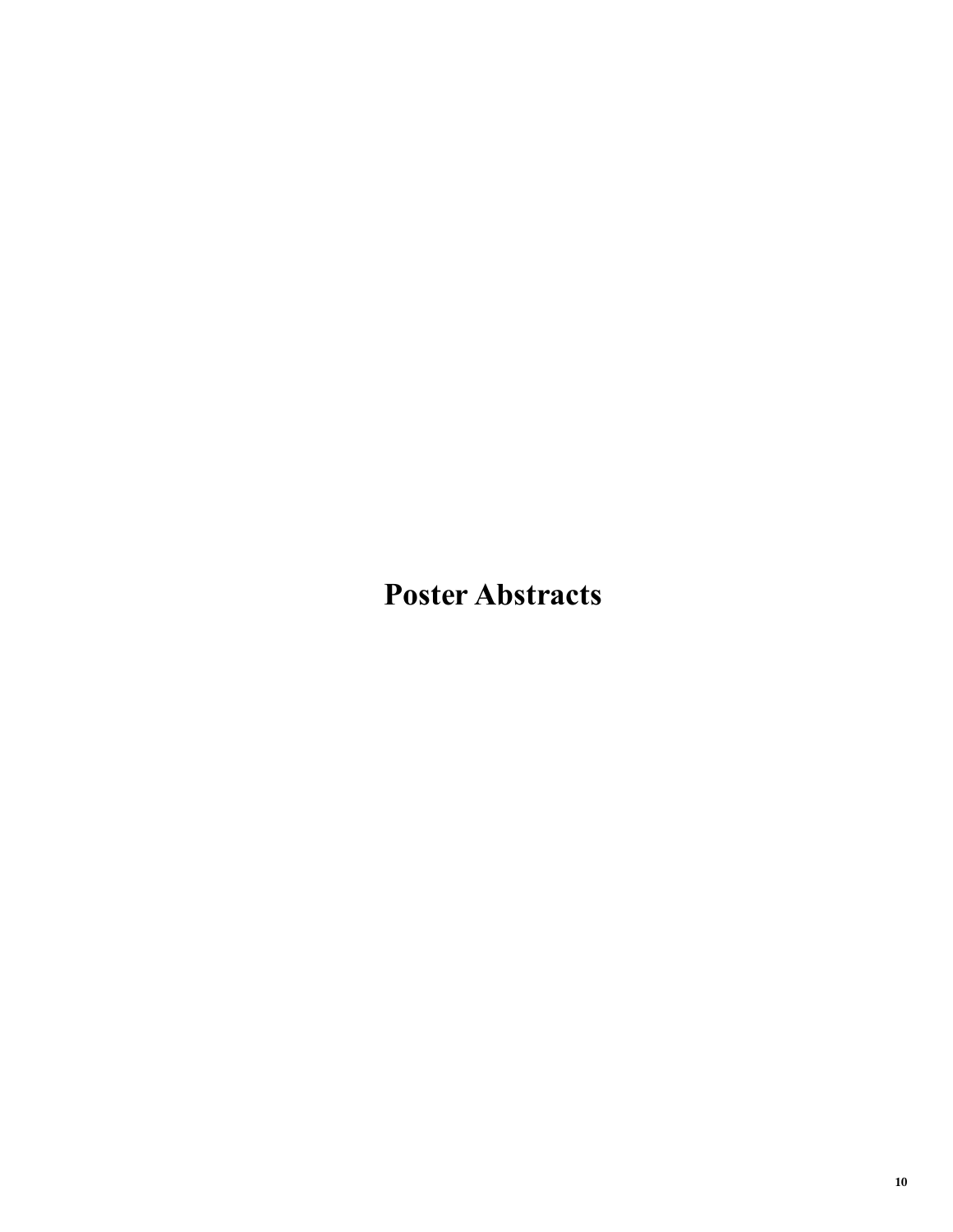### *Brain Tissue Clearing while maintaining Antigen Signal Presence*

Lauren Aucoin

Major: Neuroscience and Behavior

Minor: Poverty Studies

Mentors: Samantha Golomb, BS; Siyuan Zhang, M.D. Ph.D., Dept. of Biology, University of Notre Dame

#### *Abstract*

Obtaining a clear depiction of the metastatic niche can be instrumental in clarifying questions about cancer metastases and immune cell recruitment in the brain. Traditional imaging techniques capture a 2D image, revealing cell structure in one plane, however, imaging 3D brain sections provides the opportunity to obtain a more complex and comprehensive understanding of the spatial organization of brain metastases. The composition of cell membranes and structures creates a barrier to 3D imaging wherein the refractive index resulting from complex arrays of lipids and other structures hinders the acquisition of clear images in a 3D plane. Additionally, previously published tissue clearing protocols often tend to quench antigen molecules rendering immunocytochemistry as an insufficient tool to detect protein expression. Extending the antigen retrieval step using a sodium dodecyl sulfate (SDS) based solution in a temperature-controlled environment followed by a gradual clearing process in Benzyl Alcohol / Benzyl Benzoate (BABB) solution addresses both aforementioned limitations permitting a clearer image [Messal et al., 2021]. This project aims to adapt this revised tissue clearing protocol to study the spatial organization of the immune microenvironment of breast cancer brain metastasis. Using a syngeneic mouse model of breast cancer brain metastasis, this project has evaluated the success of the clearing method and antibody staining to elucidate immune cell localization within the brain metastatic niche. Improved understanding of the immune landscape of the brain metastatic niche will guide studies aiming to improve the efficacy of immunotherapy and brain metastasis prevention strategies.

[Messal, H.A., Almagro, J., Zaw Thin, M., Tedeschi, A., Ciccarelli, A., Blackie, L., Anderson, K.I., Migu](https://www.zotero.org/google-docs/?eYVYWN)el [Aliaga, I., van Rheenen, J., and Behrens, A. \(2021\). Antigen retrieval and clearing for whole-o](https://www.zotero.org/google-docs/?eYVYWN)rgan [immunofluorescence by FLASH. Nat. Protoc.](https://www.zotero.org/google-docs/?eYVYWN) *[16](https://www.zotero.org/google-docs/?eYVYWN)*[, 239–262.](https://www.zotero.org/google-docs/?eYVYWN) 

#### *What inspired you to participate in undergraduate research?*

I've always been interested in the small details of science- how the tiniest details can have a much larger impact. I also have always liked the idea of having to creatively analyze a problem, and problem solving involved in working on a project that doesn't have a simple answer already available. Research in a biology lab helps me combine these interests into projects that are both challenging, as well as informative.

*How did you get your research position, and what preparation did you undertake for it?* My freshman year, I went to a dinner hosted for students where we sat with professors and learned about their research. Following this, I reached out to Dr. Zhang. I shadowed in his lab during my freshman year, learning more about what current undergraduate students were doing, before starting in the lab sophomore year.

#### *Where was your research experience located?*

Harper Cancer Research Institute

#### *What did you get out of your research experience?*

Through my research experience, I learned about the steps involved in research, and the trial and error that accompanies any bench work. I learned a great deal about the exploration, creativity, and modifications that are needed to run an experiment. These skills and new ways of learning will shape my future as a scientist and student.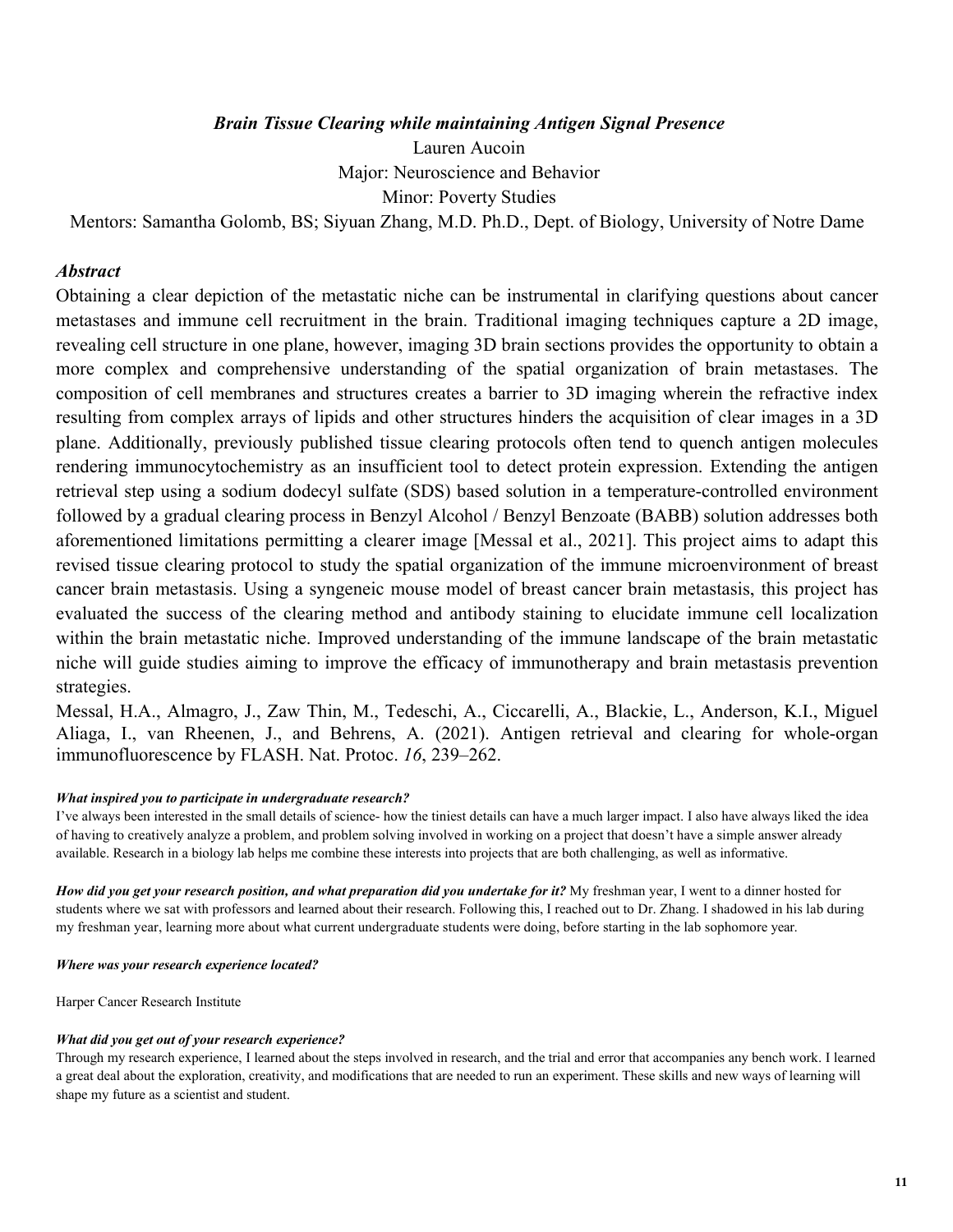### **Logan A. Barrios**  Undergraduate University of Notre Dame, Notre Dame, IN

Rinku Majumder, PhD Louisiana State University Health Sciences Center, Department of Biochemistry

### **"A Novel Role of the Anticoagulant Protein S in Preventing Thrombosis"**

Blood coagulation is an intricate process that occurs by the actions of numerous procoagulants and anticoagulants. Protein S (PS) is a vitamin K-dependent anticoagulant whose physiological importance is underscored by several hematological disorders in PS-deficient individuals. Genetic deficiency of PS is associated with increased risk of venous thrombosis and recurrent thrombosis, e.g., familial venous thrombosis. Acquired PS deficiency predisposes to (recurrent) venous thromboembolism and loss of fetus. PS knockout mice are embryonic lethal. Currently, three disparate functions of PS are known: 1) PS is a cofactor for activated protein C, 2) PS is a cofactor of tissue factor pathway inhibitor, and 3) PS is a direct inhibitor of coagulation Factor IXa.

Deep vein thrombosis, cardiovascular diseases, and stroke are common among obese individuals, as well as among individuals who have high body mass index. Obesity is a major health threat to the global population. According to 2014 statistics, 13% of the world's population is obese, and more than 42% of the USA population is obese. The liver is a major organ that is negatively affected by obesity. For instance, obesity causes diseases like nonalcoholic fatty liver disease. In obesity-induced diseases, the liver develops hypoxia. Hypoxia stabilizes transcription factors such as Hypoxia Inducible Factor-1α (HIF-1α) by preventing Von Hippel-Lindau-mediated hydroxylation of HIF-1α and its degradation. Recently, work from Dr. Majumder's laboratory showed that an increase in HIF-1α expression downregulates Protein S expression in HEP-G2 cells. **The goal of this project was to determine whether hypoxia associated with obesity results in a prothrombotic state because of downregulation of PS.**

We measured thrombin generation (a prothrombotic state indicator) with a thrombin generation assay, and free PS concentration was measured by ELISA assays. We used plasma from HIF1 $\alpha$  knockout mice and the HIF1 $\alpha$ P564A mutant (HIF1 $\alpha$  dPA) mice which are resistant to degradation, resulting in sustained, elevated HIF1 protein abundance, even under normal O2 concentrations. We observed a higher amount of thrombin in obese and HIF1 $\alpha$  dPA mice compared with the control mice. However, HIF1 $\alpha$  knockout mice generated less thrombin, like the control mice. Additionally, we observed that the clotting times of HIF1 $\alpha$  dPA mice was significantly higher than in HIF1 $\alpha$  KO mice. This result showed the effect of HIF1 $\alpha$  on PS expression and thrombin generation. Because the mice were exposed to more hypoxic conditions, they were more likely to have a decreased PS level.

Completion of these studies will provide understanding of the regulation of PS expression. This project will be instrumental in investigating new antithrombotic strategies for chronic complications that have high thrombotic risk, such as obesity.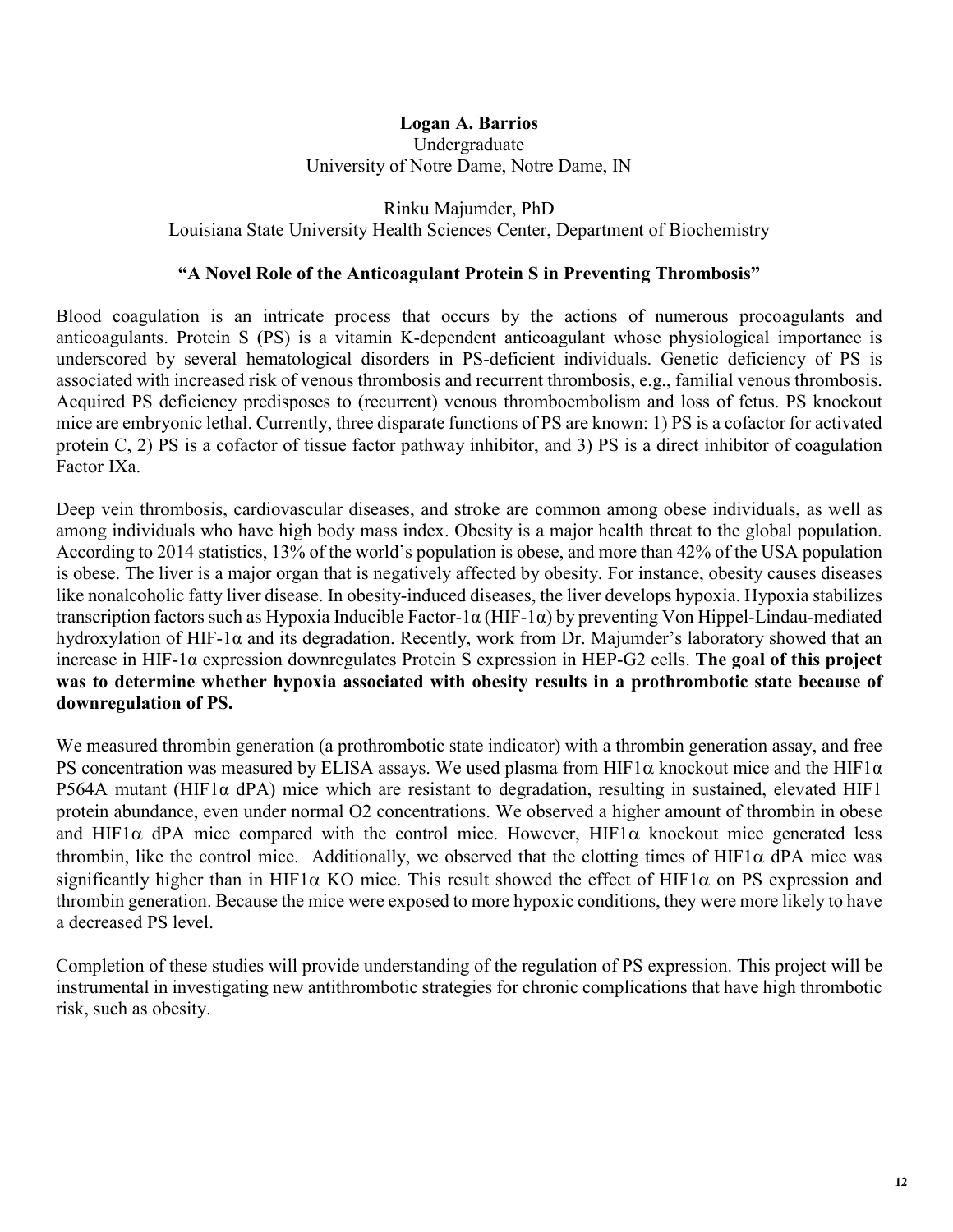### **Radiolysis of Lunar Regolith and Surrogates**

Annika Barron Major: Neuroscience and Behavior, Global Affairs Advisor: Jay LaVerne, Dept. of Physics, University of Notre Dame Coauthors: none

Our research seeks to understand the effects of ionizing radiation on lunar regolith, the fine powder on the surface of the moon, and the possibility of water formation on regolith under ionizing radiation. First, certain components of lunar regolith were examined to understand the changes in their chemistry due to radiation and develop effective protocols before examining real lunar soil. The primary focus thus far has been on silicon oxide (SiO2) and calcium oxide (CaO), both of which are found in abundance in lunar regolith. Individual materials were exposed to 100 MGy of proton and helium irradiation using the 9S accelerator in the Nuclear Science Laboratory, and 1-3 MGy of gamma irradiation using a self-contained 60Co source at the Notre Dame Radiation Laboratory. Proton radiation in particular mimics the conditions in space which might lead to water formation due to the reaction of protons with oxygen on the material surface. Possible changes in the materials brought by irradiation were explored with various techniques. In particular, Raman spectroscopy and Diffuse Reflectance Infrared Fourier Transform Spectroscopy (DRIFTS) showed no significant differences in spectra of SiO2 and CaO before and after irradiation, suggesting high stability of these materials under chosen irradiation conditions. Current analysis of Raman and infrared spectroscopy data suggests that both materials are relatively stable throughout the radiation process. As the project continues, more unstable materials found in lunar regolith, including some minerals, and lunar regolith itself will be studied to further understand radiation effects and what implications they may have for the future of space travel, energy, and human life.

### **What inspired you to participate in undergraduate research?**

It is one thing to learn about science in the classroom, but I wanted to see how science takes shape in the real world. I have always been curious about space, and the project that I got involved in allowed me to explore my interests while also learning how to implement what I learn in the classroom in a very tangible way.

#### **How did you get your research position, and what preparation did you undertake for it?**

To get this position, I simply reached out to faculty in the physics department who were working on projects that I was interested in. This project interested me because radiation chemistry was an area that I did not know much about, but I wanted to learn more about how this influences the world, and universe around us. To prepare for this position, I spent time over winter break engaging with previous literature on the subject, and then came back to campus early in January to receive training on much of the equipment I would be using.

#### **Where was your research experience located?**

University of Notre Dame

### **What did you get out of your research experience?**

I got an enriching summer engaging in full time research, where I learned a lot about the scientific process including how to conduct experiments, interpret results, and write about them! I also have learned a lot from the people who I have worked with in the lab, both the advisor and other students, and made some great friends along the way.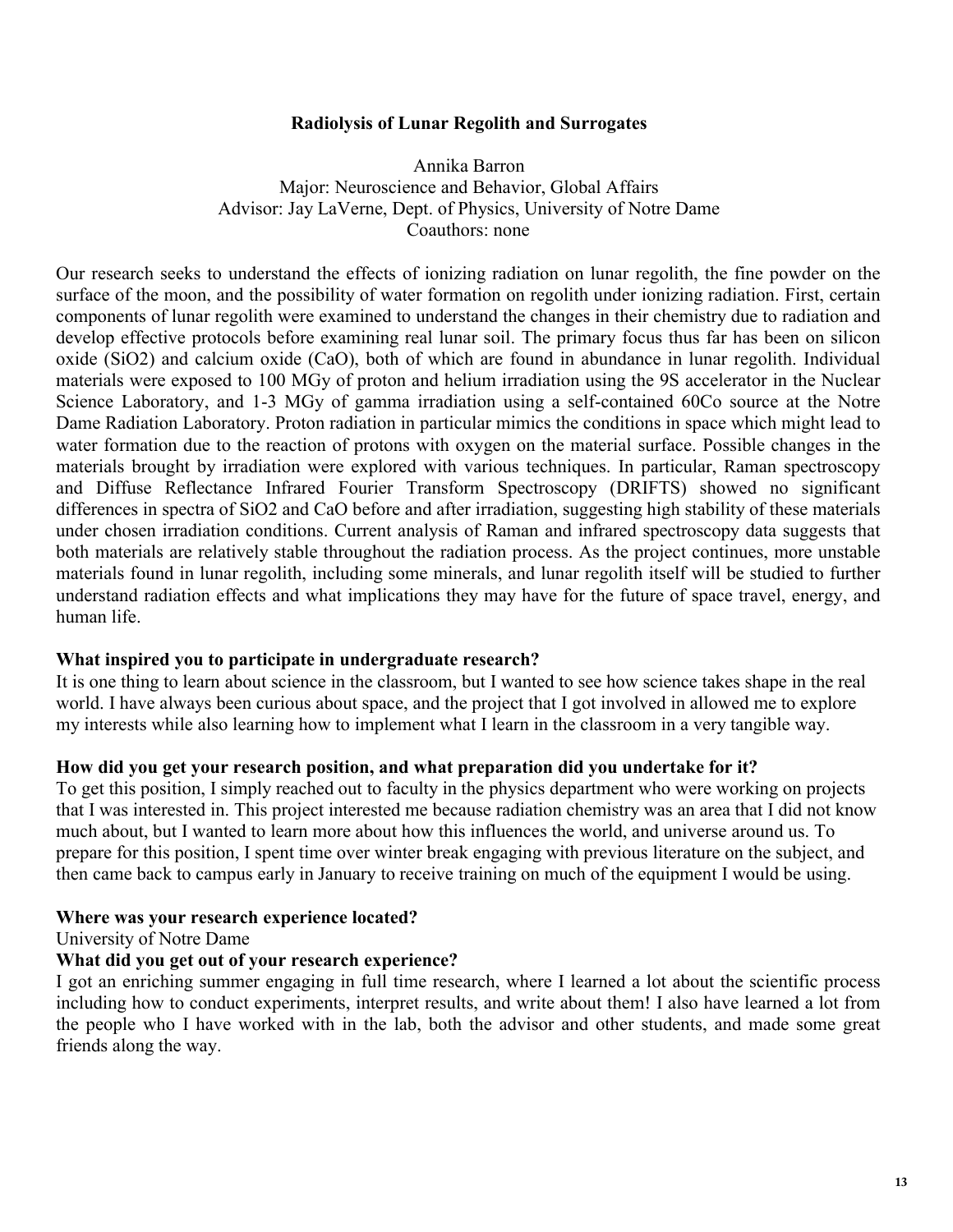### *AAV9 Gene Therapy as a Potential Molecular Treatment for Nonketotic Hyperglycinemia*

Caroline Bickerton Major: Neuroscience and Behavior Advisor: Kasturi Haldar, Dept. of Biological Sciences, University of Notre Dame Coauthors: none

Nonketotic hyperglycinemia (NKH) is a rare neurometabolic disease characterized by a defect in glycine cleavage which results in the elevated levels of glycine, the simplest of amino acids, in the blood plasma and tissues, including the brain. Eighty percent of NKH cases result from an autosomal recessive mutation in *GLDC*, a central protein of the mitochondrial glycine cleavage system. This mutation prevents GLDC protein from cleaving glycine in the body, resulting in an accumulation of glycine that is thought to lead to detrimental symptoms such as epileptic seizures, hypotonia, and severe developmental delays. Current treatments for NKH strive to reduce glycine, but they do not substantially relieve symptoms or prevent progression of the disease. The rapidly expanding field of gene therapy offers a potential method for corrective treatment. To this end, a novel AAV9 viral vector containing a functional wildtype copy of *GLDC* was designed and injected into mice genetically engineered with a disease-causing *GLDC* mutation. Mouse plasma was then collected monthly for evaluation of glycine levels, to determine whether the gene therapy reduced the elevated glycine levels in the homozygous mutant mice. Preliminary data indicate that over half of the homozygous mutant mice treated with the AAV9 vector showed a reduction in plasma glycine, whereas control mice with the *GLDC* mutation continued to exhibit elevated glycine levels. AAV9 gene therapy therefore shows promise as a therapeutic option to correct the genetic defect causing NKH.

### *What inspired you to participate in undergraduate research?*

"I have a deep love of learning and am particularly intrigued by the biological mechanisms underlying diseases. My current project allows me to explore novel treatment options for rare diseases, which makes my lab research a rewarding learning experience."

### *How did you get your research position, and what preparation did you undertake for it?*

"The lab skills I had gained in my previous summer internship in breast cancer research helped me jump into the rare disease work in Dr. Haldar's lab during my sophomore year. Notre Dame's COS-SURF program generously provided funding for me to continue my research this past summer as I started my senior thesis."

#### *Where was your research experience located?*

"University of Notre Dame"

### *What did you get out of your research experience?*

"I not only learned how to conduct biochemical assays for genotyping and glycine levels, but I also learned how to handle mice and perform behavioral tests in the context of rare genetic disorders. My research in the Haldar Lab has helped me prepare for graduate school by building strong scientific and laboratory skillsets spanning from molecular/genetic to behavioral analysis."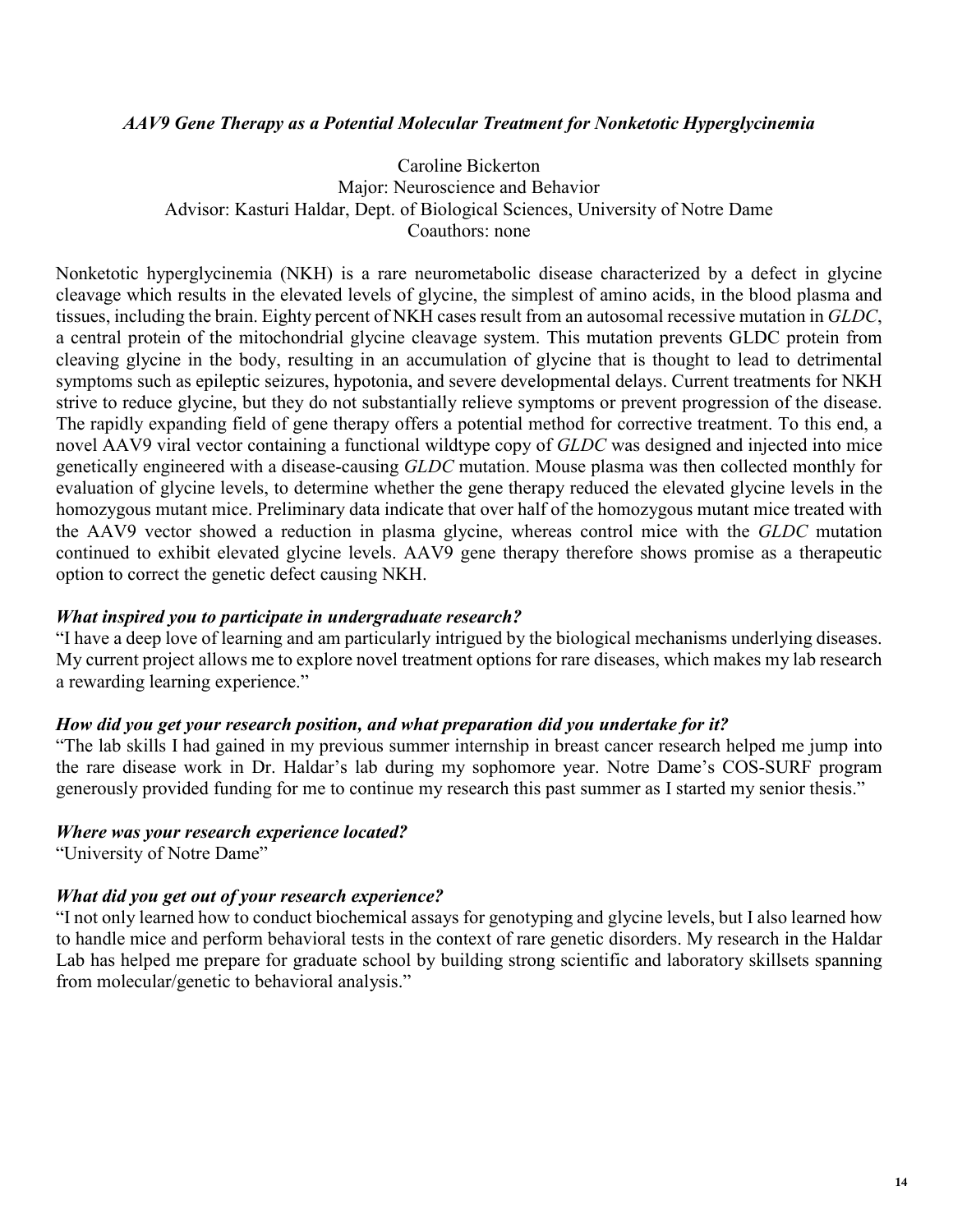### *Reduction of Data of Binary Stars to Determine Age and Other Characteristic Qualities*

### Josiah Castillo Major: Physics Advisor: Jeffrey Chilcote, Dept. of Physics, University of Notre Dame

Monitoring binary stars in moving groups can provide a critical measurement of the age of star systems. OMG (Orbits of Moving Groups) Binaries searches for and measures binary star systems. More data and more stars are constantly being observed and analyzed. Using data taken by the CHARA array, that data was reduced using a method of MCMC (Markov Chain Monte Carlo) to determine the separation, position angle, and the flux of the companion star of the binary star system with respect to the primary star. With this information, we are able to compare these data points to existing data and track with extremely high precision the members of each binary star systems. I have determined systems like HD 35850 and HIP 51317 are most likely not binary star systems, while systems such as HD 62883 and HD 113449 have enough data to try and fit their orbits. Using a program called orbitize, which once again utilized MCMC, the orbits of those systems were predicted and fitted. Next steps of this project would include obtaining more data of both these systems and new ones to reduce, and using that data to fit better and better orbits.

### *What inspired you to participate in undergraduate research?*

I am extremely interested in learning more about what lies in our universe and discovering the many different phenomena that exist outside of our planet. When I learned Professor Chilcote worked on directly imaging binary star systems and searched for exoplanets, I had to take that opportunity.

### *How did you get your research position, and what preparation did you undertake for it?*

I started doing preliminary work with Professor Chilcote in the spring of 2021. After submitting a research proposal based on an extension of my academic-year research, the Notre Dame College of Science Summer Undergraduate Research Fellowship provided funding for my research.

### *Where was your research experience located?*

The Department of Physics at the University of Notre Dame

### *What did you get out of your research experience?*

I got a clear view of what life after my time here at Notre Dame will be like. As someone who is interested in attending graduate school, this research experience gave me a first-hand look at what I can expect to do and work once I start my graduate research and studies.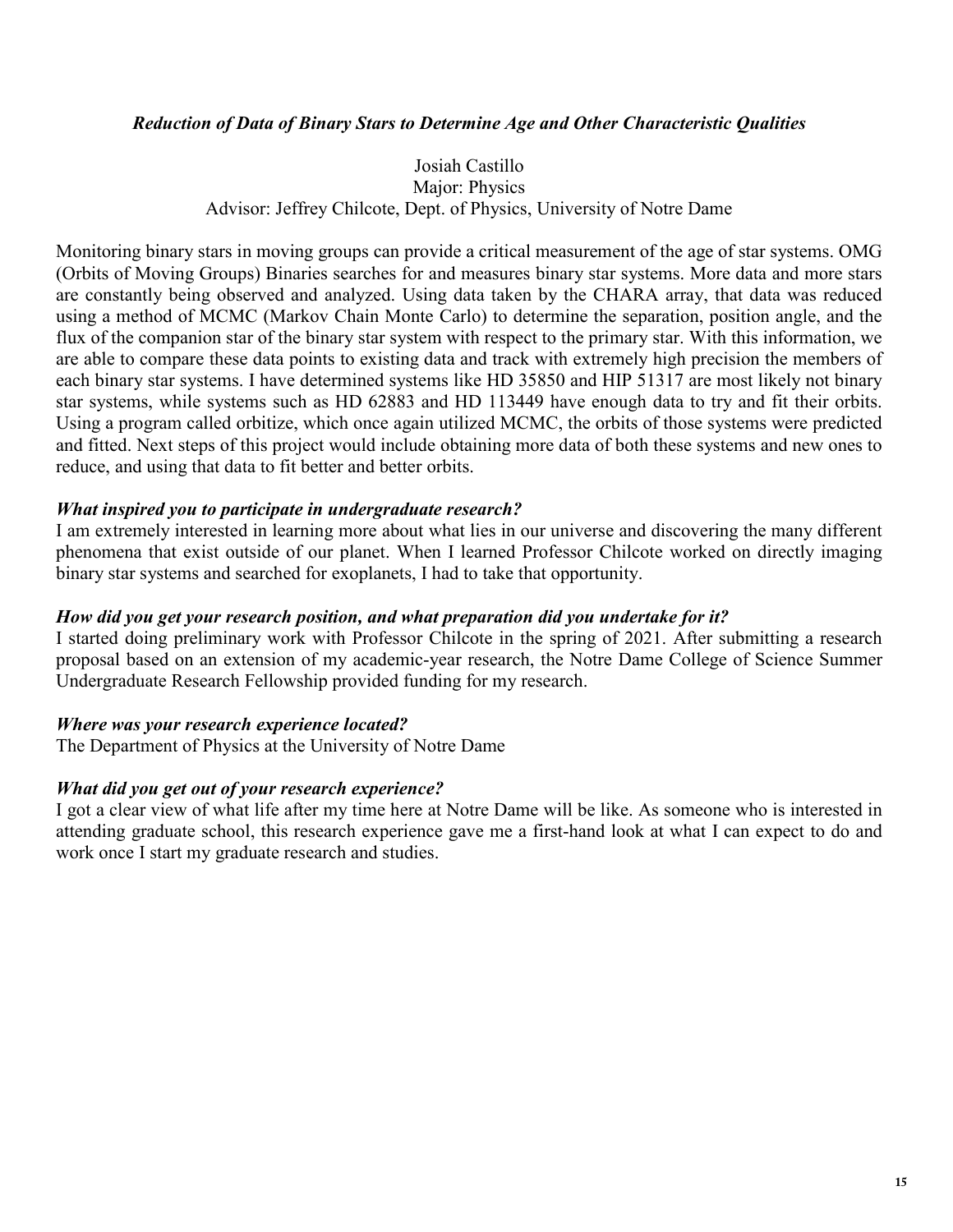### *Implementation of the Tri-Sol System* Sydney Coil Major: Physics Advisor: Dan Bardayan, Dept. of Physics, University of Notre Dame Coauthors: none

The twin solenoid system, also known as Twin-Sol, has been essential in the past for producing unstable beams and subsequently refocusing these beams for analysis. To improve on the system, an addition of a third solenoid has been commissioned, therefore turning Twin-Sol into Tri-Sol. This upgrade to the system was completed and tuned for four discrete energies using an alpha source. Furthermore, the upgraded Tri-Sol system has been used to study the decay of an unstable beam. By upgrading to Tri-Sol, the capabilities of analyzing an unstable beam is greatly improved.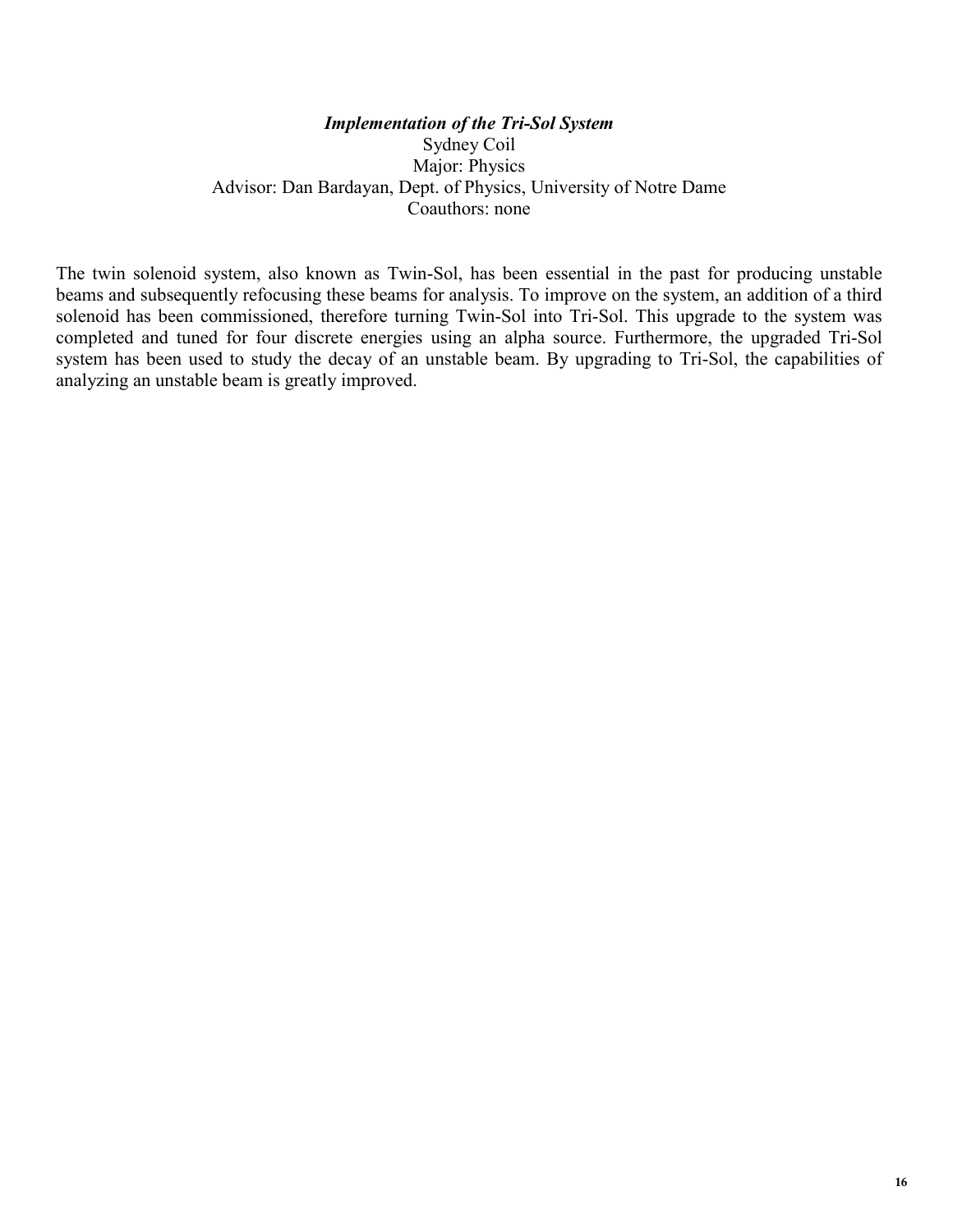### **Molly DeLuca Physics**

Fission product yields (FPY) refer to the quantity of a particular fission product produced per fission. As a quantifiable feature of the fission process, FPY both provide insight into the mechanics underlying fission and hold significant implications for the fields of nuclear forensics, stockpile maintenance, and nuclear energy. While it is known that FPY vary with excitation energy, there is a lack of accurate data on the energy dependence of FPY, particularly in the low-energy regime. This study continues a collaboration between the Triangle Universities Nuclear Laboratory (TUNL), Los Alamos National Laboratory (LANL), and Lawrence Livermore National Laboratory (LLNL), formed in order to collect accurate, consistent data on the energy dependence of neutron-induced FPY at energies below 14 MeV. In this investigation, Uranium targets were activated with a mono-energetic neutron beam. Following irradiation, the activated targets were γ ray counted with HPGe detectors for 5 days. The resulting spectra were used to identify fission products by their characteristic γ rays and decay curves; FPY were quantified by comparing γ ray counts in the detector to total fission counts in the DFC. Cumulative FPY for 238U were measured at 2.0, 2.4, and 3.6 MeV.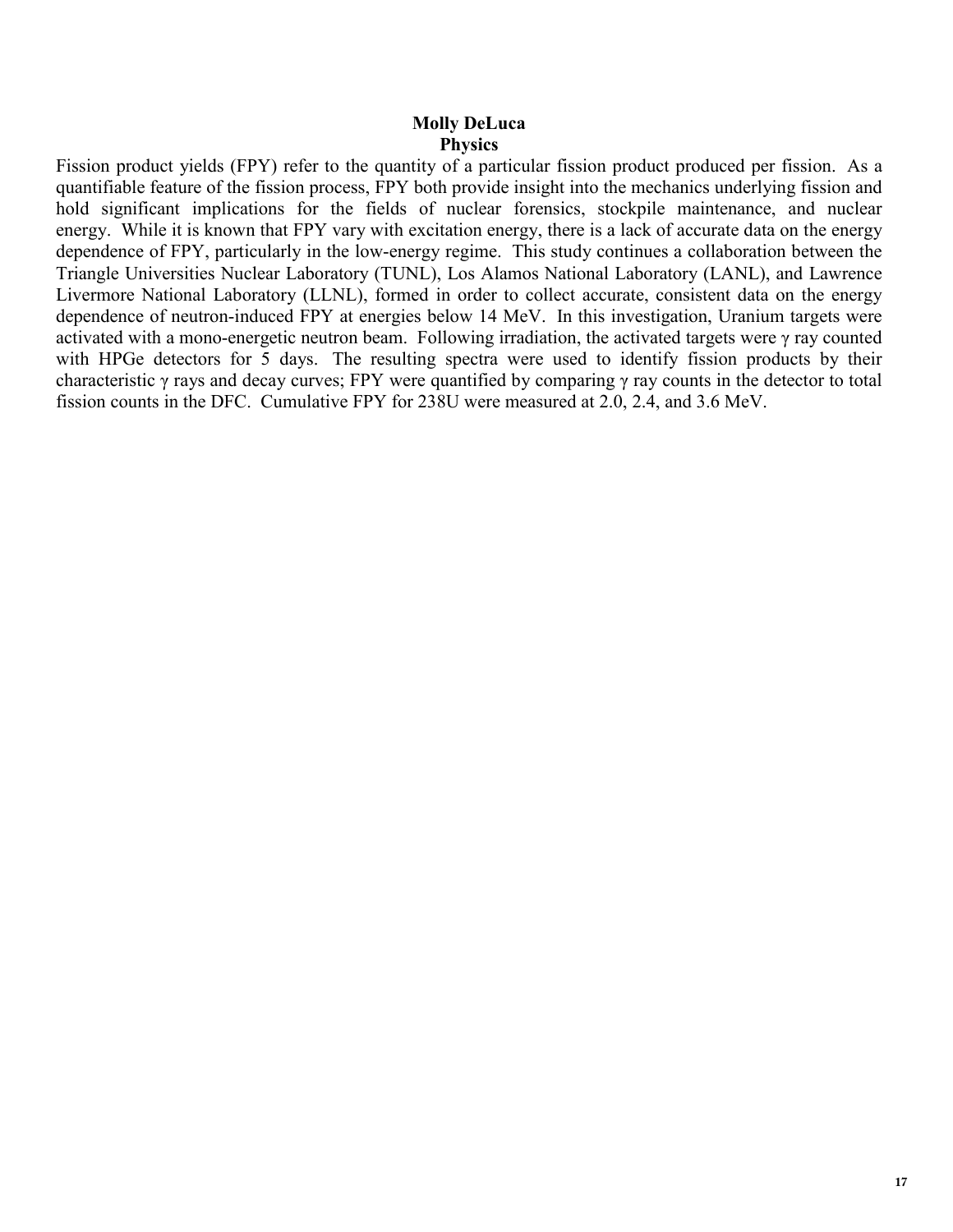### *Decoding Microorganism Communication for Antibitoic Drug Discovery and Development*

Jeannette Dimpel Major: Science-Business Advisor: Jaclyn M. Winter, Dept. of Medicinal Chemistry, College of Pharmacy, University of Utah

With resistance mechanisms spreading rapidly among disease-causing bacteria, our ability to treat common infections is becoming more difficult. Unfortunately, while antibiotic-resistance is on the rise, antibiotic discovery is on the decline. Natural products, also called secondary metabolites, are small molecules produced in nature. Unlike primary metabolites, which are required for growth and survival of all living cells, secondary metabolites are synthesized upon environmental challenges and their production varies across organisms. In their host organisms, natural products are synthesized by a dedicated suite of genes. Because microorganisms exist in complex communities in their natural environment, specific intra- and interspecies communication can trigger the activation of silent biosynthetic gene clusters leading to the production of specialized metabolites. Pestalone (**1**) is a fungal natural product that is only observed in co-culture and possesses potent antimicrobial activity against methicillin-resistant *Staphylococcus aureus* (MIC = 8.4 nM) and vancomycin- resistant *Enterococcus faecium* (MIC = 17 nM). This interspecies system therefore serves as an ideal resource to interrogate not only the biosynthesis of this antibiotic agent, but the context-dependent expression of its biosynthetic cluster. The genome of *Pestalotia sp.* CNL-365 was sequenced at the University of Utah Huntsman Cancer Institute and genome mining led to the identification of a biosynthetic cluster harboring one polyketide synthase gene, a FADH2-dependent halogenase, a prenyltransferse and a homoserine lactonase. A combination of bioinformatics, transcriptomics and chemical analyses were used to interrogate the pestalone biosynthetic cluster and its regulation. Further genome mining revealed a wealth of biosynthetic clusters in *P.* sp. CNL-365 that have little similarity to other biosynthetic clusters in public databases. These biosynthetic clusters have the potential to produce novel secondary metabolites and should be further investigated to understand how they are regulated and transcribed.

### *What inspired you to participate in undergraduate research?*

I am passionate about discovering new ways to target modern health problems. I love hands-on learning and

being in the lab has developed my knowledge and interest in science.

### *How did you get your research position, and what preparation did you undertake for it?*

My high school had a summer research program that paired students with PI's which allowed me to get integral research experience early on.

### *Where was your research experience located?*

The University of Utah in Salt Lake City, UT

### *What did you get out of your research experience?*

I learned many common techniques performed in lab, and while I was diving into the field of natural products I strengthened my ability to learn about and understand complex topics in a short amount of time. I also received great advice and mentorship from Dr. Winter and the grad students I worked with.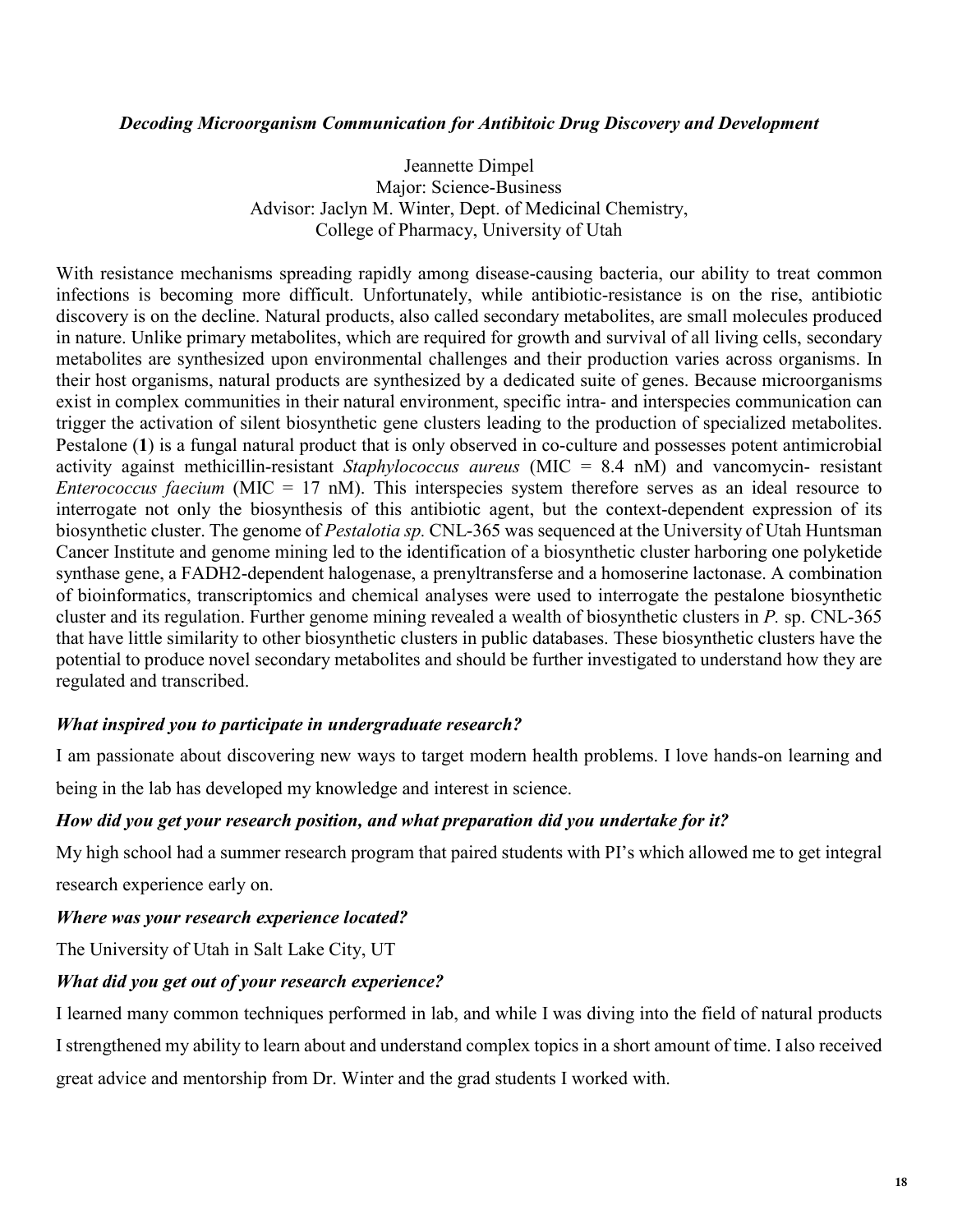### *Enzyme Kinetics of Glucose Oxidase Using Paper Analytical Device for Field Friendly or at Home Use*

### Samantha Eyolfson Major: Chemical Engineering Advisor: Marya Lieberman, Dept of Chemistry, University of Notre Dame

Enzyme kinetics is crucial to the interpretation and improvement of many biological and chemical processes, but it is difficult to visually study and lacks hands-on experiments that could aid in the understanding. This project aims at providing a hands-on, engaging microfluidics-based laboratory experiment using an enzymebased paper device called a SugarPAD to study the kinetics of glucose oxidase. The sugarPAD uses glucose oxidase, horseradish peroxide, and o-dianisidine to give a blue color response when glucose is added, permitting the students to track the color change over time using image analysis. This data allows for a Lineweaver Burk plot to be created with varying concentrations of glucose, allowing for the determination of Vm and Kmax to be compared to real values. One application of enzyme kinetics is how glucose is inhibited when insulin is not properly produced or utilized in the body in patients with diabetes. Not only is diabetes one of the leading causes of death in the United States, there is a huge racial disparity when it comes to the death rate. Understanding how kinetics can work, even in a small scale experiment, and linking that experiment to a real world issue engages young students and informs them of how their work can be impactful.

### *What inspired you to participate in undergraduate research?*

I love to learn, and research provides me with the greatest possible situation to learn and be challenged. I also love how my lab has many applications of helping in the real world, that is very important to me and I appreciate seing an impact on people with what I am working on.

### *How did you get your research position, and what preparation did you undertake for it?*

I was in the STEM mentorship last fall, and I told my mentor, Natalie Warlen, how interested in research I was, and how it was a profession I thought I might want to puruse but had never tried it so wanted to see. She set me up with one of the graduate students, Jessica Zinna, in the Lieberman group.

### *Where was your research experience located?*

University of Notre Dame

### *What did you get out of your research experience?*

So much learning! Through developing my own experimental plans to understanding why things worked/didn't work, I am challenged every day in lab. I have loved working with the group and am currently applying to graduate programs to continue working in similar settings post-college.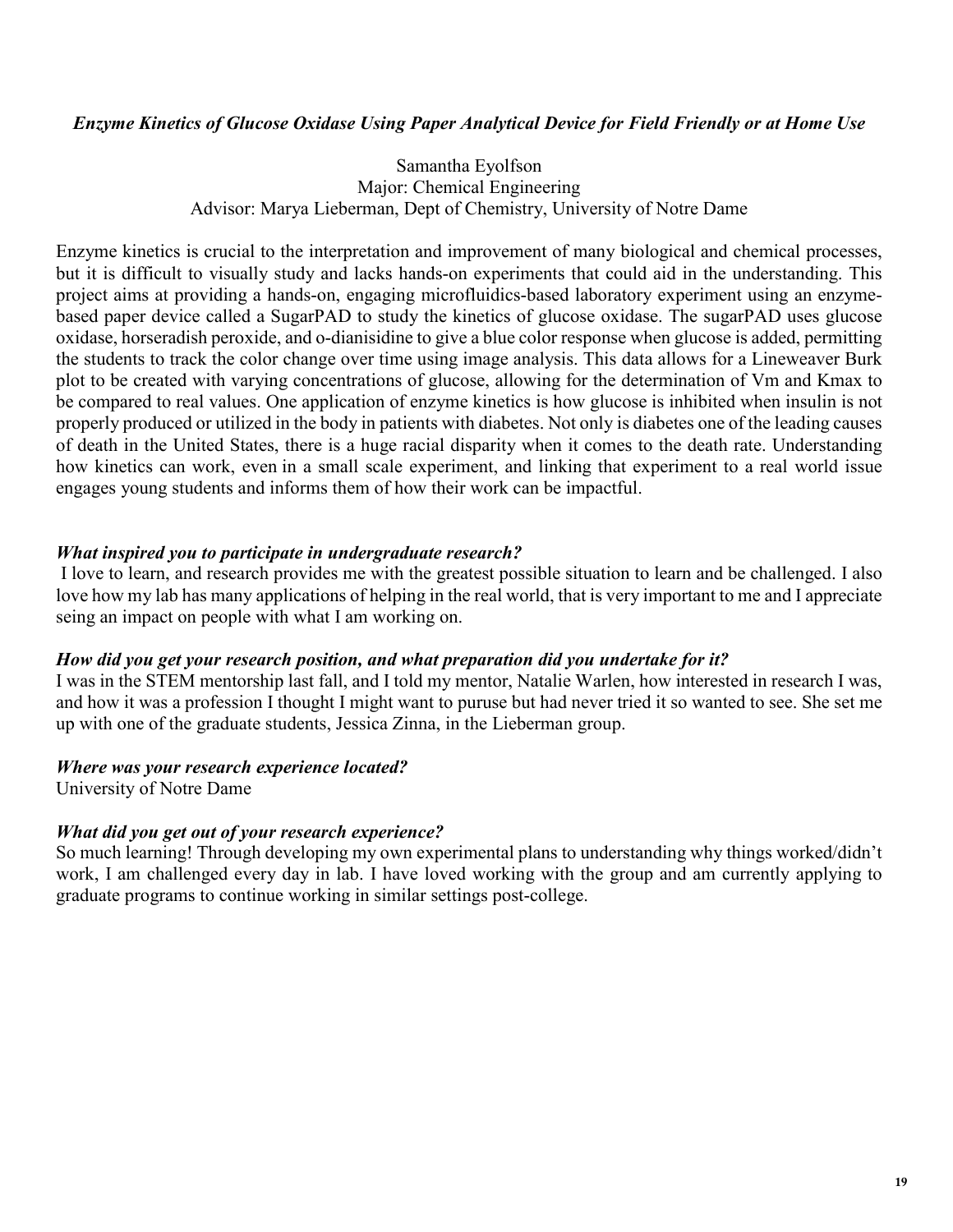### *Peroxisome Proliferator-Activated Receptor–γ Coactivator 1-α (PGC1-α) is Downregulated During Bacterial-induced Experimental Colitis*

### David Fletcher

Major: Biochemistry

Advisor: Kevin Mollen, Division of Pediatric Surgery, Children's Hospital of Pittsburgh of UPMC,

Pittsburgh, PA

Coauthors: Elizabeth Novak, Department of Surgery, University of Pittsburgh School of Medicine, Pittsburgh, PA; Meredith Flanagan, Department of Surgery, University of Pittsburgh School of Medicine, Pittsburgh, PA

Peroxisome Proliferator-Activated Receptor–γ Coactivator 1-α (PGC1-α) is a primary regulator of mitochondrial biogenesis, and under conditions of cellular stress, it is a potent stimulator of antioxidant activity and mitochondrial turnover. While our lab has shown that PGC1-α transcript and protein are downregulated within the intestinal epithelium of patients with IBD and in mice undergoing to T cell-induced colitis and dextran sodium sulfate-induced colitis, its role within the intestinal epithelium of mice subjected to infectious colitis is not known. Here, we investigated the role of  $PGC1-\alpha$  in the intestinal epithelium during infectious murine colitis via subjecting mice (n=8) to *Citrobacter rodentium*-induced colitis (1x10<sup>9</sup> CFU/mL, oral gavage) for 8 days. Mice infected with *C. rodentium* showed shorter colon lengths and increased colonic mRNA levels of proinflammatory cytokines, including *Tnfα*, *inos*, and *Il-1*, as compared to sham-infected controls. Furthermore, we found that the transcript and protein levels of PGC1-α were also decreased in mice with infectious colitis. PGC1α is activated when it is deacetylated by Sirtuin 1 (SIRT1)—a protein dependent upon the cofactor NAD+ for its deacetylase activity. Interestingly, although we found no significant change in the mRNA levels of Sirt1 in mice infected with *C. rodentium*, we did find decreased levels of NAD+ within the intestinal epithelium of mice subjected to *C. rodentium*-induced colitis as compared to sham-infected controls. Thus, we hypothesized that NAD+ depletion during intestinal inflammation may render SIRT1 inactive, which results in a decrease in deacetylated PGC1α. Ongoing studies into the upstream pathways involved in PGC1-α activation (i.e., SIRT1) may help to elucidate the decrease in PGC1α levels during infectious colitis. Approaches targeted at enhancing the activity of PGC1-α, and in turn mitochondrial health, through NAD+ regeneration may complement the treatment for (IBD).

### **What inspired you to participate in undergraduate research?**

Working in a lab has always captivated my mind. In my future career plans, I want to get a MD-PhD, so I will be, hopefully, continuing to work in a lab.

### **How did you get your research position, and what preparation did you undertake for it?**

I applied to University of Pittsburgh's Summer Undergraduate Research Program, and I was accepted. I showed up every day willing to learn, and I learned from trial and error; no special preparation was necessary for the work.

### **Where was your research experience located?**

Children's Hospital of Pittsburgh

### **What did you get out of your research experience?**

I learned how to think critically as a scientist. I also learned small rodent handling skills, advanced molecular biology techniques, and histological techniques. Furthermore, I practiced my craft of writing and presenting scientific knowledge.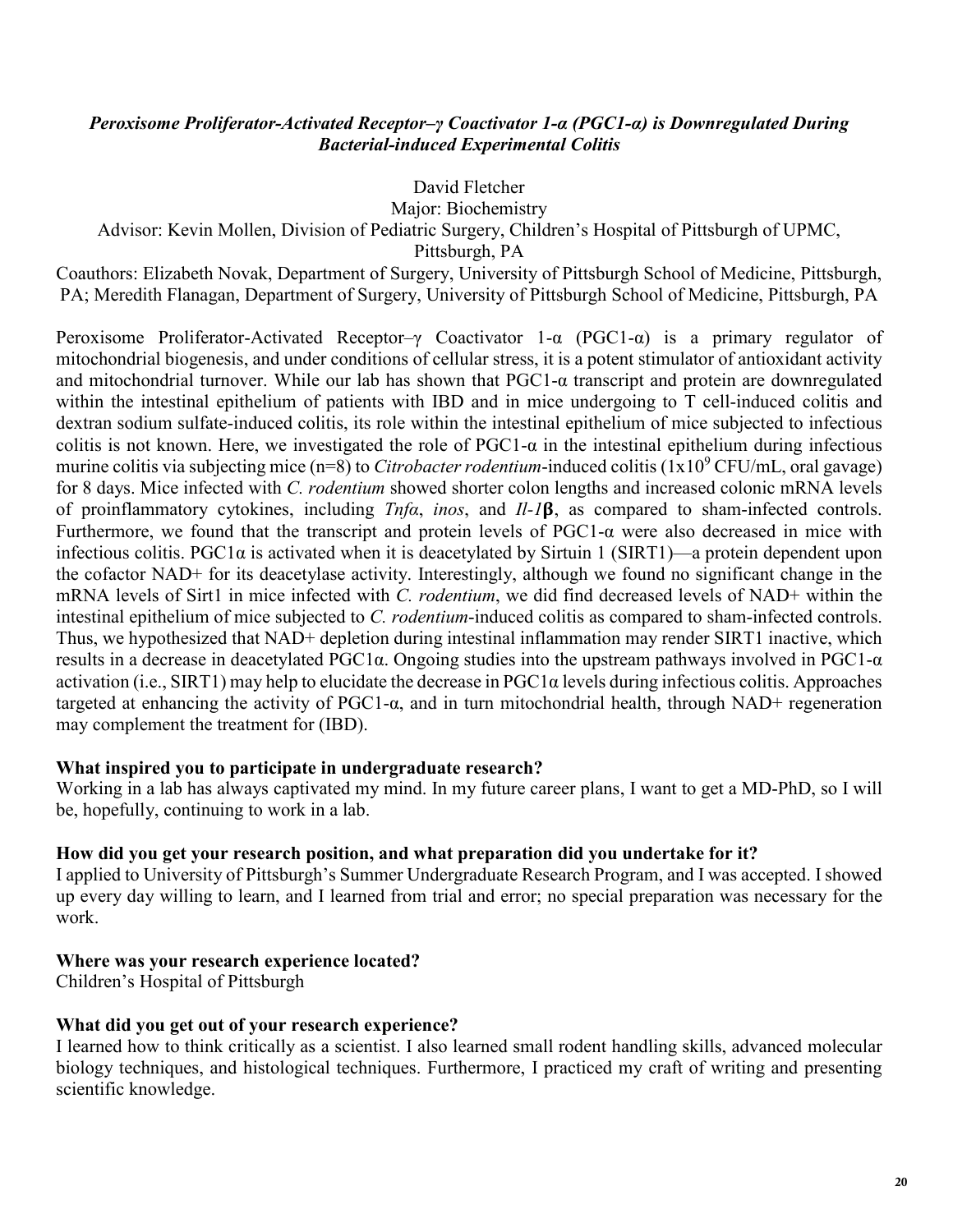### *Impact of Targeted Mutations on Aquaporin-7 Structure and Breast Cancer Progression*

Daniel E. Fulkerson Major: Biochemistry

Advisor: Laurie E. Littlepage, Dept. of Chemistry and Biochemistry, University of Notre Dame Coauthors: William Castillo (Graduate Student) and Verodia Charlestin (Graduate Student)

Breast cancer is the most common cancer among American women and is projected to cause 43,600 deaths in 2021. Relative five-year survival rates associated with localized primary tumors are high (99%) but drastically decrease for individuals with metastatic disease. The development of metastatic potential remains poorly understood. Our lab has previously identified the water and glycerol channel Aquaporin-7 (AQP7) as a predictor of overall survival in breast cancer patients and a key metabolic regulator of breast cancer metastasis. However, the structure-function relationships that facilitate AQP7's pro-cancer phenotype are unknown. To further characterize these interactions, our lab is utilizing site-directed mutagenesis to create point mutations in the mouse homolog of Aquaprorin-7, specifically targeting residues known to be involved in protein regulation, pore selectivity, and post-translational modification. Mutant AQP7 variants are validated through restriction enzyme digestion and Sanger sequencing. Once mutant AQP7 variants have been validated, they will be introduced and expressed in stably infected 4T1 (triple negative mouse breast cancer) cells by lentiviral infection. The functional impact of AQP7 mutations will examined by evaluating glycerol transport potential, metabolic influence, and pro-metastatic cellular characteristics, including proliferation, invasion, and migration.

### *What inspired you to participate in undergraduate research?*

I pursue undergraduate research because I wanted to apply my scientific education to further the scientific understanding of human disease progression and treatment.

### *How did you get your research position, and what preparation did you undertake for it?*

I joined the Littlepage Lab in January 2020, drawing on my biochemistry coursework and the guidance of graduate students to learn research techniques. I began working on my current project in Fall 2020. I continued this research over the summer of 2021 using a Summer Undergraduate Research Fellowship through the College of Science and the Glynn Family Honors Program.

### *Where was your research experience located?*

I work in the Harper Cancer Research Institute at the University of Notre Dame in Harper Hall.

### *What did you get out of your research experience?*

During my time in the Littlepage Lab, I have formed strong relationships with scientists from diverse personal and academic backgrounds. I have also gained experience in a professional scientific setting, helping to prepare me for future research projects as a medical student.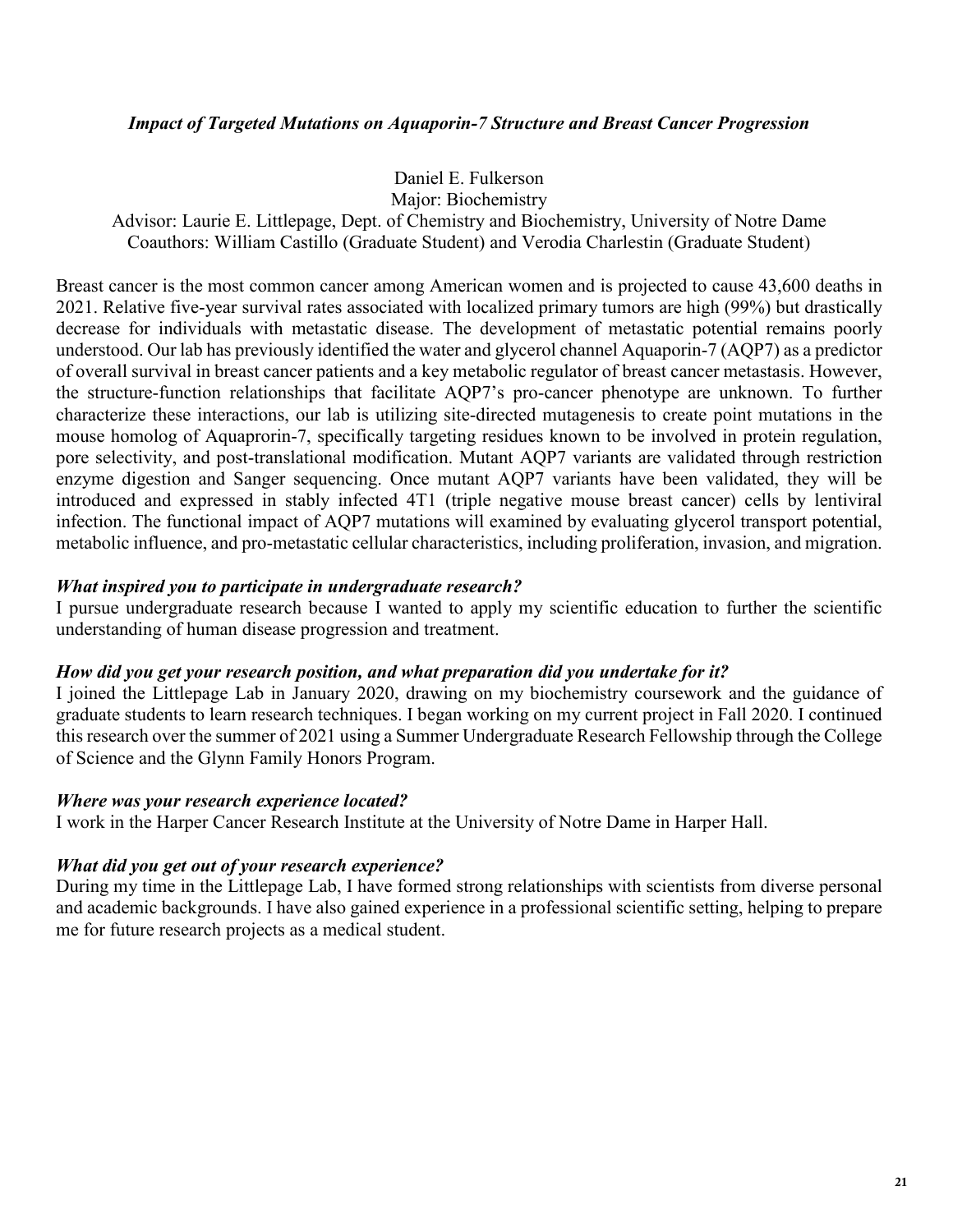### *Estrogen Signaling Identified as a Novel Regulator of Nephrogenesis*

Allison Gatz Major: Biological Sciences Advisor: Rebecca A. Wingert, Dept. of Biology, University of Notre Dame Coauthors: Hannah Wesselman, PhD Candidate

Kidney development requires correct formation of nephrons, which are functional units comprised of discrete proximal and distal segments with unique roles in solute secretion and reabsorption. The zebrafish is an exemplary model organism to study renal cell development, as transparent embryos allow for high throughput visualization of nephrogenesis through whole mount in situ hybridization (WISH). Further, segmentation of the zebrafish nephron and overall genetic composition is highly conserved with humans. Through a chemical screen to identify the molecular signals governing nephrogenesis, we identified candidate 17ß-Estradiol (E2), which was particularly interesting because the effect of estrogenic compounds on kidney development remains poorly understood. Here, we investigated the effects of E2 on nephron cell fate. At 24 hours post fertilization (hpf), WISH analysis of exogenous E2 treatment revealed an expansion of the distal early (DE) segment and truncation of the distal late (DL) segment. A follow-up targeted chemical screen suggested that *estrogen receptor 2 (esr2)* is likely a key player in nephrogenesis, as antagonist PHTPP resulted in opposite phenotypes. Additionally, E2 treatment resulted in expansion of *irx3b* and *irx1a* transcription factor domains, suggesting that E2 may be acting upstream of these critical factors to promote DE fate. Due to the environmental relevance of xenoestrogens (XEs), we examined the effect of three common XEs: Bisphenol A (BPA), ethinylestradiol (EE), and genistein (GEN), present in plastics, birth control, and soy products, respectively. Similar to E2, exogenous EE and GEN led to an expanded DE, reduced the DL, and did not affect other nephron segments. Taken together, these data suggest that estrogenic compounds are essential for distal segment fate during nephrogenesis and suggest the importance of further research on estrogen signaling on aberrant kidney function. Future directions include morpholino knockdown and CRISPR analysis to discern the interaction between *esr2* analog *esr2b* and E2.

### *What inspired you to participate in undergraduate research?*

"The kidney and its intricacies have always fascinated me. Dr. Wingert's lab has provided me with outstanding mentorship throughout my years, allowing me to develop many skills."

#### *How did you get your research position, and what preparation did you undertake for it?*

"I have been a member of Dr. Wingert's lab since the fall of 2019. This past summer, my research was funded by the Notre Dame College of Science Summer Undergraduate Research Fellowship."

#### *Where was your research experience located?*

"University of Notre Dame"

#### *What did you get out of your research experience?*

"I plan on continuing research with the Wingert lab for the rest of my undergraduate career. This is integral to my future career aspirations of pursuing a M.D. degree. Not only does research provide me an opportunity to think critically, it allows me to develop my research skills. I have also developed skills in scientific communication and time management."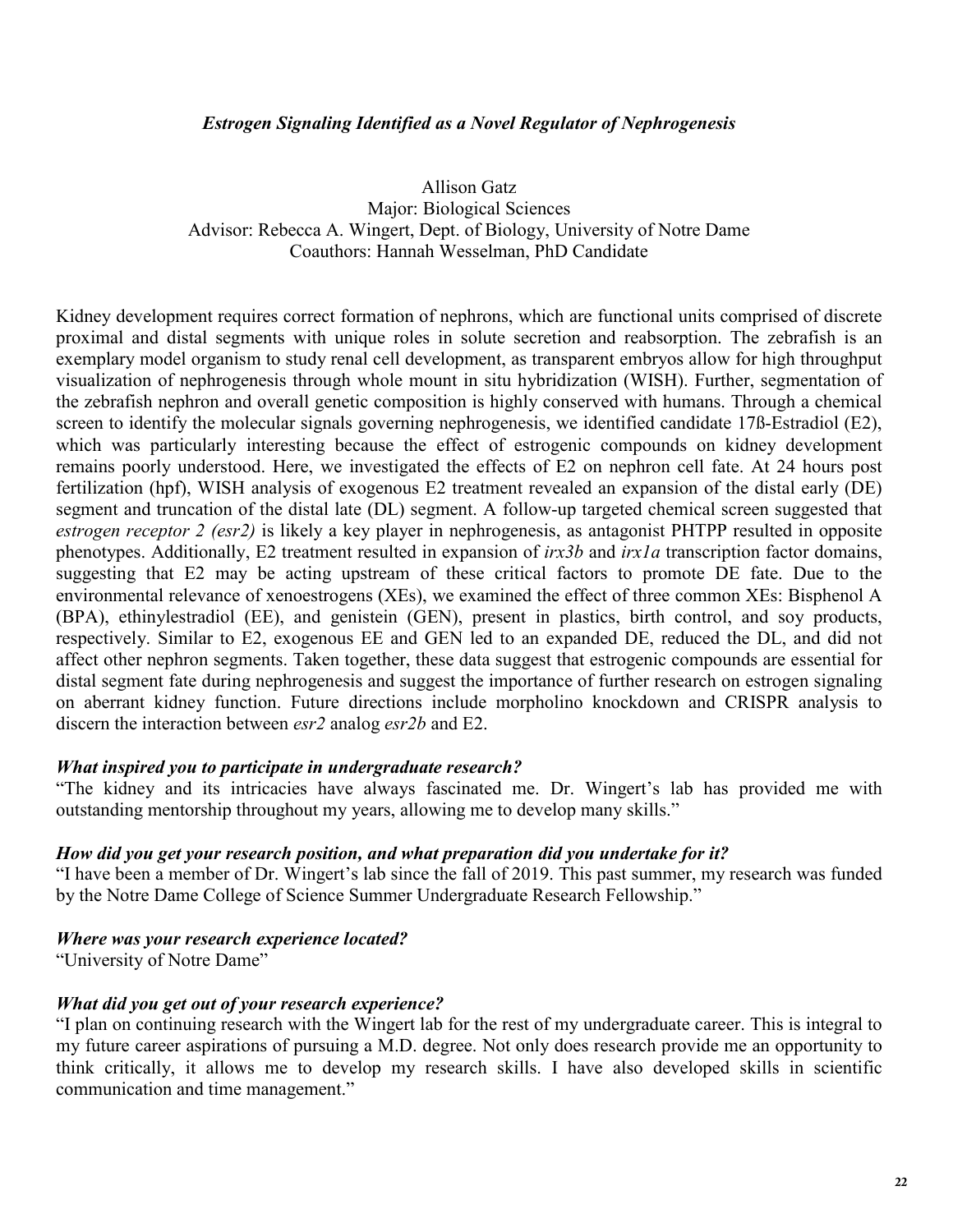### *Body Postures and Orientation of Visuospatial Attention in Multi-Person Social Contexts*

Helen Gu Major: Neuroscience and Behavior Advisor: Dr. James Brockmole, Department of Psychology, University of Notre Dame Coauthors: None

Social cues from the body provide crucial information about an individual's internal state, as well as the environment around them. It is well-established that some social cues, such as eye-gaze and head direction, can reflexively orient visuospatial attention. Research examining the allocation of visuospatial attention in response to body postures or in multi-person social contexts, however, remains limited. Here, we examined attentional biases in response to body posture cues in social scenarios. Participants completed a dot probe task in which they were tasked with identifying the location of a target (a black dot) with a key press. A cue stimulus, depicting either one or three people, was presented prior to the appearance of the target. Participants were found to be significantly faster at locating targets when the depicted body posture stimulus was oriented toward them. Though participants were faster on average to respond to the three-person cue, the size of the attentional cueing effect was the same for the single and group stimuli. Hence, observers are biased to attend to the area of space in front of other people, indicating that body posture is used as an attentional cue to prioritize certain areas of space for processing, but this bias effect does not differ for individuals and groups.

### *What inspired you to participate in undergraduate research?*

I am someone who learns best by "doing". The research process not only allows me to apply concepts I learn in class in a practical setting, but also gives me opportunities to answer questions that haven't yet been answered, which is super exciting!

### *How did you get your research position, and what preparation did you undertake for it?*

I have been a research assistant in the Visual Cognition Lab since August of 2019. Since then, I have worked on a total of 5 different eye-tracking and cognitive projects in the lab, which have equipped me with the knowledge and technical skills I needed for this project. I spoke to Dr. Brockmole about undertaking a senior thesis project in the spring of my junior year. With his guidance, I was able to design a project that combined the skills I learned with my interests in body language and visual attention.

### *Where was your research experience located?*

Visual Cognition Laboratory at the University of Notre Dame

### *What did you get out of your research experience?*

Through my summer participating in the COS-SURF program, I was able to make significant progress on my senior thesis project, allowing me to pursue additional follow-up experiments during the school year. I was also able to dive deep into the research process and learned so much about experimental design, problem solving, and data analysis that will come in handy in my future career.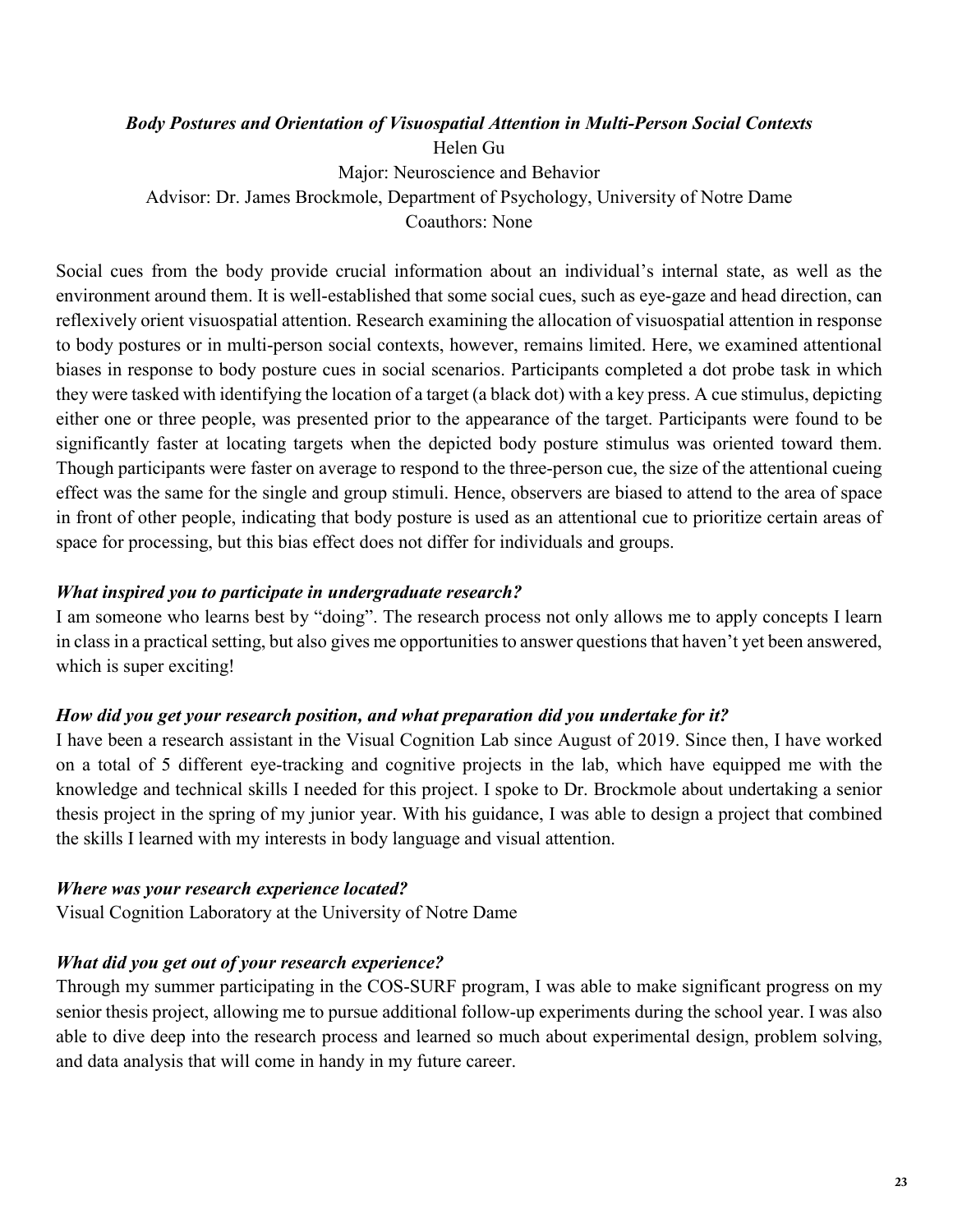### *Have a grasshopper problem? We "mite" have a solution for you.*

Emma Heston Major: Environmental Science Advisor: Dr. Chelse Prather, College of Arts and Sciences, University of Dayton Coauthors: None

Grasshoppers can be serious economic pests, causing millions of dollars in damage a year through their predation of cereal crops and the food competition with grazers in rangelands. The chemical pesticides that are typically used to manage these pests come along with many negative side effects for public health and ecosystem function. Integrated Pest Management is a great alternative to using chemical pesticides exclusively. It incorporates biological control agents into pest management. Grasshopper mites are natural parasites of grasshoppers and can reduce fertility and influence a younger death age in grasshoppers, making them good options as biological control agents. In this experiment I aim to better understand host preference in grasshopper mites to gauge efficacy as a biological control agent. Grasshopper were collected at different locations at UNDERC and the species, instar stage, and sex of 5th and 6th instar stages was identified. The number of mites and location on the grasshopper was visually estimated. The soil moisture percentage was calculated for each site. The hind wing surface area to body mass ratio for 2 species was measured. While there are many factors that influence the host selection for mites, my results indicate that mites prefer grasshoppers with a high hind wing surface area to body mass ratio.

### *What inspired you to participate in undergraduate research?*

"I was drawn to the process of research and of science. I loved the opportunity to find answers that did not already exist in the literature. It seemed like it would be very empowering."

### *How did you get your research position, and what preparation did you undertake for it?*

"I applied for the UNDERC West summer program after multiple professors suggested it was something I look into. To prepare I took a course in the spring that prepared me for what I could expect to encounter during the summer. I also read a lot of literature of what was already known about grasshopper and mite interactions."

#### *Where was your research experience located?*

"University of Notre Dame Research Center"

### *What did you get out of your research experience?*

"I discovered what type of research that I am passionate, and I also was introduced to an incredible mentor who has helped me further my academic growth. I also left this experience with many more questions and research ideas/"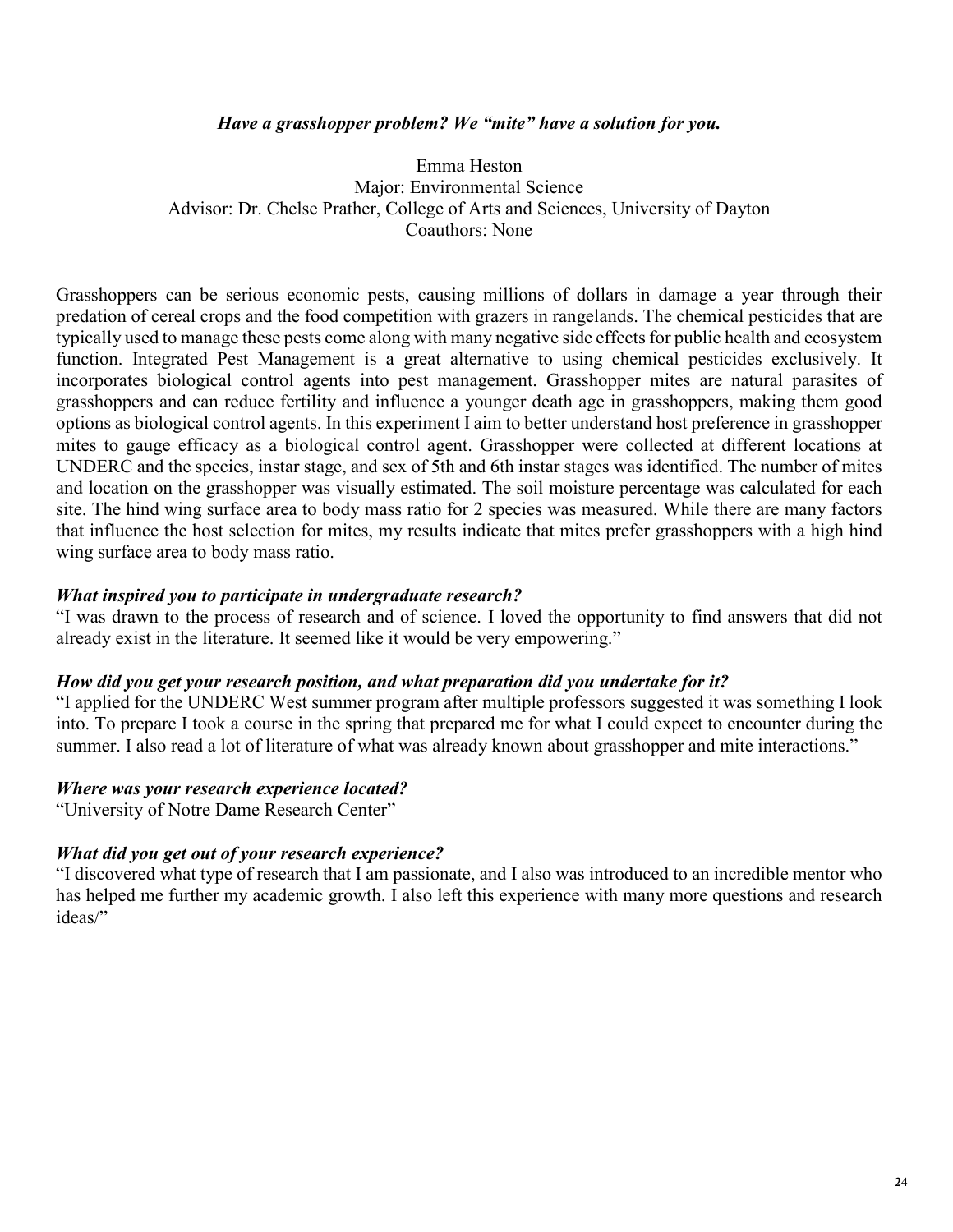### *Investigating Cellular Senescence as a Novel Treatment for Glioblastoma*

Regan Hines Major: Neuroscience and Behavior Advisor: Kevin T. Vaughan, PhD, Dept. of Biological Sciences, University of Notre Dame Coauthors: none

The reformation of the nuclear envelope at the end of mitosis is a highly-regulated process. We identified a novel pathway involved in nuclear envelope reformation that, when disrupted, induces defects in nuclear lamina assembly. These defects mimic Hutchinson Gilford Progeria Syndrome (HGPS) with blebbed nuclei and uneven accumulation of Lamin A around the nuclear perimeter. As seen in HGPS, nuclear blebbing can lead to cellular senescence through the cGAS-cGAMP-STING pathway. In order to form an intact nucleus, phosphorylation of both Lamin A and Barrier – to – Autointegration (BAF) are required for their interaction at the nuclear envelope. The protein vaccinia-related kinase 1 (VRK1) has previously been shown to phosphorylate BAF. Inhibition of VRK1 through either genetic approaches or drugs in a glioblastoma (GBM) cell line resulted in blebbed and highly micronucleated nuclei. Our results indicate that targeting the reformation of the nuclear envelope could be used as a novel treatment pathway for GBM by avoiding targeting the cell cycle. Induce nuclear blebbing and, therefore, cellular senescence would help circumvent the problems GBM treatments typically have in highly mutated GBM tumors.

### *What inspired you to participate in undergraduate research?*

"I love taking concepts I learn in my classes and applying them to solve the problems in the real world. The ability to work on well-funded research project under experienced members of a lab seemed like such a great opportunity that I had to take advantage of!"

### *How did you get your research position, and what preparation did you undertake for it?*

"I have been a member of the Vaughan lab since August of 2019, and I immediately began learning about the projects in lab, as well as learning preliminary techniques for the research I would do. After submitting a research proposal based on an extension of my academic-year research, the Notre Dame College of Science Summer Undergraduate Research Fellowship provided funding for my research."

### *Where was your research experience located?*

"University of Notre Dame"

### *What did you get out of your research experience?*

"I was able to learn what being a scientist truly entails, that being collaborating with others, constantly doing further research, and lots and lots of troubleshooting! I built up my problem-solving skills, along with how to present results, write grant proposals, and do all the work it takes to have a "completed" project. My research experience in the Vaughan lab provided me the confirmation I needed that a future in research was exactly what I wanted."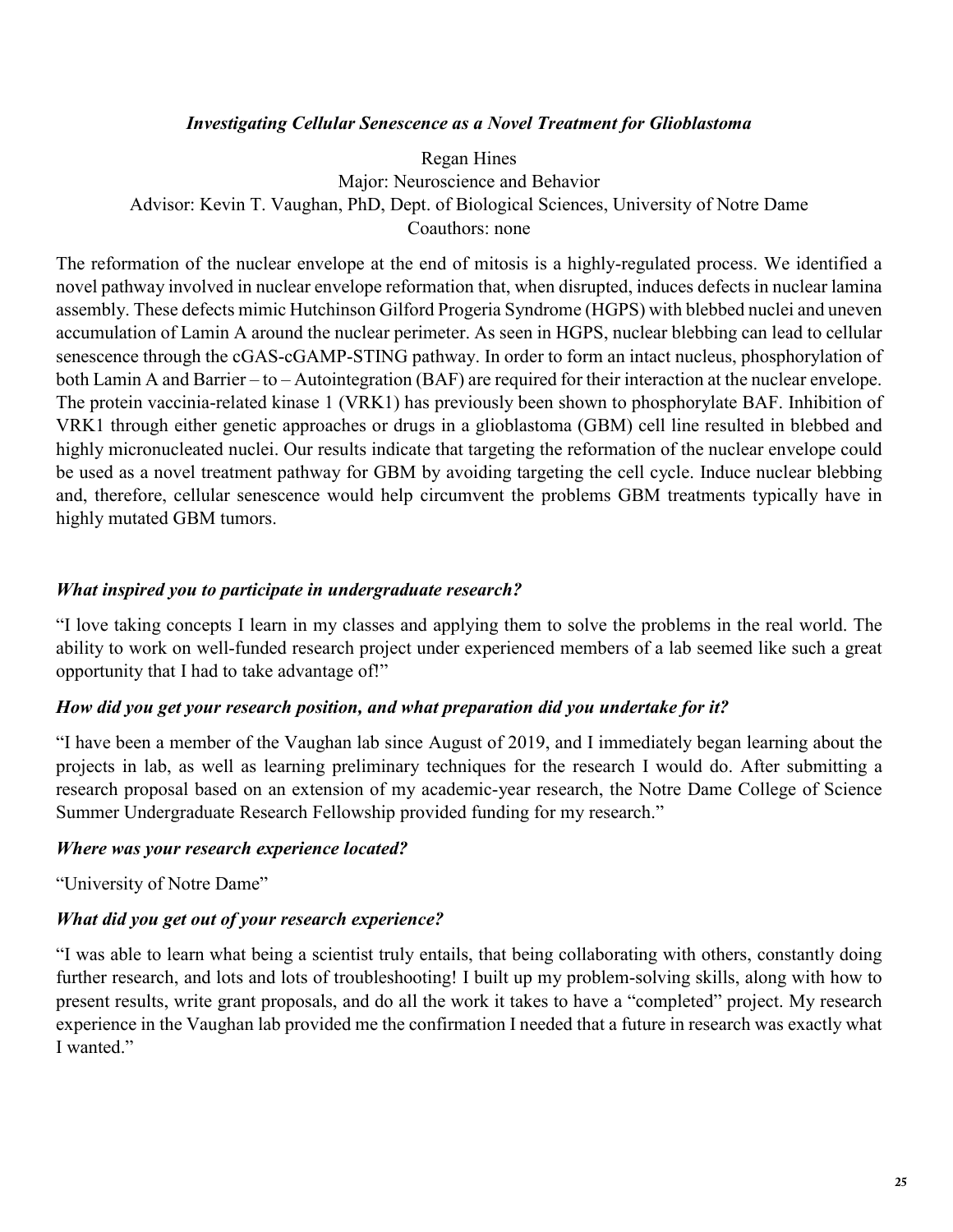### *Improving Solar Cells with Two-Dimensional Lead-Halide Perovskites*

### Nathaniel Hiott Major: Physics

### Advisor: Dr. Prashant Kamat, Dept. of Chemistry and Biochemistry, University of Notre Dame

Lead-halide perovskites have recently emerged as a frontrunner for semiconductor research and applications. Two-dimensional perovskites have shown promise in being more environmentally stable than their threedimensional counterparts, and they have tunable bandgaps based on their layer thickness. The superior photophysical properties of 2D perovskites make them suitable candidates for photocatalysis applications in light-emitting diodes (LEDs) and solar cells. This research focuses on the interactions between colloidal twodimensional perovskites and the electron acceptor fullerene. By observing the absorbance and photoluminescence of the single, double, and triple thickness perovskites as the electron acceptor is added, the recombination pathway of the excited electrons can be determined. The addition of fullerene decreases the photoluminescence of the samples without significantly degrading the 2D perovskite, suggesting that the excited electrons are transferred to the fullerene. Our next steps will focus on repeating these experiments with other lead-halide perovskites to determine if they share similar properties. Investigating this further will open new opportunities in exploring 2D perovskites in photocatalytic applications which have not yet been explored by the scientific community.

### *What inspired you to participate in undergraduate research?*

My career goal is to address climate change by helping transition our energy systems toward renewable energy solutions. When I found Dr. Kamat's research into next-generation solar cells, I knew that this was a way I can combine my love of research with my passion for sustainability.

#### *How did you get your research position, and what preparation did you undertake for it?*

As I was searching for professors that did the renewable energy research I am interested in, I had a conversation with Anne Pillai at ND Energy about research groups that would match my interests. I joined the Kamat lab in the Spring of 2021 and was able to apply for a College of Science Summer Undergraduate Research Fellowship to fund the continuation of my project into the summer.

#### *Where was your research experience located?*

The Notre Dame Radiation Laboratory

### *What did you get out of your research experience?*

My summer experience introduced me to the reality of what full-time academic research will look like. I found that I enjoy the challenge and freedom of working on an independent research project, and I learned a lot about perovskites, which are an emerging and exciting topic in the energy field.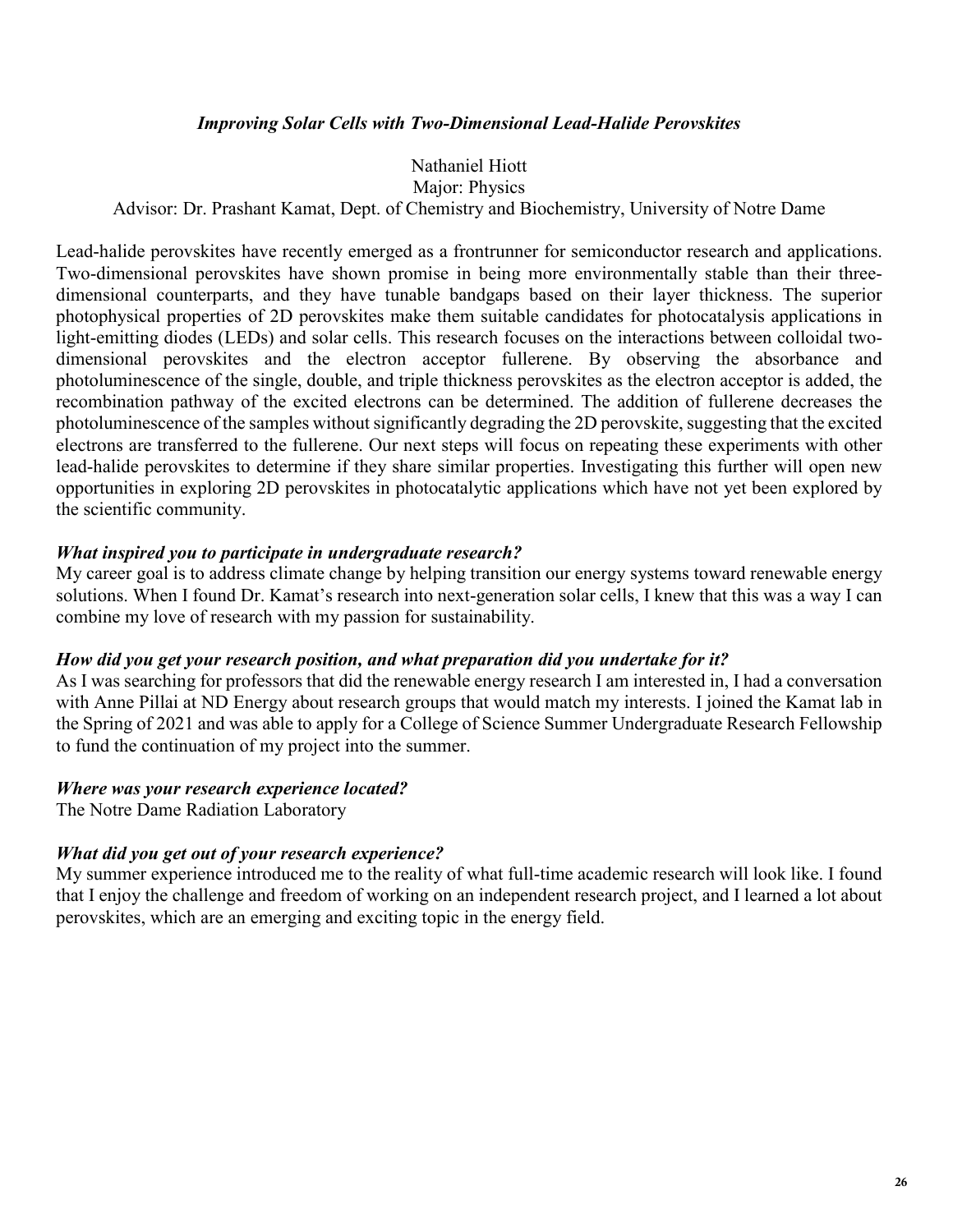### *Colorimetric Drug Detection of Pharmaceuticals on a Paper Analytical Device*

Sarah Honegger

Major: Biology

Advisor: Marya Lieberman, Dept. of Chemistry and Biochemistry, University of Notre Dame Coadvisor: Kathleen Hayes, Graduate Student

According to the World Health Organization, at least one out of every ten medical products in sub-Saharan Africa is substandard or falsified (SF), but this number has been estimated to be as high as 70% in the worst cases.[1](#page-27-0) Whether the SF pharmaceuticals contain an excess of the active ingredient, a deficit of active ingredient, or no active ingredient at all, they pose an extreme threat to human health. One reason for the prevalence of SF drugs is a lack of widespread quality control testing, as many SSA countries don't have access to the necessary instrumentation for analysis. My work in combating this issue has been centered around developing various colorimetric drug detection reactions, which contribute to the overall Paper Analytical Device, or PAD. This small, easy-to-use device employs a variety of chemical reactions that produce color changes in the presence of functional groups unique to the drugs we test for. In addition to this, we test and process drug samples from African countries using High-Performance Liquid Chromatography. By doing this, we can validate the purity of specific samples and corroborate the results with the results of PAD analysis.

One of these projects involved a method for peptide quantification by using a bicinchoninic acid assay to detect concentrations of various proteins. The bicinchoninic acid assay I developed was successfully applied to detect both the chemotherapy drug bleomycin and the uterotonic drug oxytocin for further work on lane testing with both of these drugs.

In addition to detecting typical pharmaceutical drugs, we also have an interest in detecting illicit drugs for the purpose of harm reduction using the illicit drug PAD, or idPAD. I am currently adapting the Simon/Rimini test as a colorimetric reaction for the detection of secondary amines, which should be able to distinguish methamphetamine from other illicit drugs like cocaine and heroin, which have tertiary amines. In the future, I will attempt to put this reaction on the paper analytical device by combining the reagents as spots on the paper.

### **What inspired you to participate in undergraduate research?**

I am truly inspired by the work that the Lieberman lab does that has real-world implications that I get to see day-to-day. These devices are making a difference around the world.

### **How did you get your research position, and what preparation did you undertake for it?**

I joined a STEM mentorship program that matched me with a graduate student in the Lieberman lab, and I was immediately interested in the lab as soon as she explained it to me. I learned a lot of lab techniques and lab notebook taking as soon as I started working in the lab. Part of the process of working with color change tests involved searching and reading peer-reviewed scientific literature.

### **What did you get out of your research experience?**

I have learned to ask critical questions and troubleshoot issues that come up in the course of experimenting. I have also learned how to design and document experiments.

<span id="page-27-0"></span><sup>1</sup> Peter Mwai, "Fake Drugs: How Bad Is Africa's Counterfeit Medicine Problem?," BBC News (BBC, January 17, 2020)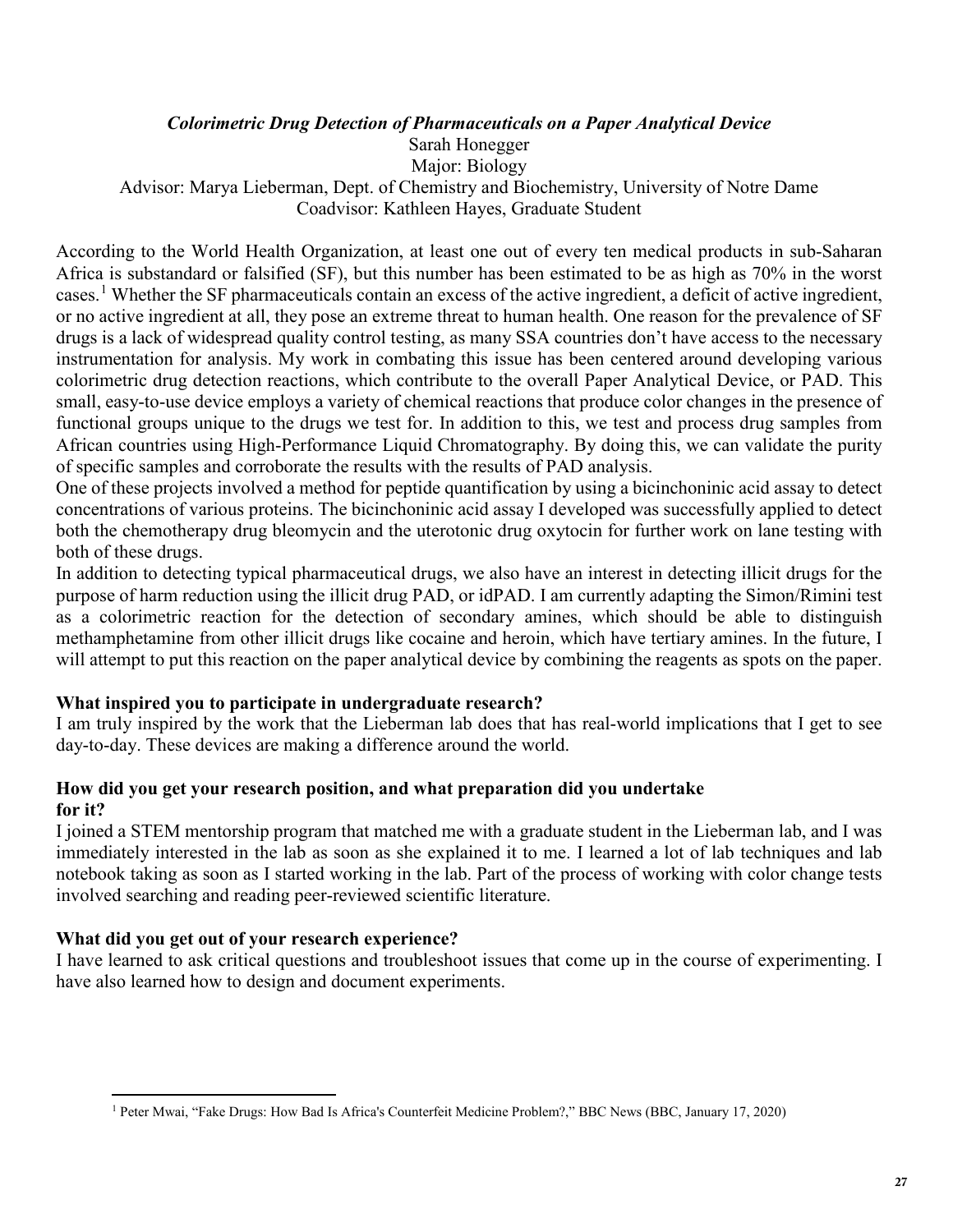### *The Effects of Children with Intimate Partner Violence Exposed Mothers on the Amount of Prosocial*

### *Talk*

### Kailyn Janiga Major: Neuroscience and Behavior Advisor: Laura Miller-Graff, Department of Psychology, University of Notre Dame Coauthors: none

Intimate partner violence (IPV) is described by the Centers for Disease Control and Prevention (CDC) as sexual violence, stalking, physical violence, and/or psychological aggression committed by a romantic or sexual partner. This global issue can have life-long adverse outcomes including an increased risk of psychological, social, emotional, and behavioral problems including mood and anxiety disorders, posttraumatic stress disorder (PTSD), and substance abuse. Similar to the direct victims of IPV, children exposed to IPV are at an increased risk for developing PTSD and are at an additional risk of exposure to additional traumatic events, heightening the risk of psychological effects. In order to investigate the further effects of IPV exposure in children, this study aimed to determine if there is a difference in the amount of prosocial talk be children whose mothers have been exposed to IPV versus children whose mother have not been exposed. Participants were comprised of 70 mothers and 116 children in the St. Joseph area. After assessment by the Revised Conflict Tactics Scale to determine IPV exposure, each mother was asked to engage in a 15-minute dyadic play session with their child using a standardized set of age-appropriate toys. Audio and visual data was transcribed and coded using the Manual for Dyadic Parent-Child Interaction Coding System (DPICS), Third Edition. The amount of prosocial talk by the child and praise by the mother were tracked during coding. Following this, data will be analyzed using a multiple linear regression model with potential confounding variables (i.e., child, sex, and family income) included as covariates.

### *What inspired you to participate in undergraduate research?*

I knew I wanted to take what I was learning in class and be able to utilize that knowledge to impact people. After taking my first psychology course at Notre Dame, I knew I wanted to pursue a psychology lab, especially one that emphasized helping those with trauma.

### *How did you get you research position, and what preparation did you undertake for it?*

In freshman year, I asked to be able to volunteer in the lab to get a better sense of research and the type of work the BRAVE lab was doing. After a semester, I knew I found my passion for applying psychological principles to helping women and children exposed to trauma. It took me several semesters and many psychology courses to be able to help conduct this research.

### *Where was your research experience located?*

University of Notre Dame, BRAVE lab

### *What did you get out of your research experience?*

I know have a deep admiration for the people exposed to trauma. This research and the BRAVE has allowed me to witness the amazing resilience these people possess in the face of trauma and IPV.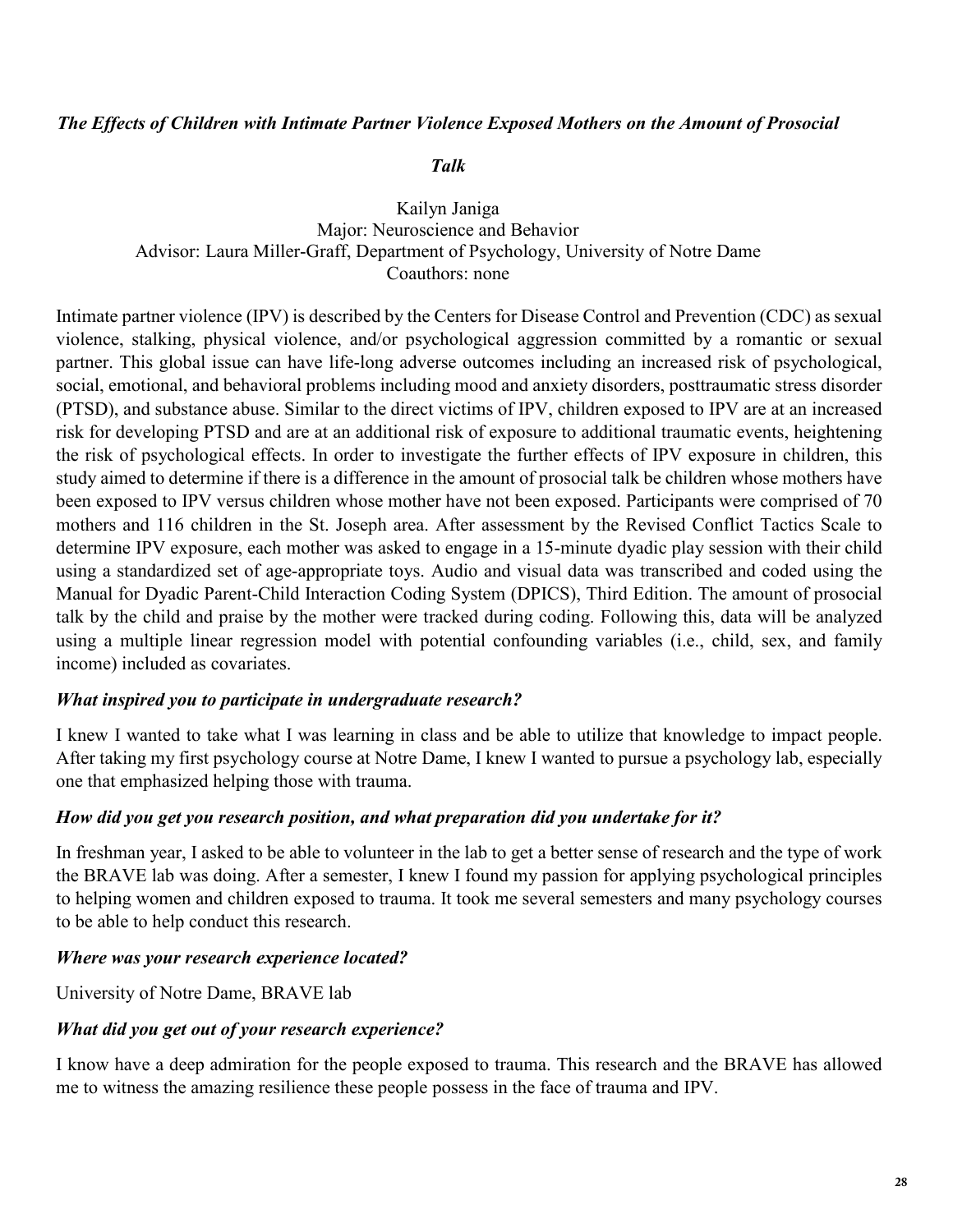### *Psychological Effects of Societal Pressures on Women*

Shannon Kasun Major: Neuroscience and Behavior Advisor: Dr. Mark E. Cummings, Department of Psychology

The present study investigated the relationship between societal pressures, specifically those pertaining to marriage and motherhood, and women's mental health using data collected by Dr. Cumming's Northern Ireland (NI) project, a 6-wave longitudinal study funded by the National Institute of Mental Health. The NI project studied women of various marital statuses and utilized the General Health Questionnaire-12 (GHQ-12), a measure of psychological well-being, specifically anxiety and depression, loss of confidence, and social dysfunction, and Security in the Marital System Subscale (SIMS-PR), an assessment of emotional security within a marriage, both of which were applied and analyzed in the present study. A hierarchical regression in R was utilized to analyze the data and compare models. There was no statistical significance ( $p = 0.0569$ ) between models when examining GHQ-12 among women of different marital statuses, suggesting spousal standing did not influence mental health. However, GHQ-12 and SIMS-PR shared a positively correlated relationship, as suggested by the overwhelming number of positive standardized coefficients, proposing that insecure marriages and imperfect child behavior negatively impact women's psychological wellbeing.

### *What inspired you to participate in undergraduate research?*

"I have personally endured a long battle with anxiety, depression, and self-esteem, all of which was partly due to my failure in being society's idea of a "perfect" woman, heavily influencing my interest in this field of study. Through my research, I aspire to bring attention to this prominent issue to alleviate societal pressures, as well as disassemble the ridge definition of "perfection" to teach girls and women to appreciate and love themselves."

### *How did you get your research position, and what preparation did you undertake for it?*

"I applied for and was awarded the University of Notre Dame College of Science Summer Undergraduate Research Fellowship (SURF), which funded my research. I applied my experiences as a student in Dr. Cummings' Family Studies Laboratory to assist me in my research."

### *Where was your research experience located?*

"University of Notre Dame."

### *What did you get out of your research experience?*

"I learned a lot about the research process, including developing a study question, analyzing data, coding, and scientific writing. I loved everything about it and cannot wait to apply what I learned this summer to my future studies."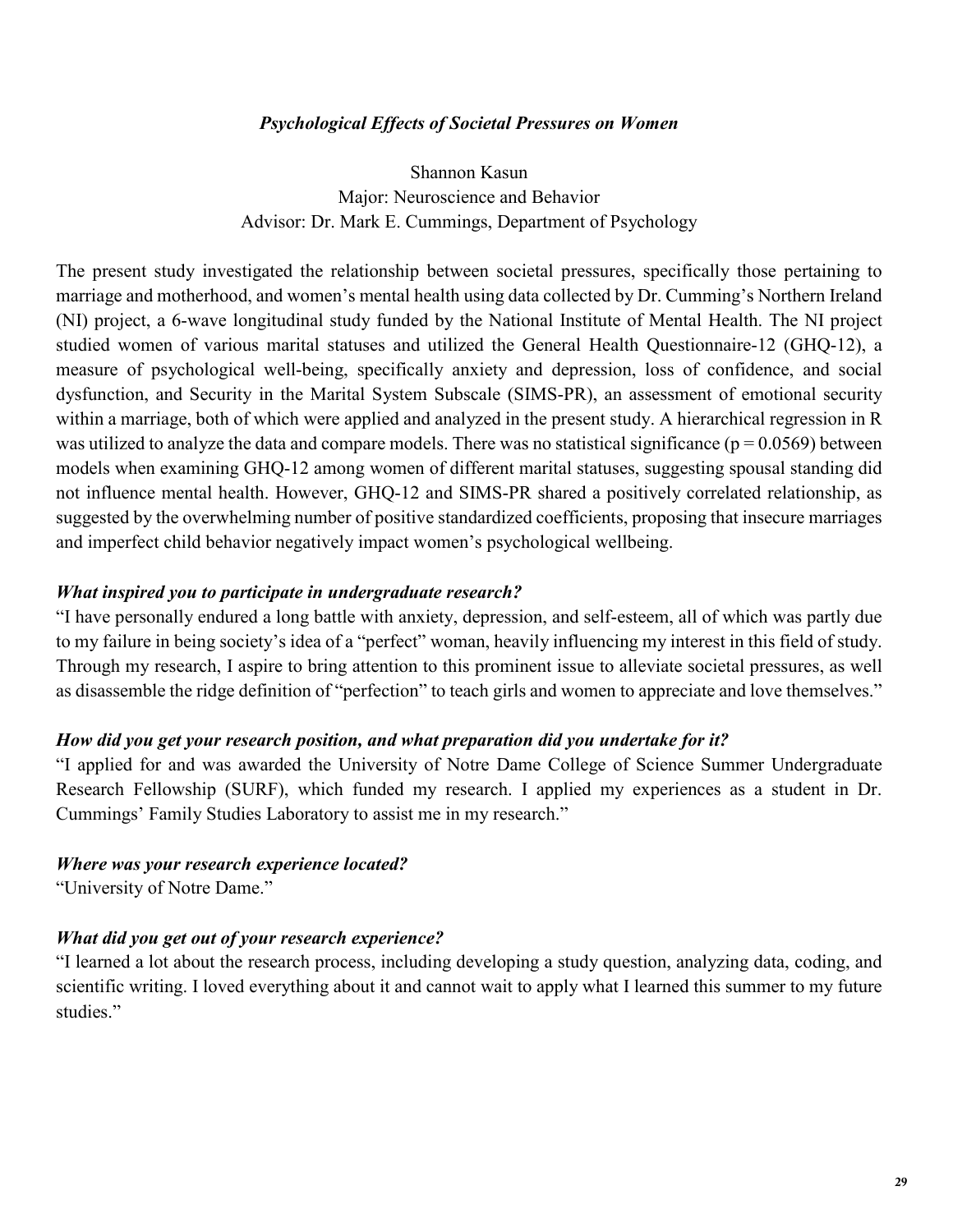#### *Macrophage MicroRNAs as Therapeutic Targets for Aplastic Anemia Treatment*

Emily Kozlowski Major: Biological Sciences Advisor: Richard Dahl, Dept. of Biology, University of Notre Dame Coauthors: Andrew Appert

Aplastic anemia is a rare autoimmune disease characterized by a loss of hematopoietic stem cells (HSCs) in the bone marrow, which corresponds to threateningly low numbers of red blood cells, white blood cells, and platelets which can cause symptoms such as anemia, thrombocytopenia, neutropenia, and bone marrow failure (BMF). Recently bone marrow inflammatory macrophages have been implicated in driving BMF in aplastic anemia. Our laboratory has observed that microRNA cluster 11 (*Mirc11*), encoding miR-23a, miR-24-2, and miR-27a, promotes macrophage polarization towards a proinflammatory (M1) phenotype by inhibiting expression of anti-inflammatory (M2) associated genes. We hypothesize that antagonization of the responsible M1-promoting microRNA would favor M2 polarization and "protect" against HSC loss. To test this, we generated mouse models of aplastic anemia in wildtype and *Mirc11-/-* mice in which we expect to observe improvement of bone marrow hematopoiesis in the *Mirc11* deficient mice compared to wildtype, tested through analysis of total bone marrow cell counts and flow cytometry following disease maturation. In addition, we have shown that *Mirc11* expression in human macrophages inhibits M2 polarization similar to what was observed in mouse macrophages through a gene expression analysis of macrophages differentiated from human monocytic cell line Thp1 overexpressing *Mirc11.* Lastly, we wanted to determine if any single microRNA in the *Mirc11* cluster mediated the regulation of inflammatory responses in macrophages. Individual *Mirc11* microRNAs were antagonized or overexpressed in Thp1 monocytes or RAW264.7 murine macrophages. Cells were polarized to M1 or M2 and polarization was evaluated by flow cytometry and gene expression. The results demonstrated that no one microRNA mediated all the effects of *Mirc11* on macrophage polarization, however each microRNA had some effect on inhibiting M2 polarization and enhancing M1 macrophage polarization. Future experiments will address whether antagonizing one *Mirc11* microRNA *in vivo* will be sufficient to ameliorate disease progression in aplastic anemia models or whether all three microRNAs will need to be simultaneously targeted.

#### *What inspired you to participate in undergraduate research?*

"I wanted to experience the process of taking a question, thinking about it, and designing a plan that would generate an answer (or at least a progression towards answer)."

#### *How did you get your research position, and what preparation did you undertake for it?*

"I have been a member of the Dahl lab since February 2021 and was excited for the opportunity to stay in the lab and work on my own project over the summer. After submitting a research proposal designed according to the lab's current resources and expertise, the Notre Dame Center for Rare and Neglected Diseases Summer Undergraduate Research Fellowship provided funding for my research."

#### *Where was your research experience located?*

"University of Notre Dame"

#### *What did you get out of your research experience?*

"I learned how to adapt a given protocol to the circumstances of an experiment, which I had previously struggled with until this summer. This came from a deeper understanding of what each experiment encompasses and what my desired goal was. I also learned how to analyze results and use our current progress to plan out our next experiments. My summer research definitely taught me a lot about the research process in general, specifically how to stay on track and progress from point A to point B, even with the inevitable hiccups in your plan.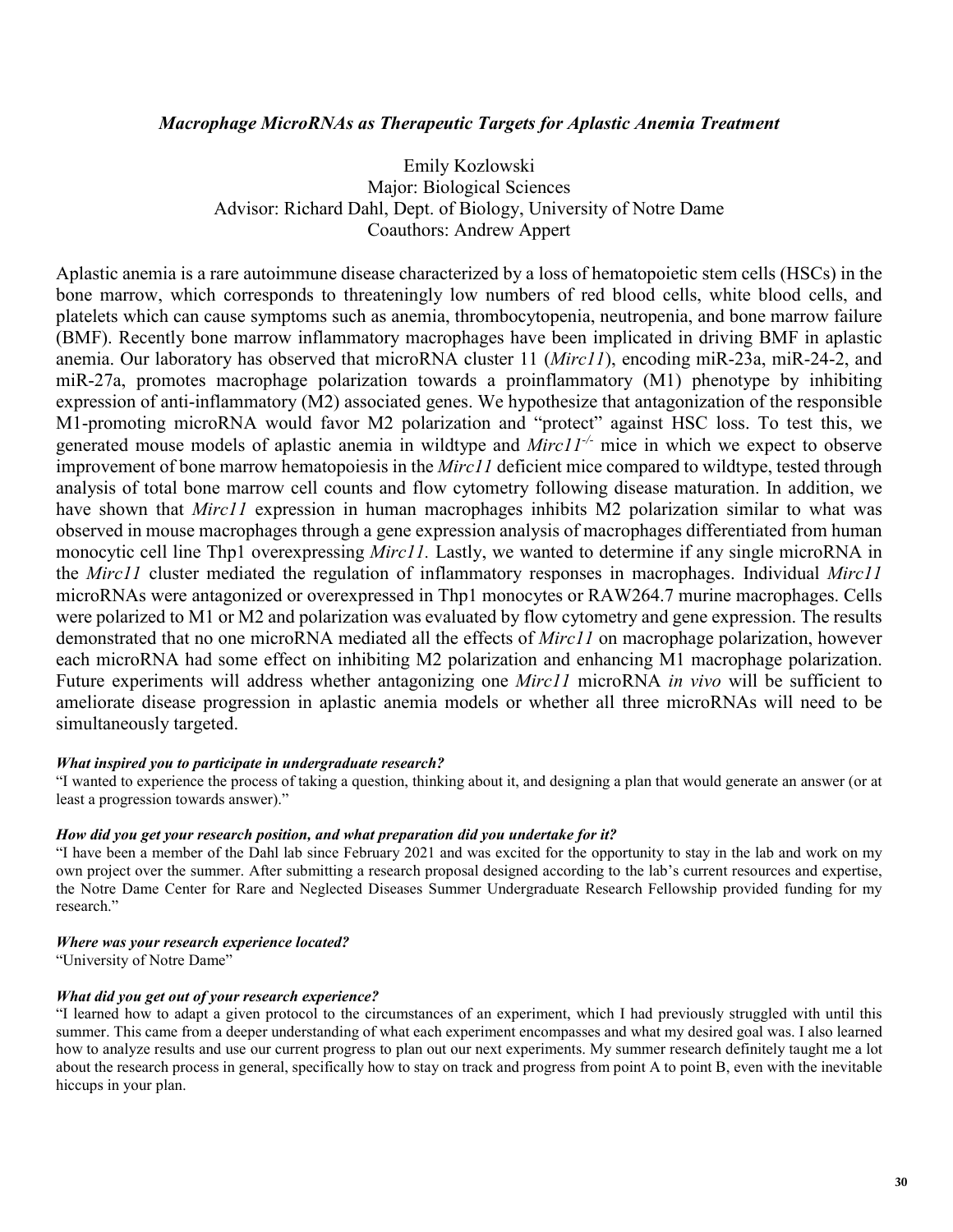### *Common Pathomechanisms of PKD1 and PKD2 Missense Variants in Autosomal Dominant Polycystic Kidney Disease (ADPKD)*

Jessamine Kuehn Major: Biochemistry Advisor: Peter C. Harris, Department of Nephrology and Hypertension, Mayo Clinic College of Medicine and Science, Rochester, MN Coauthors: Cynthia J. Sieben, Ph.D. and Peter C. Harris, Ph.D.

Autosomal dominant polycystic kidney disease (ADPKD), characterized by the formation and expansion of fluid-filled renal cysts, is the most common genetic kidney disorder, affecting approximately 1:1000 individuals. *PKD1* and *PKD2* pathogenic variants are responsible for  $\sim$ 79% and  $\sim$ 15% of ADPKD cases, respectively, with >3000 known. *PKD1* and *PKD2* encode polycystin 1 (PC1) and polycystin 2 (PC2), which form a functional complex. Determining variant pathogenicity has become increasingly important with the advent of genome-wide variant screening approaches. Perturbation of PC1 maturation/trafficking is one common pathomechanism among *PKD1* and *PKD2* missense variants. Here, we employed exogenous expression systems to assess PC1 cleavage at the GPS/GAIN domain by western blotting, and localization of PC1 and PC2 to primary cilia by immunofluorescence imaging. Analysis of *PKD1* variants showed that 9/11 or 3/10 variants with mild or severe defects in PC1 surface localization have cleavage patterns similar to wildtype, or dramatic defects, respectively. Overall, 12/21 *PKD1* variants had consistent correlations between PC1 surface localization, predicted pathogenicity from clinical information, and PC1 cleavage patterns. However, some likely inactivating variants did not impact cleavage, while a few blocked cleavage more than expected; these require further study. For the ciliary localization analyses, several different conditions, including timing of exogenous expression, PC1/PC2 detection methods, and fixation were tested. Although PC1/PC2 coexpressing cells were identified, expression levels and ciliation conditions require further optimization. Together, these data indicate that using a single method to assess variant pathogenicity is not ideal, and future studies to determine the most effective model are needed. Funding: R25-DK101405; R01-DK058816

#### *What inspired you to participate in undergraduate research?*

I plan on going into pharmacology research, and wanted to broaden my research experiences to get an idea of what research looks like across different labs. I also wanted to learn about the differences between basic research at a university and translational research at a clinic. It is inspiring to know that my work in this nephrology lab could have an impact on the development of diagnostics for polycystic kidney disease.

#### *How did you get your research position, and what preparation did you undertake for it?*

I applied to the Mayo Clinic Summer Undergraduate Research Fellowship (SURF) program. Prior to this research experience, I began doing basic cancer research in the White lab in the Harper Cancer Research Institute at the University of Notre Dame, and this research experience prepared me for a more intensive full time summer research experience.

#### *Where was your research experience located?*

Mayo Clinic, Rochester, MN

#### *What did you get out of your research experience?*

Doing research at Mayo Clinic over the summer was a wonderful opportunity to experience day-to-day research in a lab at a clinic. I was able to meet several experienced researchers and explore career opportunities in research. I gained experience applying biochemical techniques I had learned while doing cancer research at Notre Dame to a different disease area. The skills and connections I made will provide a foundation for my research career after graduating from Notre Dame.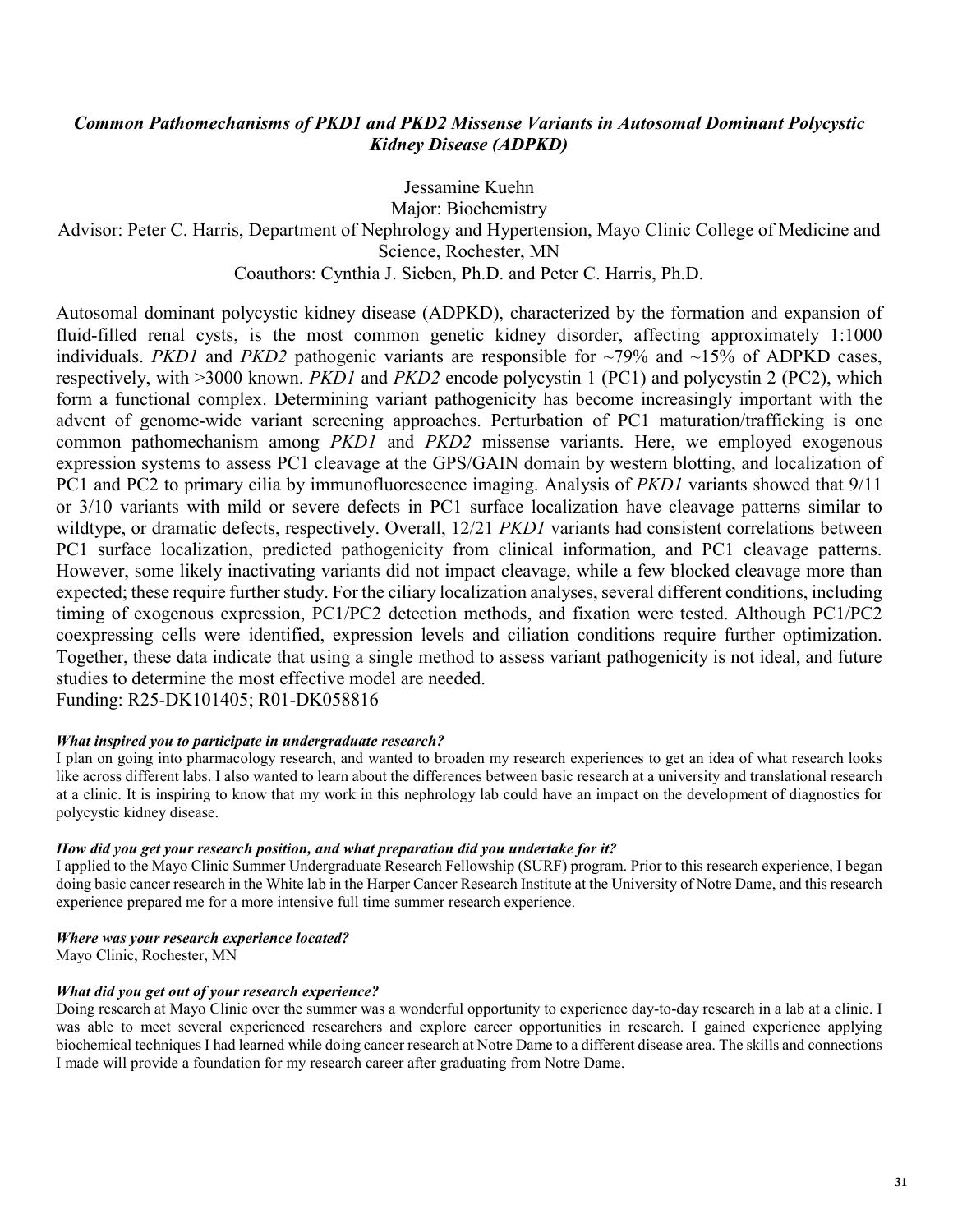### **Analyzing the Neural Landscape and Quantification of Nerve Phenotypes in Oropharyngeal Cancer**

### Margaret Kurop

Mentors: Moran Amit, Dept. of Head and Neck Surgery and Jared Burks, Dept. of Leukemia, The University of Texas MD Anderson Cancer Center, Houston, TX, USA

### Coauthors: Tongxin Xie and Jennifer Covello

Oropharyngeal cancer is a type of head and neck cancer in which cancer cells are found within a specific area of the throat known as the oropharynx. Over 90% of oropharyngeal cancers are squamous cell carcinomas (SCC), with the cancer arising from the flat surface cells that line the mouth and throat. Treatments such as radiation therapy can produce adverse effects causing oropharyngeal cancer patients to often have trouble with speech or swallowing. Studies have examined the effects of oropharyngeal cancer and radiation therapy on the muscular systems in the oropharynx, however, there is little known about the implications of this form of cancer and radiation on nerves. Understanding the neural environment is imperative to alleviating symptoms of oropharyngeal cancer as nerves often have nociceptive receptors and pain is the most common presenting symptom in oral SCC. Epithelium samples affected by oral SCC of oropharyngeal cancer patients treated at MD Anderson Cancer Center were stained for tumor and neural markers via immunofluorescence and analyzed for nerve quantification and phenotypes using AI-driven digital histopathology. Results indicated significance in the quantity of autonomic and myelinated nerves in OPC patients. Future studies within this project will aim to correlate significant nerve phenotypes with patient clinical data on pain levels and swallowing abilities in OPC patients in order to improve functional outcomes.

### *What inspired you to participate in undergraduate research?*

I have always loved complex problem-solving that requires me to think critically, especially when the problems relate to the health of global populations and the answers I seek could potentially provide insight and understanding into how to provide relief to those that are suffering.

#### *How did you get your research position, and what preparation did you undertake for it?*

I had been working in Dr. Brian Blagg's lab at the University of Notre Dame and really enjoyed my research, but was also interested in working on more clinical or translational research in order to expand my skills and participate in novel research. When I learned of the MD Anderson University Outreach Program, I submitted an application to be reviewed by Notre Dame and eventually MD Anderson. Upon being accepted into the program, the University of Notre Dame College of Science provided a stipend for my research and housing in Houston, Texas.

#### *Where was your research experience located?*

The University of Texas MD Anderson Cancer Center in Houston, Texas.

### *What did you get out of your research experience?*

This full-time position taught me how to incorporate AI-driven pathology in analyzing neural landscapes in patient tissue samples. It has also allowed me to experience both bench and analytical research through using cutting edge technology and novel techniques. The implications of this project will create solutions to the difficulties in swallowing and speech that greatly impact the quality of life of oropharyngeal cancer patients even after they enter remission, which allowed me to begin to understand how to integrate analytical and clinical data. I also learned important skills in communicating my research through presenting my findings to renowned physicians at the conclusion of the summer and I formed close relationships with my mentors, which I will be continuing to collaborate with throughout the year as we work to publish results.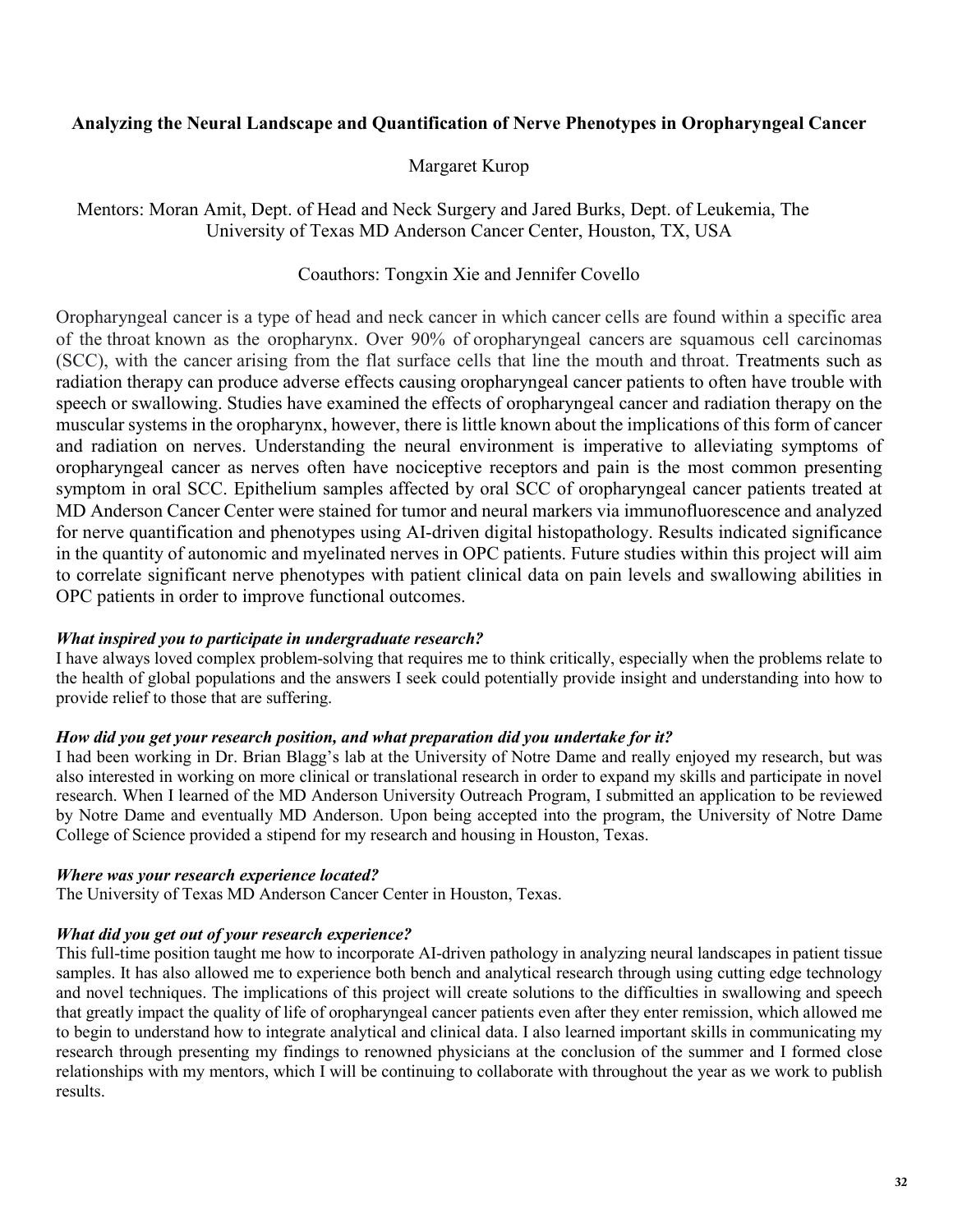### *Investigating Mate Choice Strategy Ratios of Female Gray Treefrogs using Agent-Based Modeling*

Yu Min Lee

Major: Neuroscience and Behavior Advisor: Sunny K. Boyd, Dept. of Neuroscience and Behavior, University of Notre Dame Coauthors: none

The evolution of mate choice behavior used by animals that gather in groups, or leks, during the mating season is fundamental for looking at the significant consequences of individual fitness and evolutionary mechanisms. Anuran amphibian species like *Hyla versicolor,* or the common North American gray treefrog, are especially optimal for studying the evolutionary changes in mate choice behavior. Computational agent-based modeling was used to investigate different *Hyla versicolor* female mate sampling behaviors and the consequences on reproductive success measured within both the individual agents and the overall female mating population, such that testing different ratios of strategies may provide insight on how a combination of strategies might be more or less beneficial than all females using the same one. Simulations of a mixed model using two main female mating strategies, *best-of-n* (fixed search rule) and *minimum-threshold* (sequential search rule)*,* were run using NetLogo, a programming language developed for agent-base modeling. Average pulse number of successful mates, the average time it takes for female frogs to find a mate, and the average distance traversed by female frogs to approach an intended male mate were recorded for analysis. Results demonstrated that average mate quality based on pulse number and time spent in search of a mate were highest and travel costs of distance were minimized when at least fifty percent of females used the *minimum-threshold* rule for mate choice. Pulse number of mated males increased and distance traveled by females decreases when the parameter for *minimum-threshold* was above average pulse number of all male frogs. Although this model does not explicitly include search costs related to biological constraints or environmental factors, an alternative approach may consider implementing changes within the female frog biological system and its effects on mate decision.

#### *What inspired you to participate in undergraduate research?*

"Being able to act upon my unlimited curiosity is one of the best things about being part of a research lab. I also was intrigued by the idea of playing around with computational model in a biological setting."

#### *How did you get your research position, and what preparation did you undertake for it?*

"After doing research at the Harper Cancer Research Institute, I wanted to focus on a different type of research like computational modeling."

### *Where was your research experience located?*

"University of Notre Dame"

### *What did you get out of your research experience?*

"I not only was able to explore programming languages and look at a different perspective of neuroscience research, but I have also been able to improve my writing and presentation skills as well."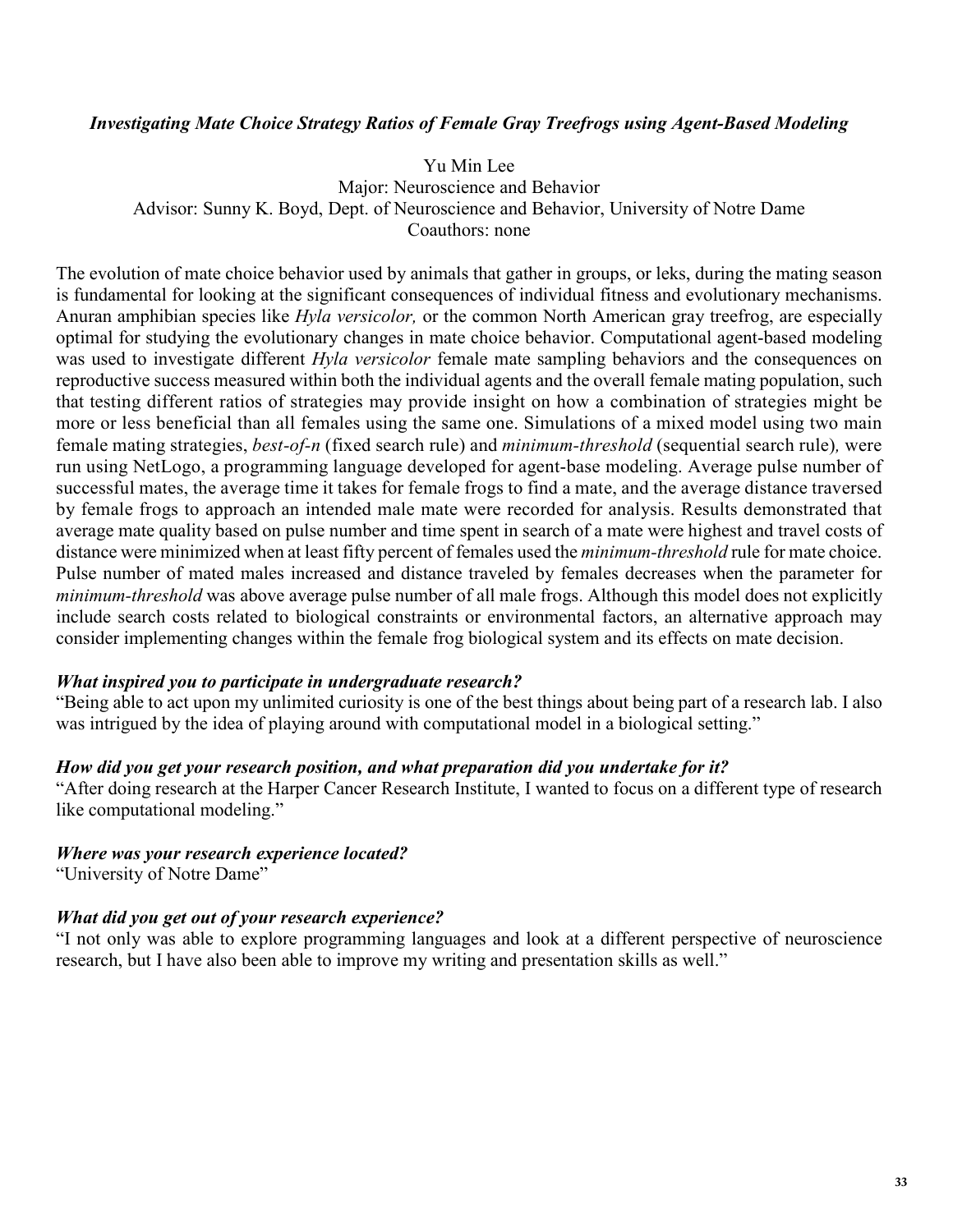### **Notch1a and the downstream** *her* **target genes in the regenerating zebrafish retina**

Jaclyn Levendusky Major: Biological Sciences Advisor: Dr. David R. Hyde, Dept. of Biological Sciences, University of Notre Dame Co-advisor: Dr. Leah J. Campbell, Senior Research Scientist

Blindness impacts a substantial part of the population, yet there is no cure for any blinding retinal disease. The zebrafish (*Danio rerio*) retina shares the same vertebrate retinal structure as in humans, yet the adult zebrafish retina can regenerate any cell type lost to damage. Following damage, the Müller glia in the retina undergo reprogramming and cell cycle reentry to produce neuronal progenitor cells that replace the lost cell types. Notch1a is a pro-proliferative signaling protein and transcription factor necessary for a complete retinal regeneration response. However, the specific role that Notch1a plays in this response and the identity of the target genes of Notch1a are not sufficiently understood. During the regeneration response, *notch1a* gene expression increases at early time points, suggesting that Notch1a plays a role in the reprogramming and cell cycle reentry of Müller glia cells. However, in the absence of damage, overexpression of Notch1a is not sufficient to induce proliferation. Known targets of Notch signaling are the *her* genes. Some of these genes, namely *her4*, *her9*, and *her12*, increase in expression during retinal regeneration and substantially increase in expression in transgenic fish that overexpress Notch1a in the absence of damage, indicating that these genes may be direct targets of Notch1a. Other *her* genes, namely *her2*, *her13*, and *her15*, also increase in expression during regeneration, but do not increase in expression when Notch1a is overexpressed in the absence of damage, indicating that these genes may be important for regeneration but are not direct targets of Notch1a. Gaining a deeper understanding of the retinal regeneration response in zebrafish will illuminate why humans lack the same capacity for self-repair and may identify certain genes, like the *her* genes, as potential targets for future therapies for blinding retinal diseases.

### *What inspired you to participate in undergraduate research?*

I enjoyed doing bench work and thinking through problems in classroom laboratory courses, but I was not as interested in doing experiments the professors already knew the outcome of. I love doing research because I get to answer novel questions and struggle through new results that nobody has seen before.

### *How did you get your research position, and what preparation did you undertake for it?*

I reached out to the professor of my Genetics course and joined his lab by the next semester. The Genetics course and guidance from one of the post-docs in the lab prepared me to take on my own project and gain independence.

### *Where was your research experience located?*

University of Notre Dame

### *What did you get out of your research experience?*

My critical thinking, data interpretation, and problem-solving skills have significantly improved since doing research. I feel like I do meaningful and interesting work every time I go into lab and have learned so much about what it means to do good science. I also spent last summer doing research and was able to share my results and receive feedback from all members of the lab, which helped me gain confidence and build relationships with my labmates.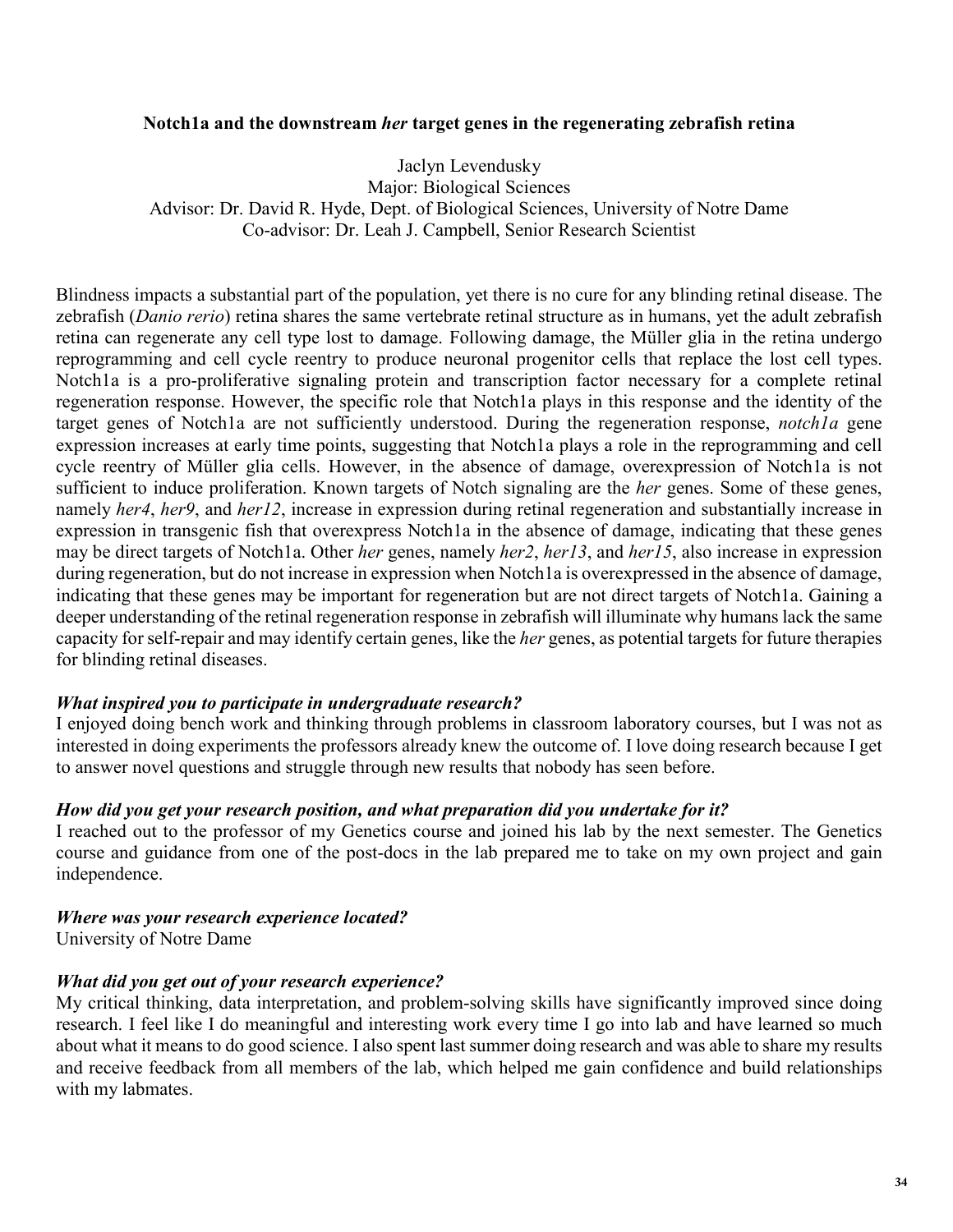#### *Understanding the Opportunity for Telehealth in Mental Health Provision*

Fiona McAlearney Major: Neuroscience and Behavior and Economics Advisor: Dr. Cindy S. Bergeman, Dept. of Psychology, University of Notre Dame Coauthors: none quite yet

Telehealth refers to virtual healthcare that is delivered over a distance. It encompasses various modes of communication between patients and providers, including video conferencing, telephone communication, patient portal messaging, or emailing. Prior to the emergence of coronavirus disease 2019 (COVID-19), very few providers had experience utilizing telehealth to provide mental health care. However, the onset of COVID-19 quickly forced providers to consider new methods of providing care in their collective efforts to reduce transmission of the highly contagious COVID-19. In addition, with the emergence of the pandemic, federal regulations around reimbursement and licensure for remote care were relaxed, enabling providers to conduct and be reimbursed for telehealth appointments. The objective of this study is to comprehensively examine the use of telehealth in treating and diagnosing mental health conditions by interviewing psychiatrists, clinical psychologists, and mental health providers and learning how they perceive COVID-19 has impacted the mental health landscape. Telehealth has also been noted as a potentially effective solution for the treatment of anxiety, depression, and chronic conditions that require long term follow up care. Initial interviews of providers have suggested that providers feel less comfortable conducting new patient visits or provide care to patients with more severe cases of psychosis and suicidality over telehealth. However, providers believe that adequate reimbursement and the elimination of state licensure restrictions will be necessary to promote continued and extended use of telehealth as a form of mental health care delivery. It is hoped that this research will lead to a better understanding of the effectiveness, benefits, deficits, and future implications of using telehealth in the context of mental health care provision.

#### *What inspired you to participate in undergraduate research?*

As a neuroscience major, I love asking questions and learning about various mental health conditions as well as their forms of treatment. Further, I really enjoy connecting with and hearing about the experiences of professionals within the mental health care industry. Currently, this area is especially interesting given all of the changes we have seen in mental health and mental health care since COVID-19. I was very excited to have the opportunity to explore all of these interests through my current research project.

#### *How did you get your research position, and what preparation did you undertake for it?*

I originally started my on-campus research as an assistant within Healthy Places ND before transitioning to Dr. Bergeman's Adult Development and Aging Lab this fall. During the summer of 2020, I worked as a research assistant in The Ohio State University's College of Medicine where I worked on a study that assessed the usability of telemedicine within the field of pediatric gastroenterology. Given that this profession relies on a physical assessment of the patients, I was curious to explore the use and effectiveness of telehealth in the field of mental healthcare in which physical examinations are not typically conducted as frequently. Ultimately, given this interest and my background in neuroscience, I decided to conduct my current research project. From my prior experiences, I had learned a variety of interviewing and survey-building techniques as well as how to qualitatively and quantitatively analyze data.

#### *Where was your research experience located?*

My research experience was located at the University of Notre Dame, but I also conducted interviews from Columbus, Ohio since the interviews took place over Zoom.

#### *What did you get out of your research experience?*

I had the opportunity to meet and learn about the experiences of many diverse mental healthcare providers and to gain a better understanding of the changes in mental health and the healthcare landscape since the onset of COVID-19.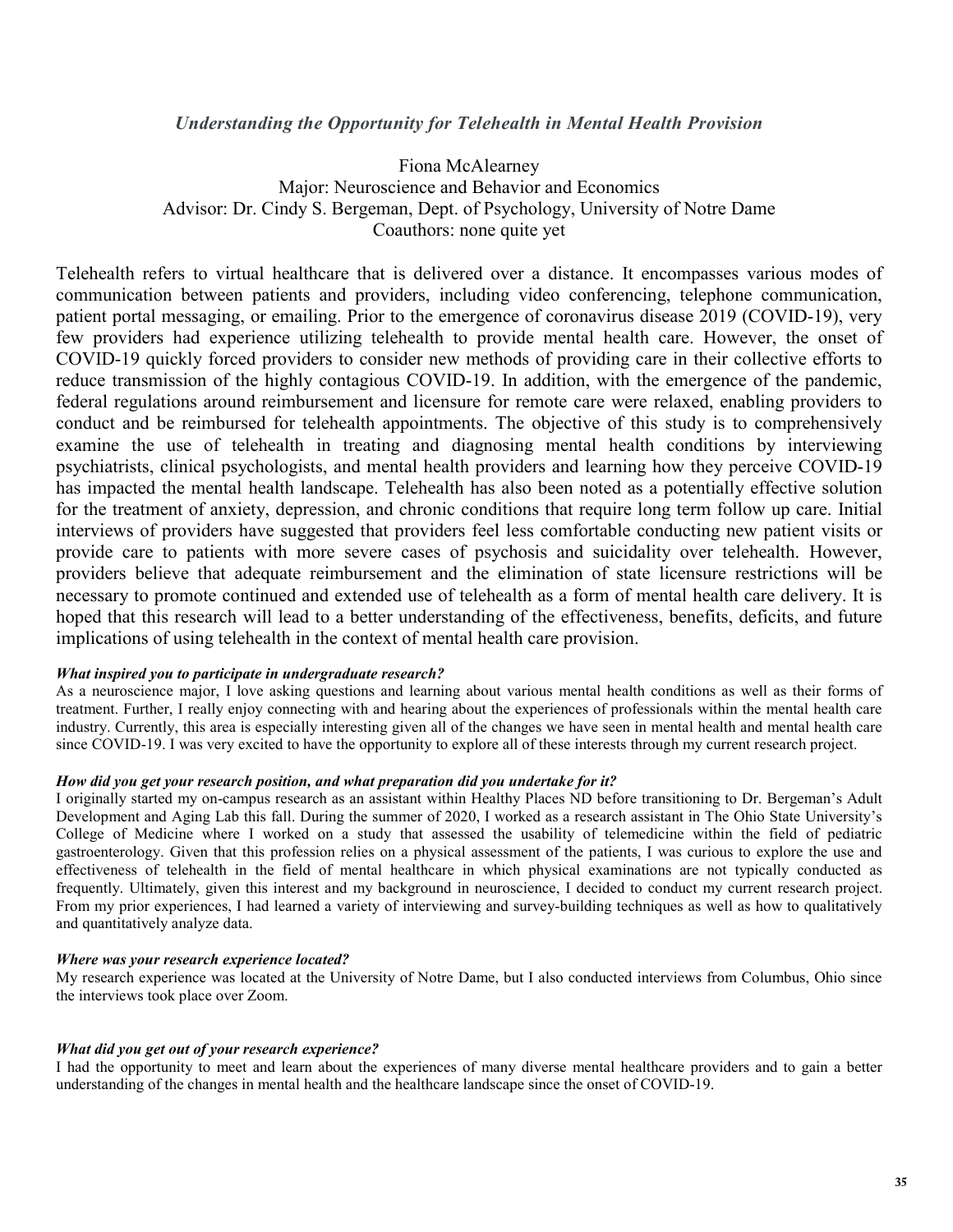#### *Determining the relationship between organismal allometry and organ-level traits: an example from a*

#### *temperate tree community*

#### **Anna McDonald Abstract**

All living organisms follow certain rules or tradeoffs throughout their lives. A prominent example of these rules are growth and survival tradeoffs determining whether an organism lives acquisitively by growing quickly and dying young, or conservatively by growing slowly and dying old. This tradeoff can be connected to the ecological strategy of trees which coexist due to their differences in ecological strategies structuring the community ecology of a forest. The ecological strategy and tradeoffs of trees can be seen through both organismal allometry through crown morphology as well as through organ-level traits such as wood, leaves, and seeds. In this study, I look at whether organismal allometric scale strategies are predictive of organ-level traits, and vice versa. 170 individual trees among five different species (*Betula papyrifera* [Betulaceae]*, Acer saccharum* [Sapindaceae]*, Populus tremuloides* [Salicaceae]*, Tilia americana* [Malvaceae]*, Fraxinus nigra*  [Oleaceae]) were used to measure diameter at breast height (DBH), two crown radii, crown top, and crown bottom - and a non-UNDERC dataset was used for the organ-level trait data. This data was then used to produce allometric regression models and correlations between the allometry and organ-level traits. While many of the correlation coefficients were high, very few of them were statistically significant. This could be due to a lack of data points in the correlations requiring an increase in the number of species, however, there was some support for this idea of predicting the organ-level traits through organismal allometry and vice versa.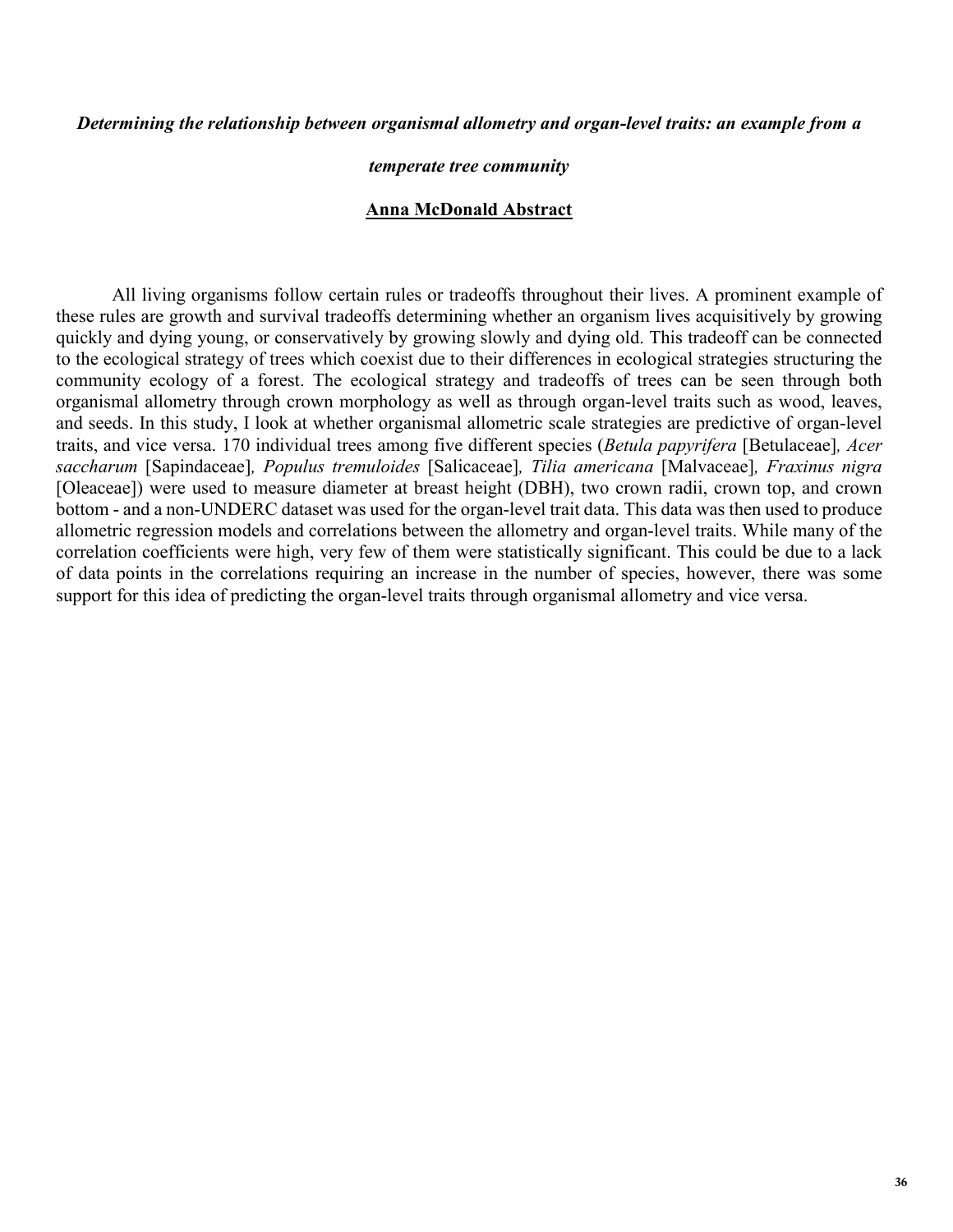### **Context Reinstatement Effects for Multiple Presentation Items in Varied and Repeated Contexts in a Delayed Recognition Memory Test**

Meghan McReynolds Major: Neuroscience & Behavior Advisor: Dr. Joshua Koen, Dept. of Psychology, University of Notre Dame

Human memory is a complex process that informs how we interact with the world. Outside of a laboratory setting, which often only evaluates memory presented in one context, we often encounter both similar items in many similar environments and similar items in many different environments. It is not well understood how context reinstatement, which clearly benefits memory for items seen once in a single environment, impacts memory for objects seen multiple times in the same context or multiple times in different contexts. A withinsubjects memory study was conducted in which participants incidentally studied objects in scenes once, multiple times with the same context, or multiple times with a different context each time. Participants completed an immediate recognition memory test for single presentation items and a delayed recognition memory test for single and multiple presentation items. The first hypothesized outcome was that context reinstatement effects will differ for multiple presentation items presented in varied contexts compared to multiple presentation items presented in the same context. The second hypothesis was that context reinstatement effects will differ for single presentation items over time.

### *What inspired you to participate in undergraduate research?*

I was inspired to participate in research by hearing about the work that other students were able to do during their time in a research lab as an undergraduate student. I was amazed by the vast possibilities open to undergraduate students and I wanted to experience research for myself – I love answering questions in experiments rather than by through a textbook.

### *How did you get your research position, and what preparation did you undertake for it?*

I have been an undergraduate research assistant in Dr. Koen's Memory, Aging, and Cognition Lab since the fall of 2019, during my sophomore year. At the end of my freshman year, I researched cognitive neuroscience labs on campus and reached out to Dr. Koen to learn more about the work his lab did. Since joining the lab, I took on a senior thesis project within the lab and participated in the Summer Undergraduate Research Fellowship here at Notre Dame.

### *Where was your research experience located?*

University of Notre Dame

### *What did you get out of your research experience?*

I have learned so much about how research in cognitive neuroscience and other fields is conducted, and that I am more capable than I believe to contribute to science. Moreover, I learned that research is something I hope to continue to pursue after graduation.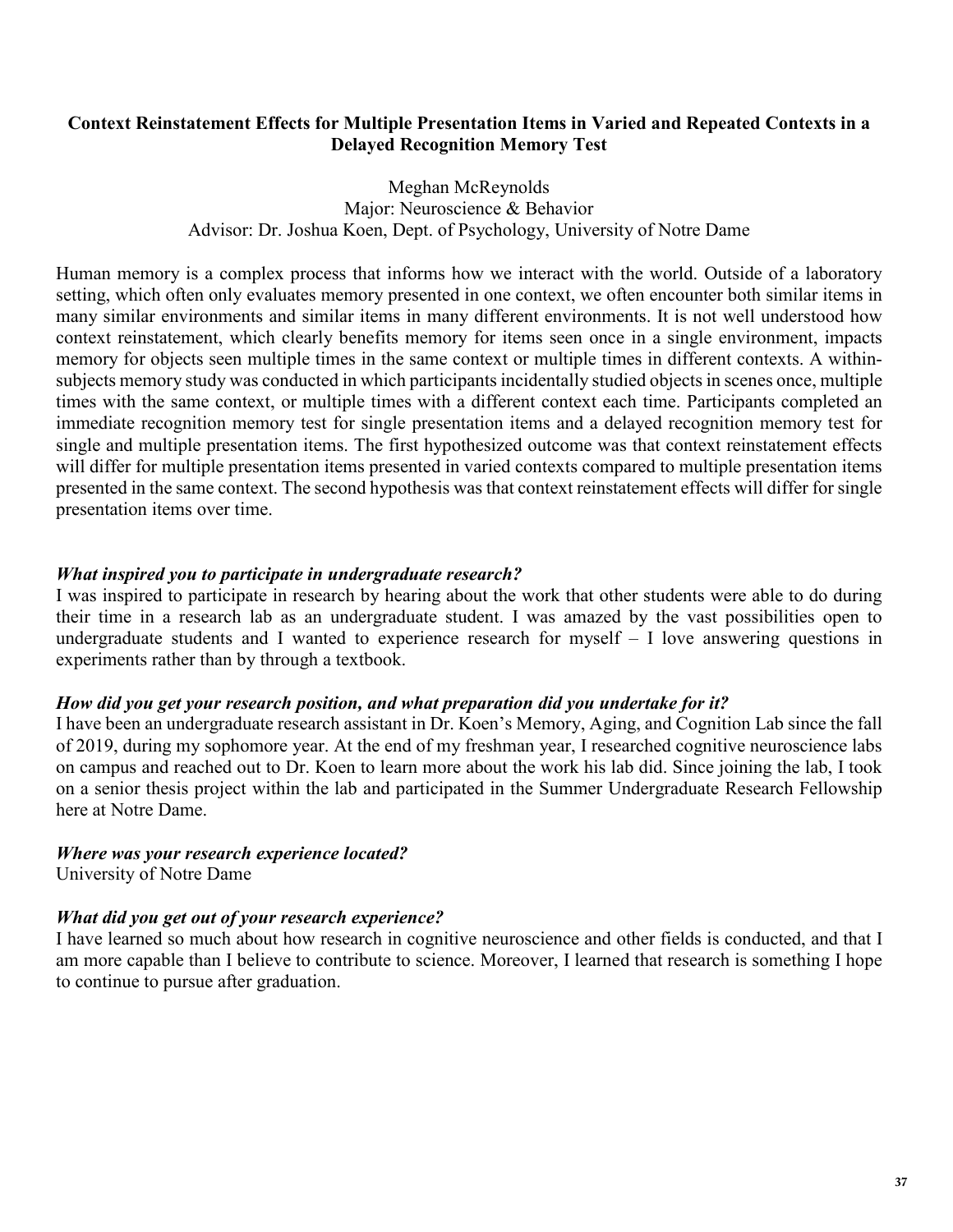### *Effects of Caffeine and Caffeine Withdrawal on Working Memory Capacity and Control*

Isaiah Metcalf Major: Neuroscience and Behavior Advisor: Nathan S. Rose, Department of Psychology, University of Notre Dame

Caffeine has been shown to modulate and improve objective measures of working memory and consequently is the most consumed stimulant in the United States. This is significant because working memory, the ability to manipulate items held in the focus of attention, is an integral aspect of proper cognition providing a primary motivator for caffeine ingestion (Rose et. al., 2016). Important to this study are the expansion of working memory capacity and the filtering of irrelevant information, which can both be analyzed behaviorally by calculating the working memory capacity of a participant, represented by Cowan's k, with a change detection and filtering task respectively. There are two main hypotheses this project aimed to address. The first is whether the relationship between caffeine and working memory follows the Yerkes-Dodson law. If this is the case, then the caffeinated-control group will perform worse than the caffeinated-regular use group in the filtering task task due to over-arousal provided by non-tolerance of caffeine. The second hypothesis is that caffeine improves objective measures of working memory by expanding the focus of attention as measured with a change detection task. If this is the case, then the caffeinated group should be expected to perform better than both the control group and the withdrawal group in a simple change detection task.

### *What inspired you to participate in undergraduate research?*

I wanted to learn how to ask scientific questions and formulate experiments to answer those questions. I knew that it would be an important part of my future career, so practice in my undergraduate was good preparation.

### *How did you get your research position, and what preparation did you undertake for it?*

I got my research position after taking a class with Dr. Rose my spring semester of freshman year. I didn't do any preparation, but I was trained well by Dr. Rose and others in the lab by shadowing them in their projects.

#### *Where was you research experience located?*

University of Notre Dame

### *What did you get out of your research experience?*

I learned about the process of grant writing and IRB approval, which are very large parts of any experiment getting off the ground.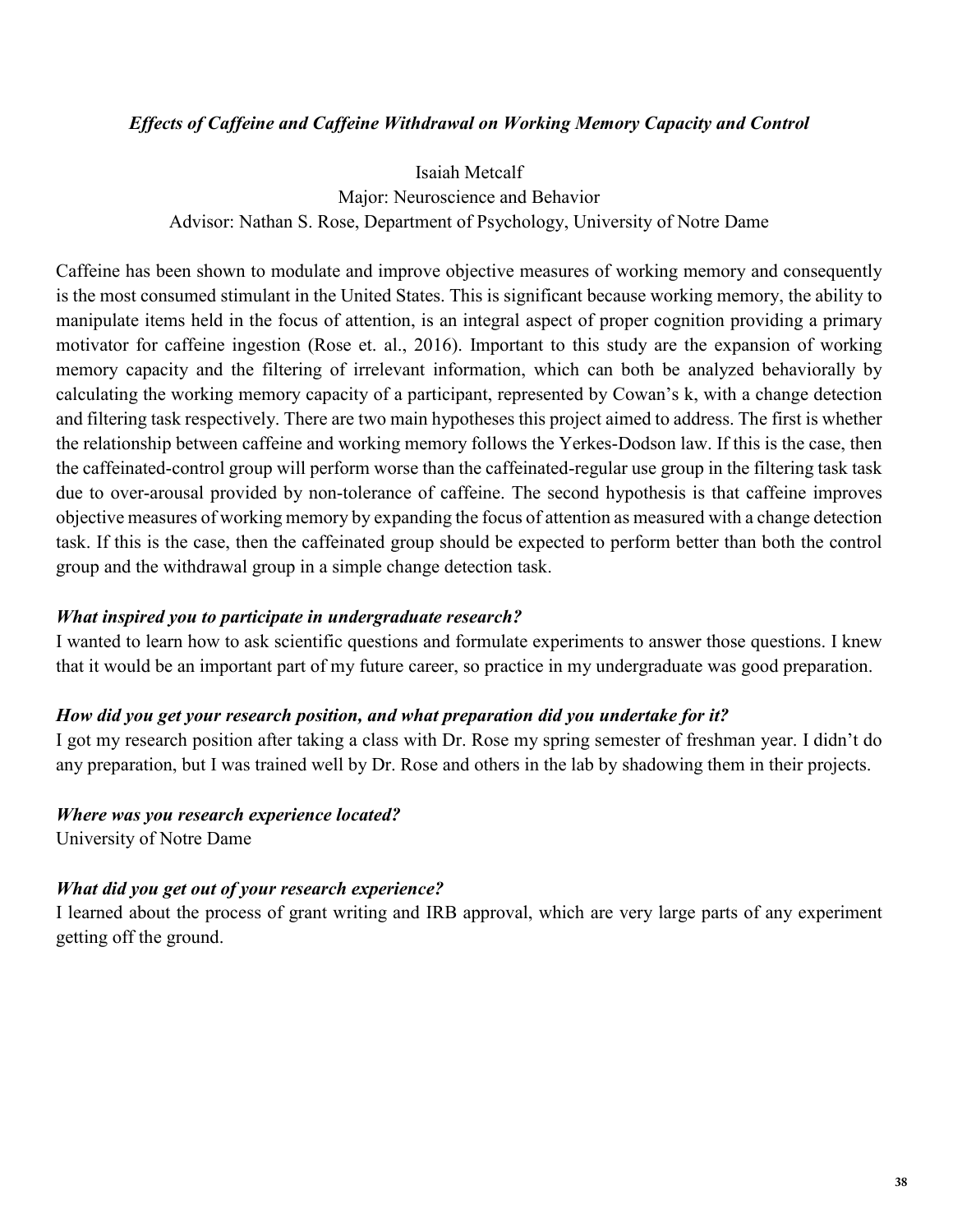#### *Domain boundary dissolution of six and twelve-fold anisotropic vortex lattices*

Daniel Minogue

Major: Physics

Advisor: Morten R. Eskildsen, Dept. of Physics, University of Notre Dame

Cynthia Reichhardt, T Division, Los Alamos National Laboratory

Charles Reichhardt, T Division, Los Alamos National Laboratory

When superconductors are exposed to a magnetic field, it penetrates the material in the form of quantized vortices. These vortices are repulsive and, will organize themselves into an ordered lattice with a symmetry and orientation that depend on the form of their interaction potential. One such potential, manifested in the twoband superconductor MgB2, is a combined 6 and 12 fold anisotropy which produces a triangular lattice with various orientations based on the ratio of the two anisotropic terms. Here, a large ratio resulting in two distinct domains of vortices and a low ratio forming a single domain. We have investigated the phase transition between the two domain ordering to the single domain using a molecular dynamics simulation. It was found that the system does not evolve completely by only changing the aforementioned ratio, but requires the application of additional perturbation through oscillating the effective density of the vortices which facilitates the phase transition and reduces the difference in the relative angle of the two domains logarithmically with respect to time. This is in agreement with small-angle neutron scattering studies carried out by our group [Louden *et al*., Phys. Rev. B **99**,144515 (2019)].

#### **What inspired you to participate in undergraduate research?**

I was most excited to pursue Physics at Notre Dame specifically for its broad availability to be involved in research early into the undergraduate career. Furthermore, I enjoy solving problems and figuring out solutions to setbacks so research was an interest from the start.

#### **How did you get your research position, and what preparation did you undertake or it?**

I came into Notre Dame eager to get involved in research, and following a talk by Professor Eskildsen about possible research opportunities involving my secondary passion, computer programming, I reached out and started on the project and have been working on it since my freshman year.

#### **Where was your research experience located?**

University of Notre Dame and briefly at Los Alamos National Laboratory

#### **What did you get out of your research experience?**

I have learned a great deal about the research process and how to manage and analyze large sets of data to find meaningful results, as well as working to update and implement new features into old code. Due to the COVID epidemic, I also learned how to work and collaborate remotely to make continual progress.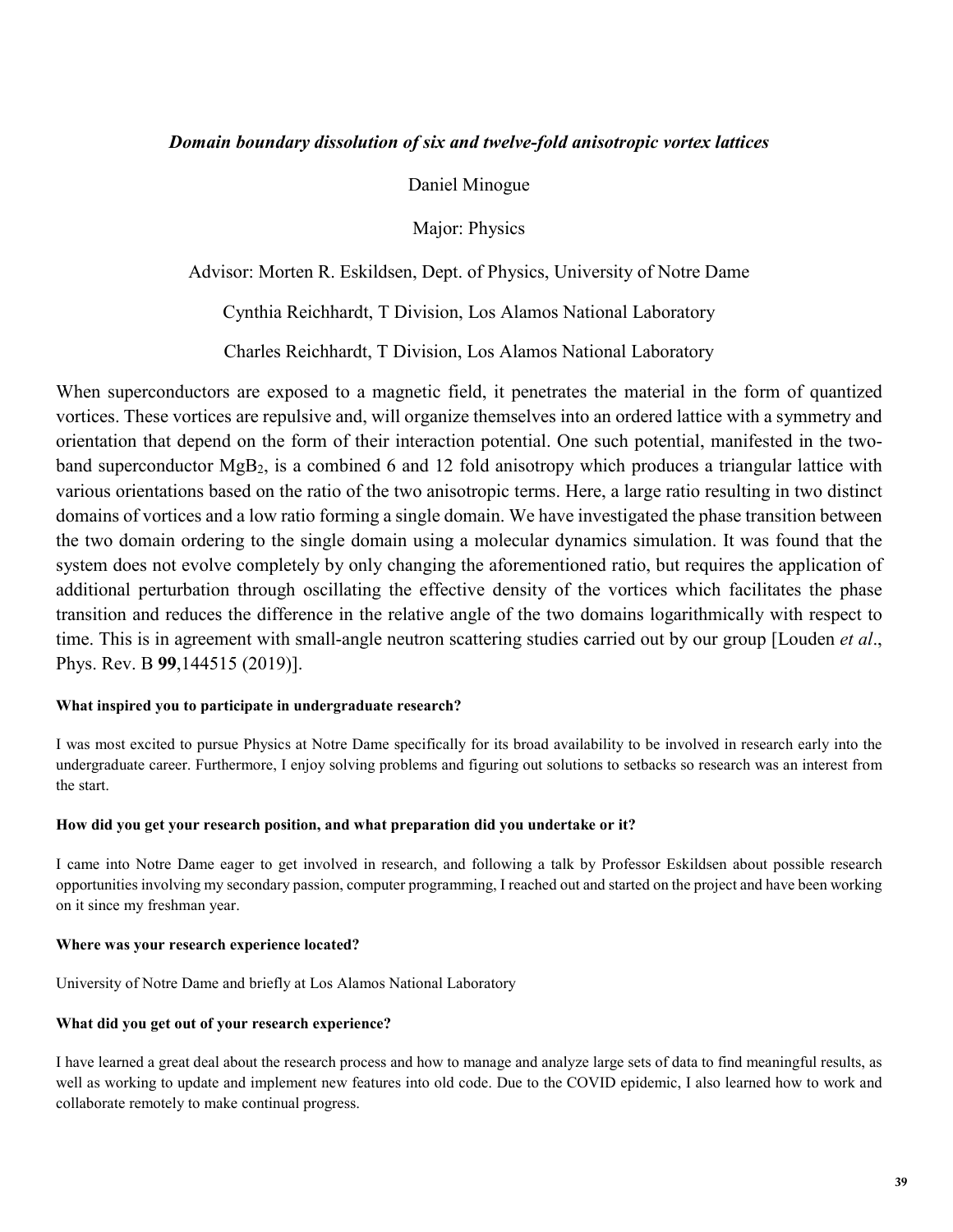### **Evaluation of Acoustic Analysis to Detect Childhood Lead Exposure**

Kyle Moon Major: Neuroscience & Behavior

Advised by Dr. Marya Lieberman Department of Chemistry and Biochemistry University of Notre Dame Co-authors: None

Roughly one in three children globally have elevated blood lead levels (BLLs  $\geq$  5  $\mu$ g/dL), and while low- and middle-income countries bear a disproportionate lead burden, the challenge of childhood lead poisoning persists in the U.S. After the Flint Water Crisis, investigative journalists from Reuters identified South Bend, Indiana, as a "lead hotspot," with some of the highest rates of childhood lead poisoning in the U.S. Lead screening programs are known to reduce rates of childhood lead poisoning, but screening rates across St. Joseph County fall below 20%. Low screening rates across the country, especially throughout the course of the COVID-19 pandemic, are a result of barriers to healthcare. These barriers include those associated with existing tests that must be administered within the clinic. To work towards *prevention* of lead poisoning, there remains a critical need to develop new tests to detect childhood lead exposure that can overcome such barriers. A potential approach for childhood lead exposure screening involves the use of speech tests, which have shown great promise in detecting a number of neurological conditions. Existing applications of speech tests demonstrate they are minimally invasive, easy-to-use, low-cost, and readily deployed, all of which correspond to key features of screening tools in public health.

#### *What inspired you to participate in undergraduate research?*

I had the opportunity to engage in research before coming to Notre Dame, and I was really drawn to the iterative process: asking questions, seeking out answers, and using those findings to (a) develop interventions and (b) ask further questions that can better inform existing policies, practices, and/or interventions. Research is all about creating new knowledge and putting that knowledge to use in some capacity. Its ability to advance change is what really appealed to me.

#### *How did you get your research position, and what preparation did you undertake for it?*

I took a class with Dr. Lieberman in fall 2019 (CHEM 30331: Chemistry in Service of Community) that involved an independent research project, harnessing tools and techniques from analytical chemistry to respond to environmental lead hazards in the community. This work provided a natural stepping stone into further projects, taking what I learned from the first project to ask new questions and pursue further investigation in the Lieberman Lab.

#### *Where was your research experience located?*

My research experience has been based here at Notre Dame, with a significant amount of 'field work' in the community across St. Joseph County.

#### *What did you get out of your research experience?*

Undergraduate research has been the cornerstone of my time at Notre Dame and aids in my pursuit to live out the University's mission of putting "education in service to justice." Research has shaped my way of thinking, offered new opportunities for community engagement, and provided a way to connect what I learn in the classroom to real-world challenges.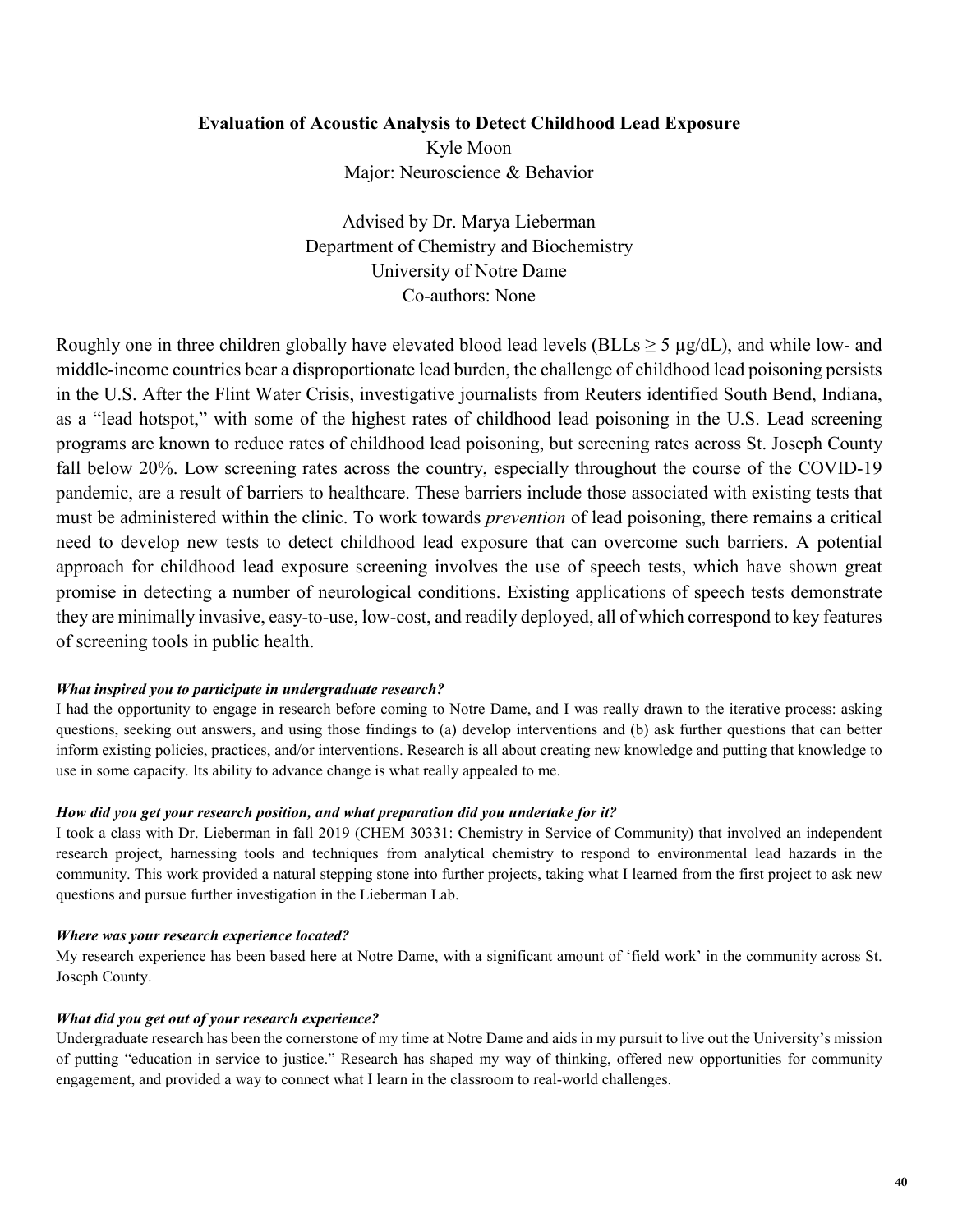### *A Dimensional Analysis of Exercise, Mood, Well-Being, and Personality Pathology*

Kaley Murday Major: Neuroscience Advisor: Lee Anna Clark, Dept. of Psychology, University of Notre Dame Coauthors: Lee Anna Clark, Ph.D., & Alejandro Corona-Espinosa

Personality disorder, defined as an enduring pattern of inner experience and behavior that is associated with distress or psychosocial impairment, affects nearly 15.5% of the population in the USA. There is a wealth of published research exploring interrelations among personality, mood, subjective well-being, and exercise, but there is a gap in the literature connecting personality pathology and exercise. The aim of this project is to determine whether the joint relations of physical activity, subjective well-being, and mood form underlying dimensions related to personality, and whether they are associated with the presence of personality disorders. In particular, the hypothesis of this project is that students who report both lower levels of physical activity and subjective well-being will report both higher levels of personality pathology and negative affect compared to students who report higher levels of physical activity and higher levels of subjective well-being. To test this hypothesis, we created a survey via Qualtrics that contains the Faceted Inventory of the Five-Factor Model (FI-FFM), the Personality Inventory for *DSM-5* Faceted Brief Form (PID-5-FBF), the Positive and Negative Affect Schedule (PANAS), the Satisfaction with Life Scale (SWLS), and the International Physical Activity Questionnaire (IPAQ). The subjects are currently being recruited via Prolific and undergraduates will be recruited via SONA later this semester, with a target total sample size of *N*=400. Correlational and factor analyses will be performed through SPSS.

### *What inspired you to participate in undergraduate research?*

The broad clinical significance of research has always attracted me—the ability to contribute to discoveries that help those in need. Researching at the Center for Advanced Measurement of Personality and Psychopathology (CAMPP Lab) has given me the opportunity to explore different diagnostic measures of personality disorders, and factors that contribute to the presence of personality pathology.

#### *How did you get your research position, and what preparation did you undertake for it?*

I applied to the CAMPP Lab because I am very interested in psychopathology. I want to contribute to research that helps patients with personality disorder receive proper diagnoses and treatment. I was accepted into the Lab, and then applied to the Neuroscience and Behavior (NSBH) Honors Program to delve deeper into the field of personality pathology.

## *Where was your research experience located?*

University of Notre Dame

### *What did you get out of your research experience?*

By completing a Neuroscience Honors Thesis, I am getting invaluable experience regarding research processes, from obtaining IRB approval to writing a manuscript. I have also learned so much about personality pathology, and the factors with which it is correlated.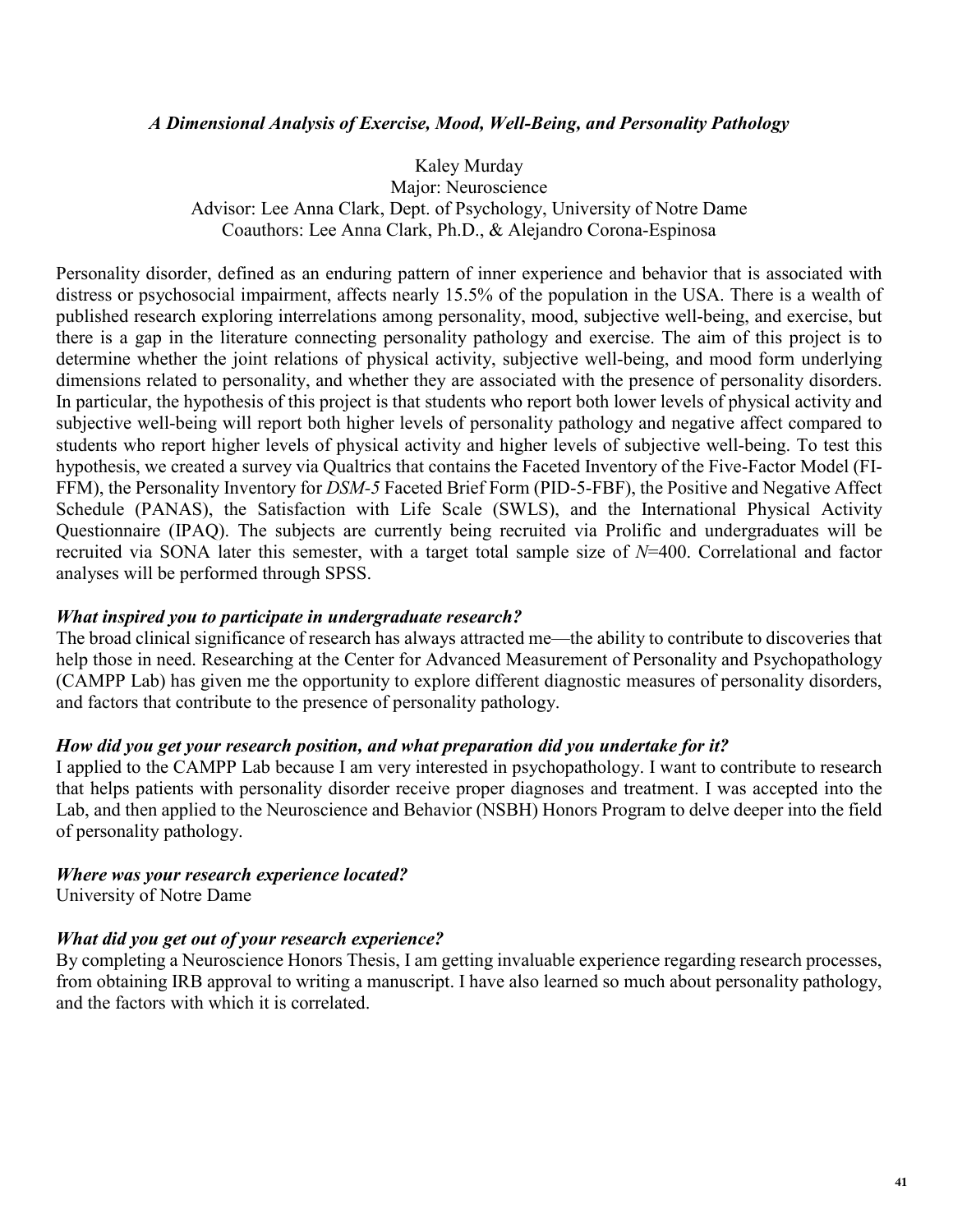### *Characterizing the Abraxas/BRCA1 Interaction in the Control of DNA Double Strand Breaks*

Grace Murphy Major: Science Pre-Professional Studies Advisor: Bin Wang, Dept. of Genetics, MD Anderson Cancer Center Coauthors: Xiao Wu, Dept. of Genetics, MD Anderson Cancer Center; Shengfeng Xu, Dept. of Genetics, MD Anderson Cancer Center

Genomic instability is a hallmark of cancer. Upon DNA damage, multiple repair mechanisms exist, one of which being the highly mutagenic break-induced replication (BIR). The BRCA1-A complex is a collection of proteins that repair dsDNA breaks. Two crucial proteins of this complex are BRCA1, a tumor suppressor, and Abraxas, a scaffold protein. When DNA is damaged, ATM signaling induces ubiquitination of lysines conjugated at the damage site. RAP80 binds to the polyubiquitin chain of lysine 63, recruiting BRCA1. Abraxas then dimerizes and stabilizes BRCA1 at the site. It has been shown that DNA end resection as a result of camptothecin (CPT), a topoisomerase inhibitor, is inhibited by Abraxas, limiting BIR. Abraxas and BRCA1 interact at two important points when they form the BRCA1-A complex: S406 and S404. S406 is phosphorylated in response to DNA damage. S404 is crucial for BRCA1 accumulation at damage sites. Its phosphorylation is required for dimerization of BRCA1-BRCT/Abraxas. My project aimed to test if Abraxas S404A S406A double mutant affects Abraxas's function in the inhibition of DNA end resection and BIR in response to CPT damage. Using the Single Molecule Analysis of Resection Tracks (SMART) assay, I tested the length of ssDNA in response to CPT treatment in complemented WT Abraxas and S404A S406A double mutant into Abraxas KO U2OS cells (ULF3). Three other cells lines were analyzed: untreated U2OS, treated U2OS, and treated ULF3. The cells were treated with 1μM CPT for 1 hour. The DNA was extracted and molecular combing stretched the DNA fibers onto coverslips. The fibers were stained with BrdU, causing them to fluoresce green when imaged using the 80i microscope. Based on the preliminary findings, the interaction of BRCA1 and Abraxas at these interaction points cannot be conclusively determined. The images produced did not show distinct ssDNA fibers, making quantification impossible. Further experimentation is needed to confirm the results.

### *What inspired you to participate in undergraduate research?*

I have always had an interest in cancer treatment and research, and working at the top cancer research facility in the world was a learning opportunity that was a once-in-a-lifetime experience.

### *How did you get your research position, and what preparation did you undertake for it?*

I applied and was accepted into the University Outreach program through the Notre Dame connection at MD Anderson. I prepared for the summer by reading the provided scientific papers on my topic and consulting with former participants in the program. Funding was provided through generous donations through Notre Dame.

### *Where was your research experience located?*

MD Anderson Cancer Center

### *What did you get out of your research experience?*

I gained a greater understanding of genetics and cancer research in general. I also had the opportunity to work closely with researchers at MD Anderson, and their mentorship shaped me into a better scientist.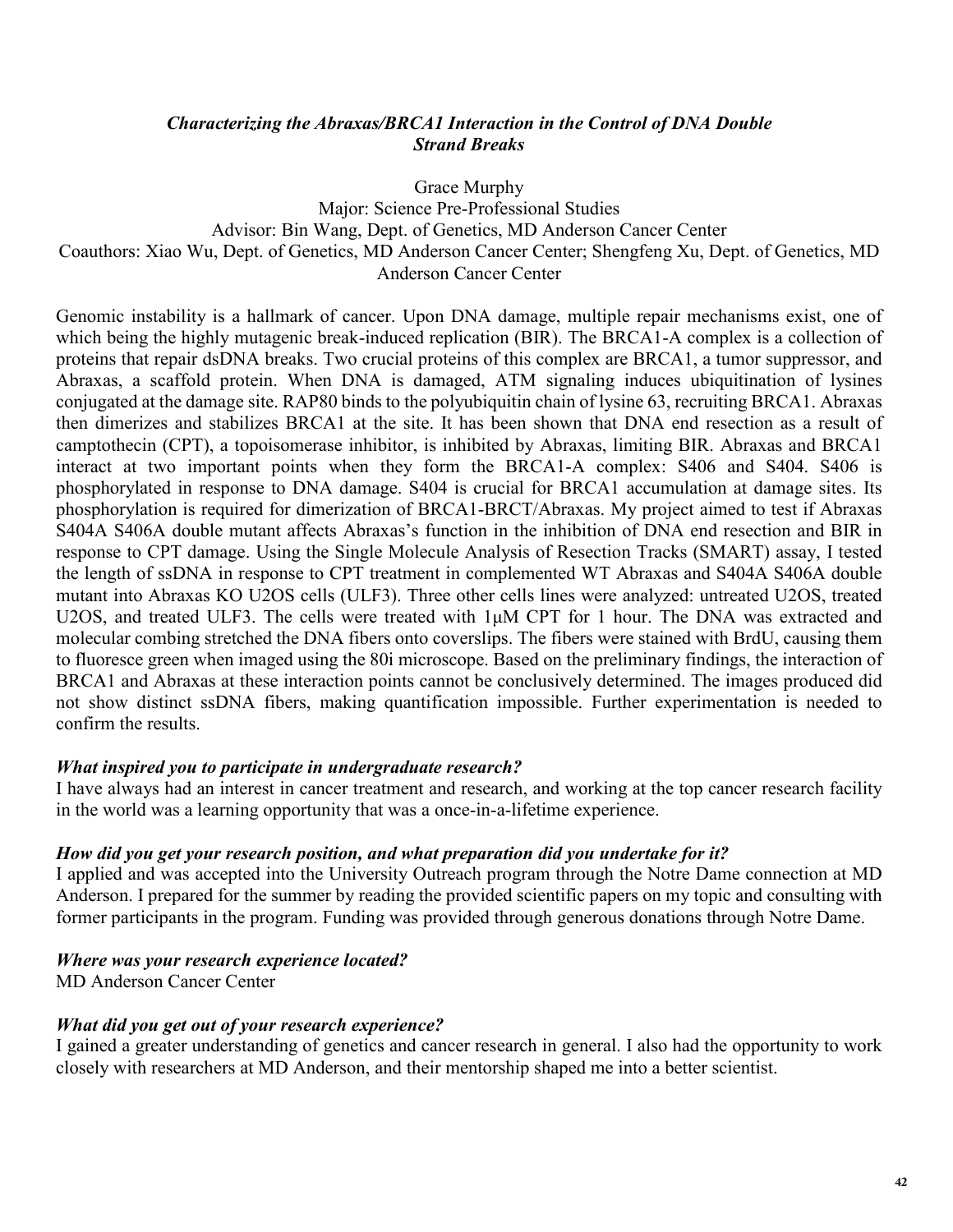#### *Mini-CLIP, a Truncated CLIP-170 Construct, Forms Patches In Vivo*

Nora T. Nelson Major: Biochemistry Advisor: Holly V. Goodson, Dept. of Chemistry and Biochemistry, University of Notre Dame Coauthors: Yueh-Fu O. Wu

The +TIPs are conserved microtubule (MT) binding proteins that dynamically track the growing ends of the MT and regulate MT dynamics. +TIPs can associate through many weak, multivalent interactions to form the +TIP network. We recently proposed that the +TIP network forms a biomolecular condensate that acts as a scaffold around the MT tip to promote its polymerization. These biomolecular condensates form from proteins containing intrinsically disordered regions (IDRs) and multivalent binding sites, and their overall behavior in the +TIP network is not well understood. CLIP-170 is a +TIP that forms condensates which we hypothesize are important for CLIP-170's regulation of the MT. However, studying the properties of these condensates formed by CLIP-170 *in vitro* is challenging. We assessed the structural domains of CLIP-170 required for condensate formation and designed a truncated "Mini-CLIP" which we hypothesized will retain CLIP-170's behavior but be capable of *in vitro* analysis. Here, we show that Mini-CLIP forms patches comparable to CLIP-170's biomolecular condensates when overexpressed *in vivo*. Immunofluorescence results demonstrated that these patches colocalize with the master +TIP EB1, a behavior that is seen with full length CLIP-170 overexpression as well. These results suggest that Mini-CLIP's structure may be sufficient for CLIP-170 behavior *in vivo*, so it may then be more successful in *in vitro* studies as well. This research is significant since it will promote better understanding of CLIP-170's role in MT regulation and why MT dysregulation can factor into neurodegenerative diseases.

#### *What inspired you to participate in undergraduate research?*

I got involved in undergraduate research because I wanted to utilize the material I learned in the classroom for real scientific application and inquiry. It is exciting to explore questions and topics I am curious about, but it is even more enriching to investigate those answers myself.

#### *How did you get your research position, and what preparation did you undertake for it?*

I joined the Goodson Lab in fall of 2019. Since then, I have primarily been working on this project involving CLIP-170. Prior to this past summer, former lab member and now graduate Dr. Yueh-Fu Wu and I designed the Mini-CLIP construct based on structural analysis of full-length CLIP-170. Over this summer, COS-SURF allowed me to begin experimentation with the physical Mini-CLIP construct.

#### *Where was your research experience located?*

University of Notre Dame Goodson Lab

### *What did you get out of your research experience?*

I gained many useful laboratory and critical analysis skills that will be useful in my future pursuit of research in graduate school. I think one of the most useful experiences was learning how to troubleshoot after unusual results and work towards resolving the issue.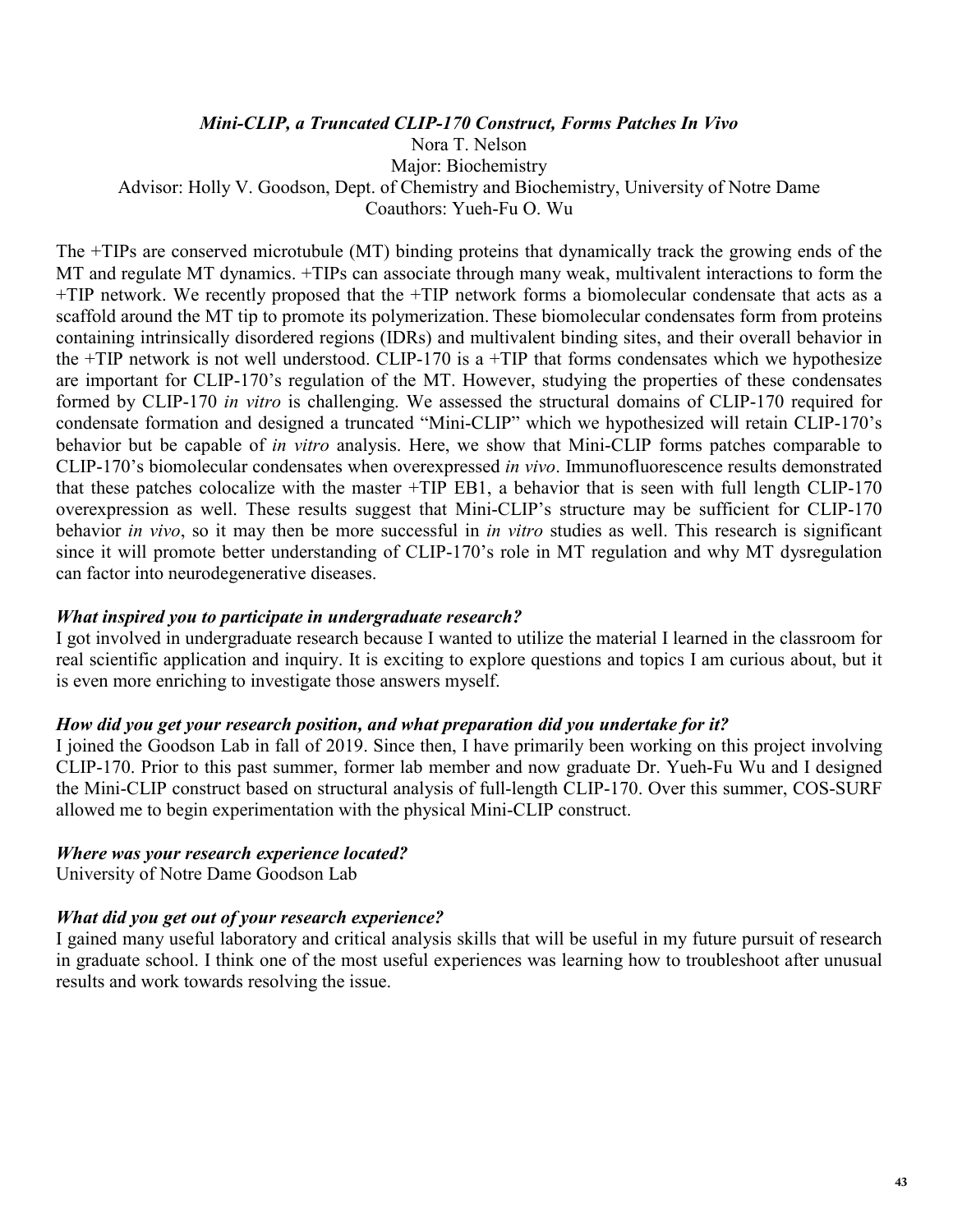### *Optimization of pyKLIP Parameters for CHARIS*

Jonathan Pal Major: Physics & Honors Mathematics Advisor: Jeffrey Chilcote, Taylor Tobin; Dept. of Physics, University of Notre Dame Coauthors: none

We present techniques and preliminary results for the optimization of parameters for the application of pyKLIP to reduced data cubes from the Coronagraphic High Angular Resolution Imaging Spectrograph (CHARIS), an Integral Field Spectrograph (IFS) located at the Subaru Telescope designed for imaging and spectroscopy of disks and sub-stellar companions. We analyzed parameter performance by injecting fake objects into datasets, running pyKLIP on the modified datasets, and analyzing the signal to noise ratio of the objects in the post-pyKLIP images. The optimized parameters will assist in an analysis of CHARIS performance and will assist in the implementation of ADEPTS, a fully automated backend system for CHARIS.

### *What inspired you to participate in undergraduate research?*

"I find that physics and astronomy are much more interesting in practice than in the classroom. Working in Professor Chilcote's group gave me the opportunity to apply my knowledge in practice and see how real research is conducted."

### *How did you get your research position, and what preparation did you undertake for it?*

"I contacted Professor Chilcote last fall to see if he would be interested in bringing me in to his group and I began working for one of his postdoctoral researchers last spring. I prepared for the summer (where the bulk of my work was conducted) by familiarizing myself with the FITS file system, the pyKLIP algorithm, and the CHARIS instrument."

### *Where was your research experience located?*

"University of Notre Dame"

### *What did you get out of your research experience?*

"I gained insight and experience into the process of research: in particular, I learned that it is very non-linear and often a "two steps forward, one step back" experience. I also gained technical skills with Python programming and cloud computing. I also had a lot of fun and really enjoyed spending the entire summer focused on one project."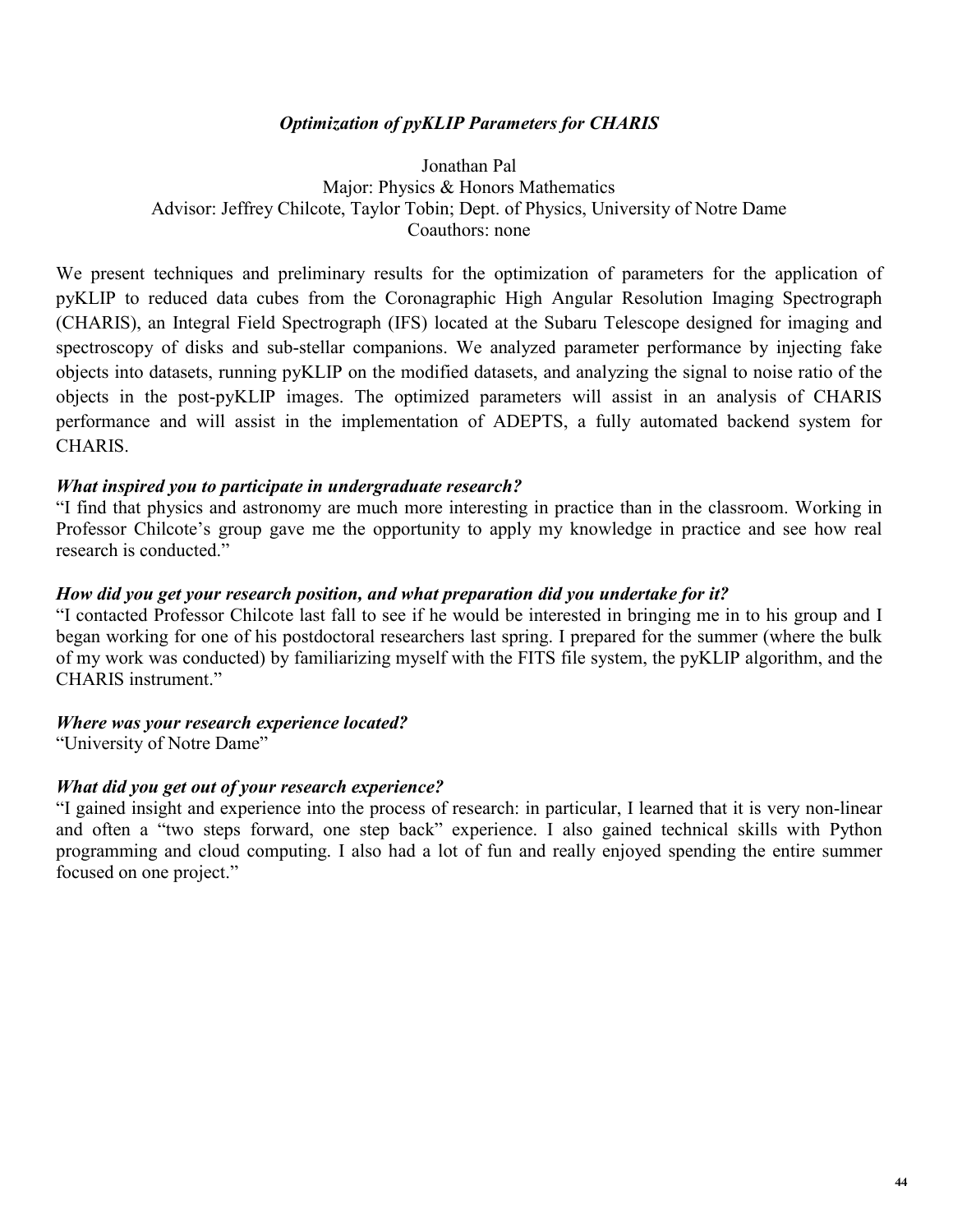### **Quantifying importance of Chimney Swift (***Chaetura pelagica***) roost site at Columba Hall**

Charlotte Probst Majors: Biological Sciences and Philosophy Advisor: Dr. Joel Ralston, Department of Biology, Saint Mary's College Coauthors: None

The Chimney Swift (*Chaetura pelagica*) is an aerial insectivore distributed throughout the eastern United States and southeastern Canada. Although these birds are relatively common, their small size, highly aerial lifestyle, and inaccessible nesting sites have made them difficult to study. On the other hand, their roost sites tend to be easier to monitor, as they often roost in industrial chimneys in urban environments. I observed the Chimney Swift roost at Columba Hall on the Notre Dame campus during spring and fall 2021 and collected data on nightly swift occupancy. I then used citizen science data (eBird and chimneyswifts.org) to locate roost sites across the United States and compared these roost counts with the counts from Columba Hall. Preliminary analyses indicate that the Columba Hall roost is in the 96th percentile of largest roosts in the United States. I also plan to complete analysis of entry rate patterns in the spring versus the fall, with the hypothesis that entry patterns will differ with swifts exhibiting less flocking behavior during the spring. These results provide impetus for conservation of the Columba Hall roost site and demonstrate that the campus roost provides an easily accessible opportunity for ornithological research.

#### **What inspired you to participate in undergrad research?**

I find the natural world fascinating and a source of endless questions. In particular, my independent work on this project was inspired by my love for swifts and my desire to share that with others! I hope that, through this project, more members of the ND community will be aware of this really amazing spectacle and research resource on our campus.

#### **How did you get your research position, and what preparation did you undertake for it?**

I have researched for the past three years with Dr. Joel Ralston at Saint Mary's College, primarily on a separate project (involving the relationship between avian bill morphology and climate). I knew I wanted to study birds, but no one on Notre Dame's campus works with them. My freshman year, I attended FURF(!) and talked to Dr. Cramer, who connected me with Dr. Ralston at SMC. I emailed Dr. Ralston, met with him the following week, and have been working with him ever since.

#### **Where was your research position located?**

Primarily at SMC, but my research on the swifts has been largely self-directed. The roost site is located on ND's campus.

#### **What did you get out of your research experience?**

Dr. Ralston has been an amazing mentor over the past three years. Through my work with him, I've been able to develop and complete a research project (the bill morphology project), culminating in my first authorship of our paper which was recently accepted at the Journal of Avian Biology. He has also encouraged me to explore my own interests and questions, which resulted in the swifts project, and has been an invaluable source of support and guidance in the process of applying for grants and graduate school.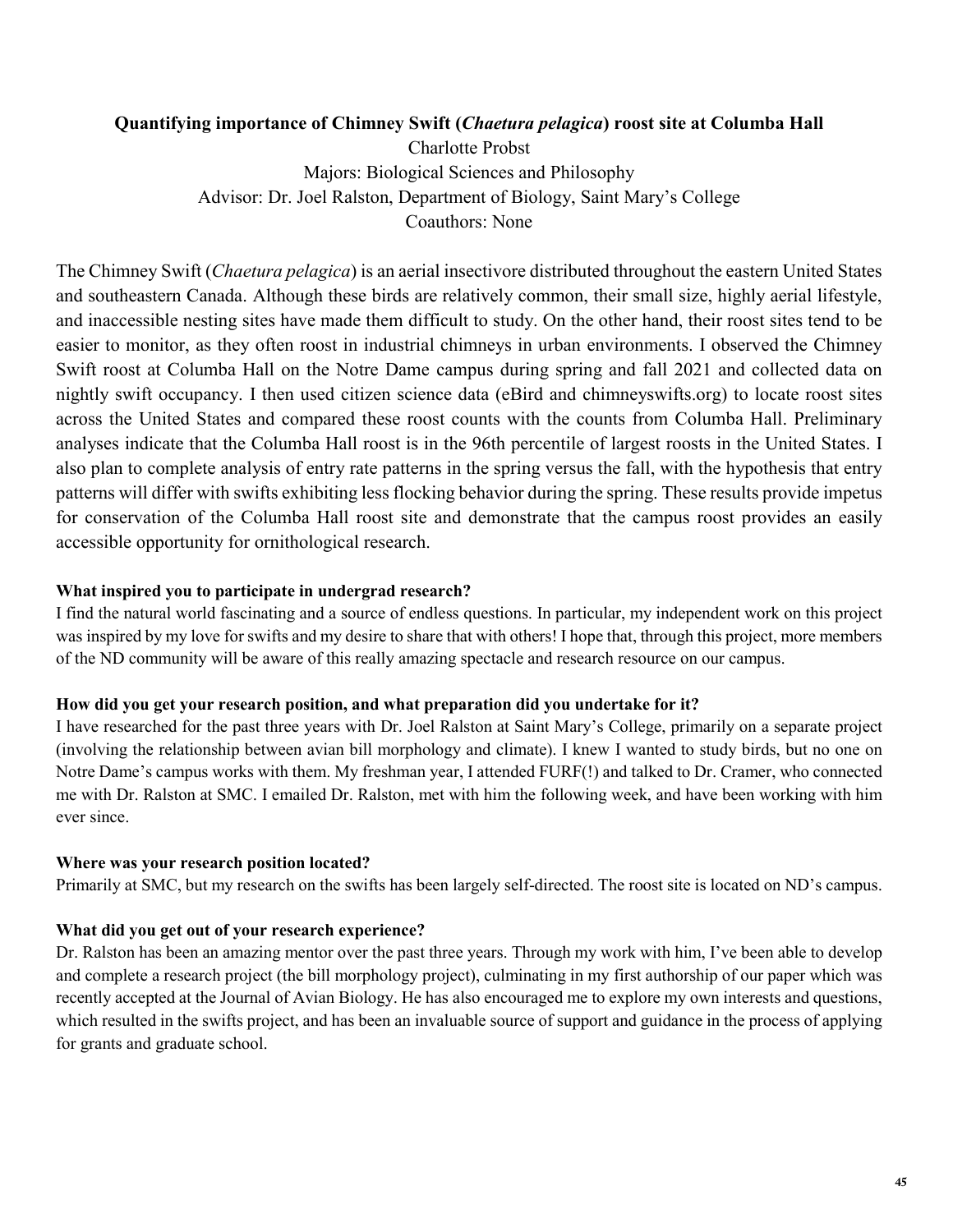### *Dynamics of Magnetic Vortices with a Twofold Anisotropic Vortex-Vortex Interaction Potential*

Edward J. Roe

Majors: Physics and Honors Mathematics Advisors: Morten R. Eskildsen, Dept. of Physics, University of Notre Dame; Cynthia J. O. Reichhardt, T-4 Division, Los Alamos National Laboratory; Charles Reichhardt, T-4 Division, Los Alamos National Laboratory Coauthors: None

The dynamics of vortices in type-II superconductors has been studied extensively in systems with an isotropic vortex-vortex interaction potential; however, much less is known about systems in which the potential is anisotropic. We use molecular dynamics simulations to study the dynamics of vortices with twofold anisotropic interactions, for driving forces applied along the two principal symmetry directions of the interaction potential. The simulations are performed with varying numbers of randomly placed pinning sites to represent the defects which are always present in real materials. We find that as the anisotropy of the potential is increased, the vortex lattice defect density becomes less sensitive to the magnitude of the applied drive. Furthermore, the system exhibits a hysteresis effect in which, for a decreasing drive, an ordered state persists down to currents below the threshold current at which the ordered state first forms for an increasing drive. We discuss these results and their possible underlying mechanisms.

### *What inspired you to participate in undergraduate research?*

"My primary goal in life is to contribute as much as possible to human knowledge. Research is the way to do that. I also wanted to start exploring specific fields to help me decide what I want to study in graduate school."

### *How did you get your research position, and what preparation did you undertake for it?*

"My summer research was a continuation of my academic year research, but with a new collaboration with Cynthia Reichhardt and Charles Reichhardt of Los Alamos National Laboratory. My experience from doing research at Notre Dame gave me the skills I needed for my summer research. My position was funded by Professor Eskildsen and by Los Alamos National Laboratory."

### *What did you get out of your research experience?*

"I gained a lot of programming experience and learned more about how professional researchers organize multiple projects and decide what to focus on. I was also able to visit Los Alamos for a week. While in Los Alamos I was able to meet some brilliant scientists and explore the mountains of New Mexico."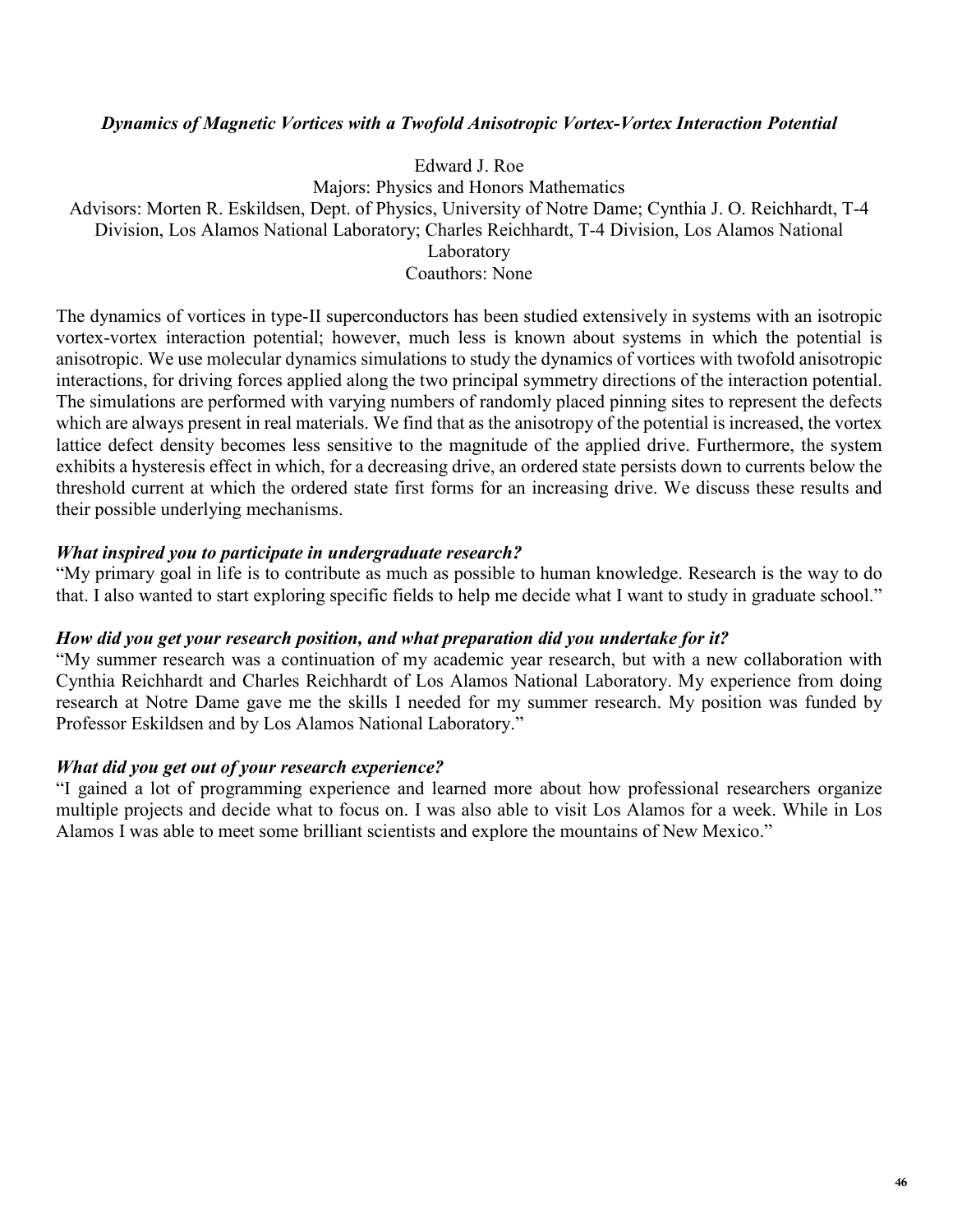### *Structure and Dynamics of Water around Small Molecule Cryoprotectants*

Jasmine Sindelar Major: Science-Business, Minor: Compassionate Care in Medicine Advisor: Dr. J. Daniel Gezelter, Dept. of Chemistry and Biochemistry, University of Notre Dame Coauthors: Benjamin M. Harless

Cryoprotectants are substances that prevent ice formation and are used to protect cells or tissues from damage due to freezing. These molecules disrupt the local structure and dynamics of the surrounding water. The two local properties we are focusing on are the tetrahedral organization of water and the hydrogen bond jump times. The molecules examined (methanol, methane diol, formate, formic acid, and DMSO) are either known cryoprotectants or have similar functional groups to certain amino acids found in the protein DAFP-1, an antifreeze protein found in the beetle, *Dendroides canadensis*. The water disruption due to small molecule cryoprotectants examined will be compared with the amino acid functional groups found in DAFP-1. Through examination of the underlying structural effects of cryoprotectants, we hope to better understand and characterize the effect of cryoprotectants on its surroundings in a way that helps to further understand how these molecules are able to disrupt the local water structure and prevent ice formation.

### *What inspired you to participate in undergraduate research?*

I did research as a senior in high school and have enjoyed it ever since. I like asking questions and having the opportunity to figure out the answer for myself.

### *How did you get your research position, and what preparation did you undertake for it?*

I have been a member of the Gezelter Lab since fall 2019. I submitted a research proposal based on a project I started during the academic year, and the Notre Dame College of Science Summer Undergraduate Research Fellowship provided funding for my research.

### *Where was your research experience located?*

University of Notre Dame

### *What did you get out of your research experience?*

An in-person lab experience on campus where I was able to get to know the graduate students in my lab a lot better. I also learned more about the field of computational chemistry and how applicable the field is to conducting medical research which I hope to do after I've earned an MD.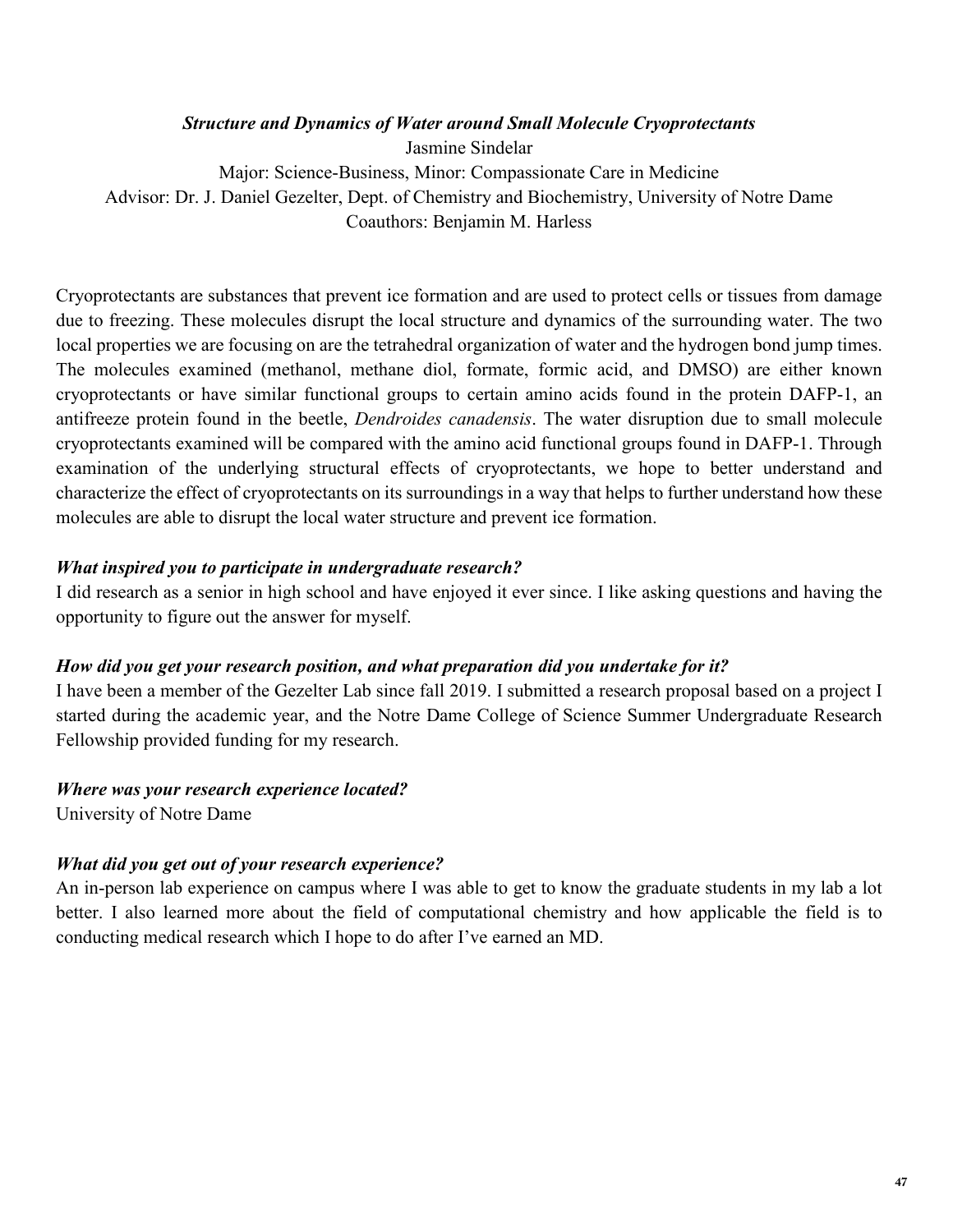### *Investigation of Medicinal Plant Use by Long-tailed Macaques in Response to Parasite Infections*

Carson Smith Major: Biological Sciences Advisor: Hope Hollocher, Dept. of Biological Sciences, University of Notre Dame Coauthors: none

Studies have shown that nonhuman primates may be deliberately eating medicinal plants to treat symptoms associated with parasite infections. However, these studies tend to focus primarily on helminth infections, leading to a significant gap in the literature on whether similar behaviors are associated with the treatment of protozoal infections, such as those caused by *Plasmodium* species. This study used barcoding data of the *18S rRNA* gene amplified from fecal samples of long-tailed macaques (*Macaca fascicularis*) in Bali and Singapore to analyze the plants in their diets and detectable protozoan and helminth infections. Information about the medicinal qualities of plants identified in the macaque diet was gained through a search of the scientific literature on antiparasitic activity and general human medicinal use of plants. Each plant item detected in the macaque diet was labeled as antiprotozoal, anthelmintic, antibacterial, antifungal, and/or human medicinal depending on its documented medicinal properties. Partial Mantel tests were used to determine correlations between medicinal plant categories and detected parasites. The Mantel tests showed only very weak interactions between plant categories and helminth infections; the strongest positive correlation was between plants with broad spectrum medicinal activity (anti-all plants) and detected *Plasmodium* infections for samples from Bali ( $r=0.2583$ ,  $p=0.001$ ), Singapore ( $r=0.2429$ ,  $p=0.001$ ), and both islands combined  $(r=0.3007, p=0.001)$ .

#### *What inspired you to participate in undergraduate research?*

I really enjoyed my lab courses for different classes, but we never really were able to do in-depth research projects. I thought it would be fun to join a lab and really dive into a problem in order to gain more information on why something was happening.

#### *How did you get your research position, and what preparation did you undertake for it?*

At the beginning of my sophomore year of college, I researched the various labs on campus to see what kinds of research projects professors on campus were conducting. I found Dr. Hollocher's page on the Department of Biological Sciences' website, thought her research was really interesting, and reached out to her through email. Before joining the lab as an undergraduate researcher, I did a semester of directed readings with Dr. Hollocher.

#### *Where was your research experience located?*

University of Notre Dame

#### *What did you get out of your research experience?*

I have learned how to narrow down a potential research question into a manageable project. My research experience has also taught me how to better interpret results from statistical tests and communicate those results in the appropriate manner.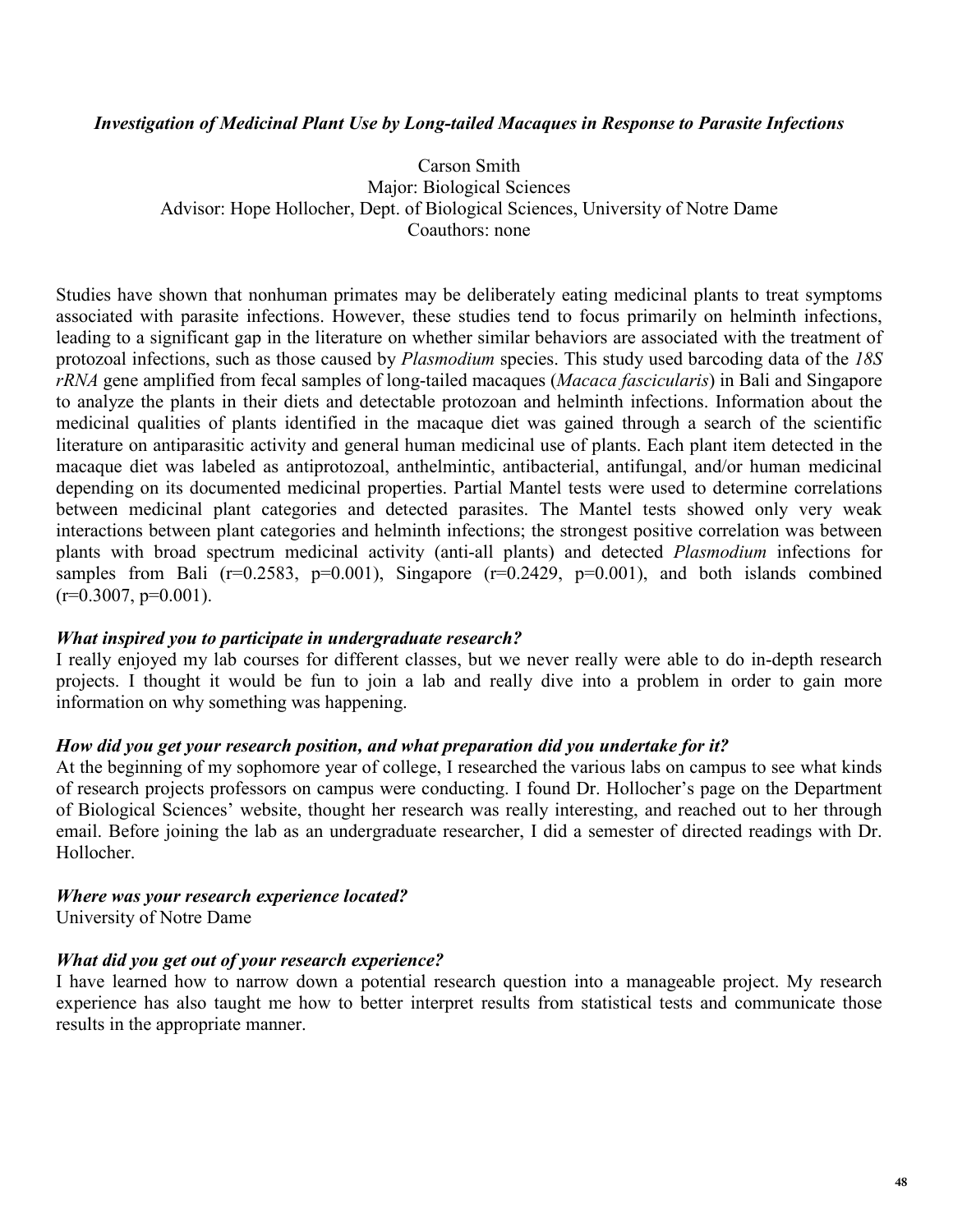### *Plasma Irradiation of Amino Acids and its Extension to Nucleobases for Medical Applications*

Diana Spulber Department of Physics Ptasinska Lab, Department of Physics, Radiation Research Building

Plasma medicine is an innovative and promising field combining plasma physics and clinical research. Plasma has been widely studied, but an obstacle in the translation of experimental results to clinical applications comes from the fact that much is still unknown about the mechanisms involved in the interaction between plasma and biomolecules. One such biomolecule, the amino acid cysteine, was investigated using a gel medium under an atmospheric-pressure plasma jet. Analysis with Fourier-Transform Infrared Spectroscopy (FTIR) revealed significant damage in the structure of cysteine due to reactive oxygen and nitrogen species formed in the medium by plasma. This successful method was then applied to the nucleobase thymine. However, modifications need to be made to the method as the differing properties of amino acids and nucleobases prevent an exact translation. Studies are ongoing of the extension to nucleobases to further the implementation of plasma in medical applications.

### *What inspired you to participate in undergraduate research?*

I knew I wanted to conduct research because I am very interested in creating something new using the information I learn about in class. I like the idea of working on a project long-term and learning about a particular topic in-depth.

### *How did you get your research position, and what preparation did you undertake for it?*

I started working in the Ptasinska Lab in fall of 2020 by reaching out to Dr. Ptasinska as her work sounded extremely interesting to me. I conducted an extensive literature review and gained familiarity with Python before I began full-time research this past summer. The College of Science was generous to provide me with funding for this summer's research through COS-SURF.

#### *Where was your research experience located?*

The Radiation Research Building at the University of Notre Dame

#### *What did you get out of your research experience?*

I learned that research is not as easy as it looks! There is a lot of failure involved with experiments, but an open mind and persistence are the keys to success. I also greatly enjoyed the collaboration on projects with graduate students and my research advisor.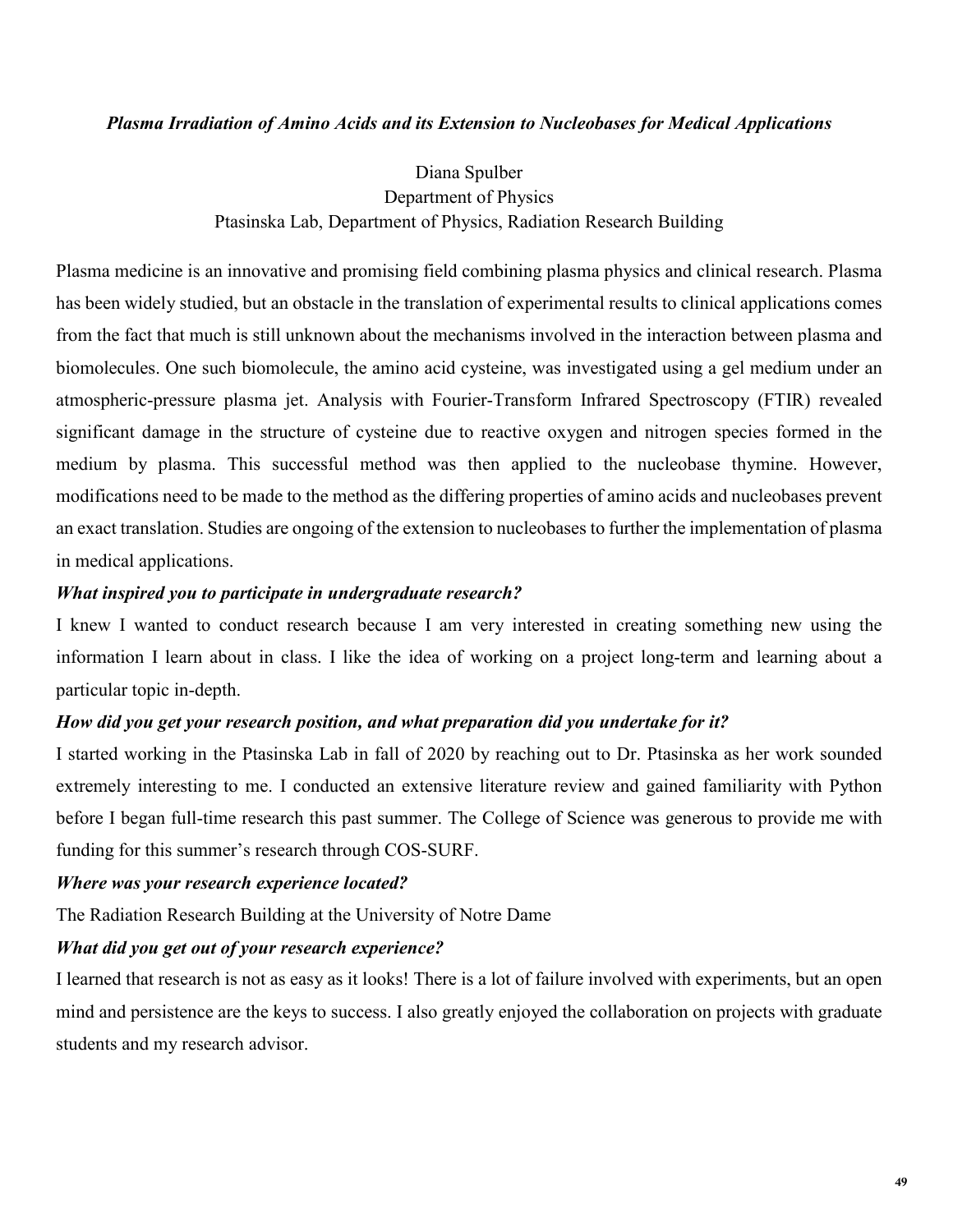### *Investigating the Relationship between Intracellular pH and Cell Polarization using Archaerhodopsin as an Optogenetic Tool*

Christina Troll

Major: Biochemistry Advisor: Katharine White, Department of Chemistry and Biochemistry, University of Notre Dame Coauthors: none

Intracellular pH (pHi) dynamics have been linked to the regulation of normal cell behaviors such as cell polarization, cytoskeleton remodeling, and migration. However, studies linking increased pHi to these cell behaviors have been performed using non-specific pHi manipulation tools and analyzed at the population level. Previous work done in the lab characterizes Archaerhodopsin (ArchT) as a light-activatable tool to increase pHi in single cells. In that work, they showed that pHi could be increased by 0.1-0.35 pH units over the minutes to hour timescale. The same previous work also showed that increased pHi is sufficient to drive membrane ruffling in single cells. In this work, we will be expanding upon previous work and will apply ArchT to investigate whether increased pHi can drive polarization changes in single cells. Our hypothesis is that stimulation of ArchT will increase pHi and drive single cells to both polarize and migrate when these behaviors would otherwise be inhibited. Using a wound healing assay, the role of pHi in driving single-cell migration and polarization can be tracked. By lowering the pHi, which has been shown to inhibit these behaviors by previous work, ArchT could be activated. This should raise the pHi locally, allowing the cells to adopt the ability to polarize and migrate once again. These results would allow us to conclusively elucidate for the first time if increased pHi can drive single-cell polarization and migration. This work has implications in understanding cancer metastasis, as metastasis is inherently a single-cell process. Understanding the role of pHi in driving this behavior would allow us to better target metastasizing cells for treatment.

### *What inspired you to participate in undergraduate research?*

I love getting hands on experience in scientific research. Actually being able to participate in experiments outside of the classroom setting has been extremely rewarding.

### *How did you get your research position, and what preparation did you undertake for it?*

I was able to get my research position by contacting the P.I. of my lab Katharine White. Upon interviewing with her, I was granted acceptance into the lab. In order to prepare for this, I read Dr. White's previous published works and completed some of the additional training.

### *Where was your research experience located?*

Harper Cancer Research Institute at the University of Notre Dame

### *What did you get out of your research experience?*

I was able to learn some of the scientific thought process behind designing and altering experiments, as well as entering a community of likeminded individuals who all seek to create advances in the scientific community for the benefit of others.